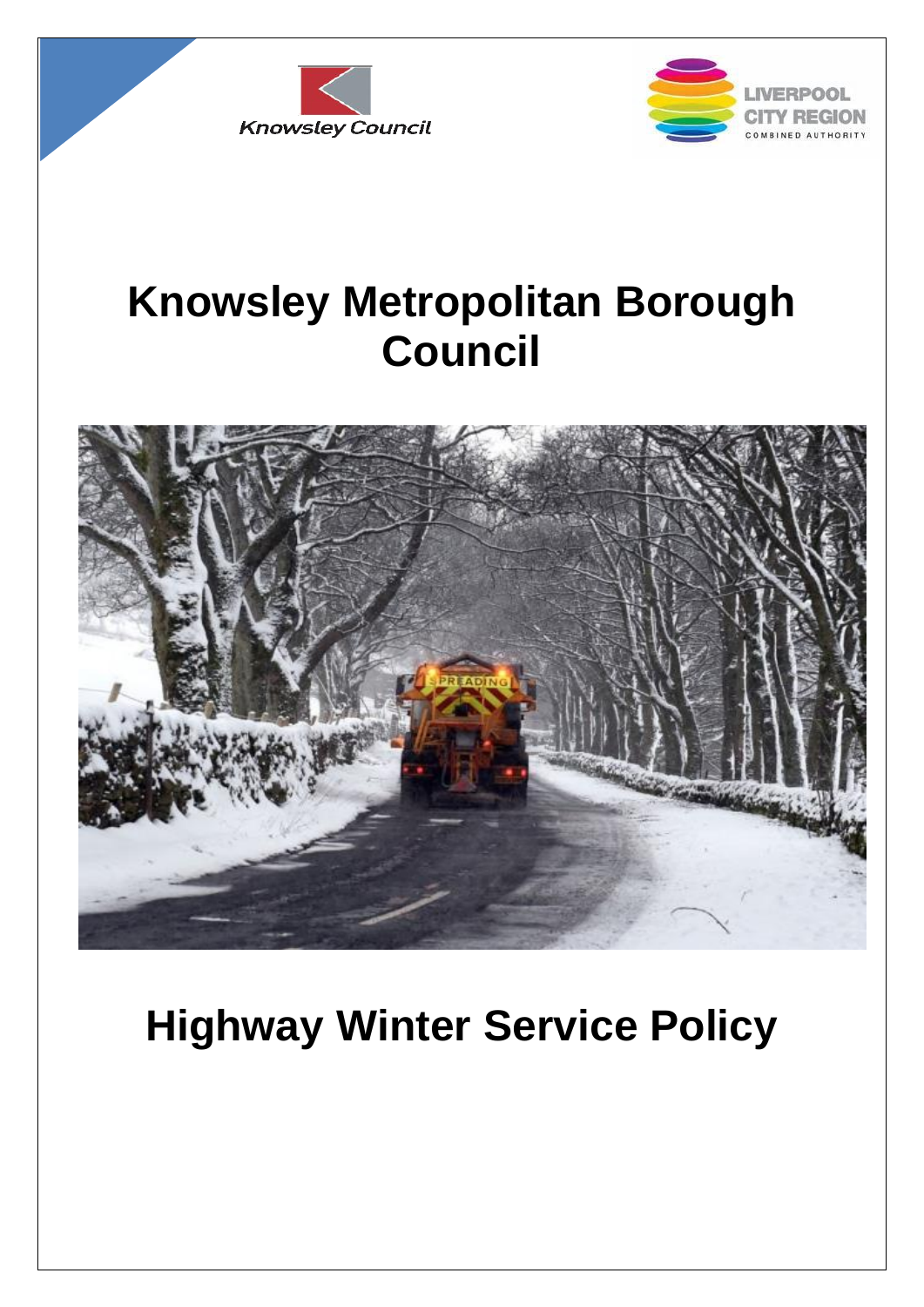



## <span id="page-1-0"></span>**Document Information**

| <b>Title</b>          | <b>Knowsley Metropolitan Borough Council</b><br><b>Highway Asset Management</b><br><b>Highways Winter Service Policy</b> |
|-----------------------|--------------------------------------------------------------------------------------------------------------------------|
| <b>Product Number</b> | 2.0                                                                                                                      |
| Author                | Denise Best                                                                                                              |
| <b>Description</b>    | The following document outlines Knowsley Metropolitan Borough<br>Councils approach to Winter Service Maintenance         |

### <span id="page-1-1"></span>**Document History**

| <b>Version</b><br><b>No</b> | <b>Status</b>         | <b>Author</b> | <b>Date</b> | <b>Changes from Previous Version</b> |
|-----------------------------|-----------------------|---------------|-------------|--------------------------------------|
| 01                          | <b>Draft</b>          |               |             | <b>First release for Comment</b>     |
| 02                          | Final<br><b>Draft</b> | D Best        | 01/11/19    | <b>Annual Review and Update</b>      |
| 03                          | Approved              |               |             |                                      |

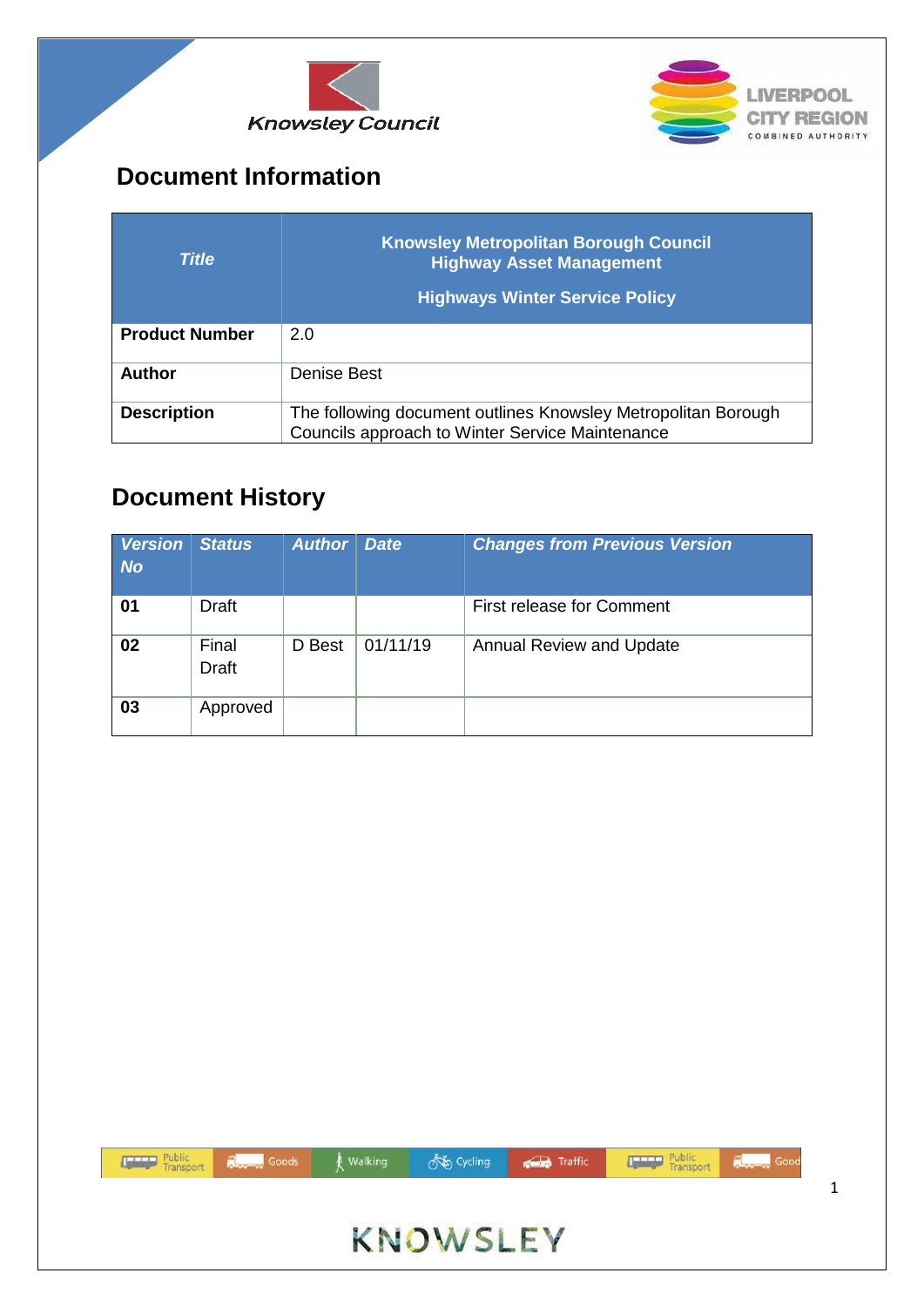



#### <span id="page-2-0"></span>1. Table of Contents

| 3. |  |  |  |  |
|----|--|--|--|--|
| 4. |  |  |  |  |
| 5. |  |  |  |  |
| 6. |  |  |  |  |
| 7. |  |  |  |  |
| 8. |  |  |  |  |
| 9. |  |  |  |  |
|    |  |  |  |  |

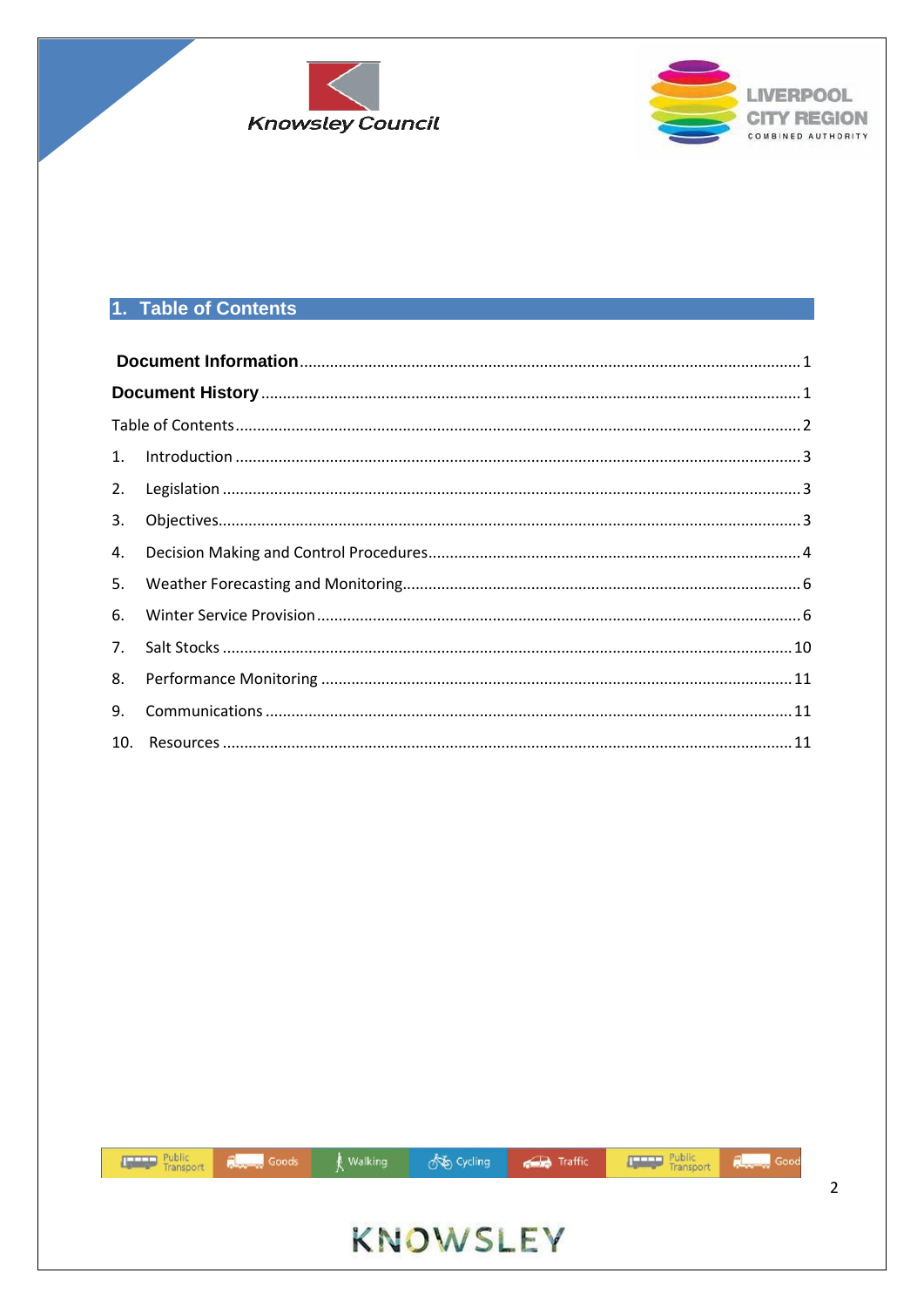



#### <span id="page-3-0"></span>**1. Introduction**

The purpose of this policy is to set out how Knowsley Council will meet its obligations and duties in respect of the winter service which is delivered through our Streetscene Service. It identifies which categories of road will be treated, in what order and how quickly.

This policy reflects the recommendations of Well-Managed Highway Infrastructure Code of Practice – October 2016. The purpose of the winter service is to provide assistance to road users by treating the highway network to mitigate the effects of snow and ice and to maintain traffic movements.

Knowsley Council recognise that the service is essential for public safety and to the national and local economy in maintaining movement of vehicular traffic and pedestrians. Owing to limited resources and available finance it is essential that provision of winter service reflects the importance of routes. It will not be reasonably practicable to provide the service on all parts of the network or to ensure all surfaces are kept free of ice or snow at all times, even on the treated parts of the network.

#### <span id="page-3-1"></span>**2. Legislation**

There is a statutory requirement for Highway Authorities to maintain the highway network, as set out in Section 41(1A) of the Highways Act 1980. This section was subject to amendment under Section 111 of The Railway and Transport Safety Act 2003. The first part of Section 41 reads:

*a) The authority who are for the time being the Highway Authority for a highway maintainable at the public expense are under a duty, subject to subsections (2) and (3) below, to maintain the highway.*

#### *b) (1) In particular, a highway authority are under a duty to ensure, so far as is reasonably practicable, that safe passage along a highway is not endangered by snow or ice.*

This is not an absolute duty, given the qualification of "reasonable practicability". Section 150 of the Highways Act 1980 still imposes a duty upon authorities to remove any obstruction of the highway resulting from *"accumulation of snow or from the falling down of banks on the side of the highway, or from any other cause"*.

It is therefore acknowledged that it would not be practical for a Highway Authority to treat all roads and footways in the event that ice forms or snow falls.

#### <span id="page-3-2"></span>**3. Objectives**

The Policy covers the public highway and the role of the Council as Highway Authority. Roads and footpaths within, for example, the curtilage of schools, community and leisure facilities and public transport facilities should be covered by their relevant resilience plans.

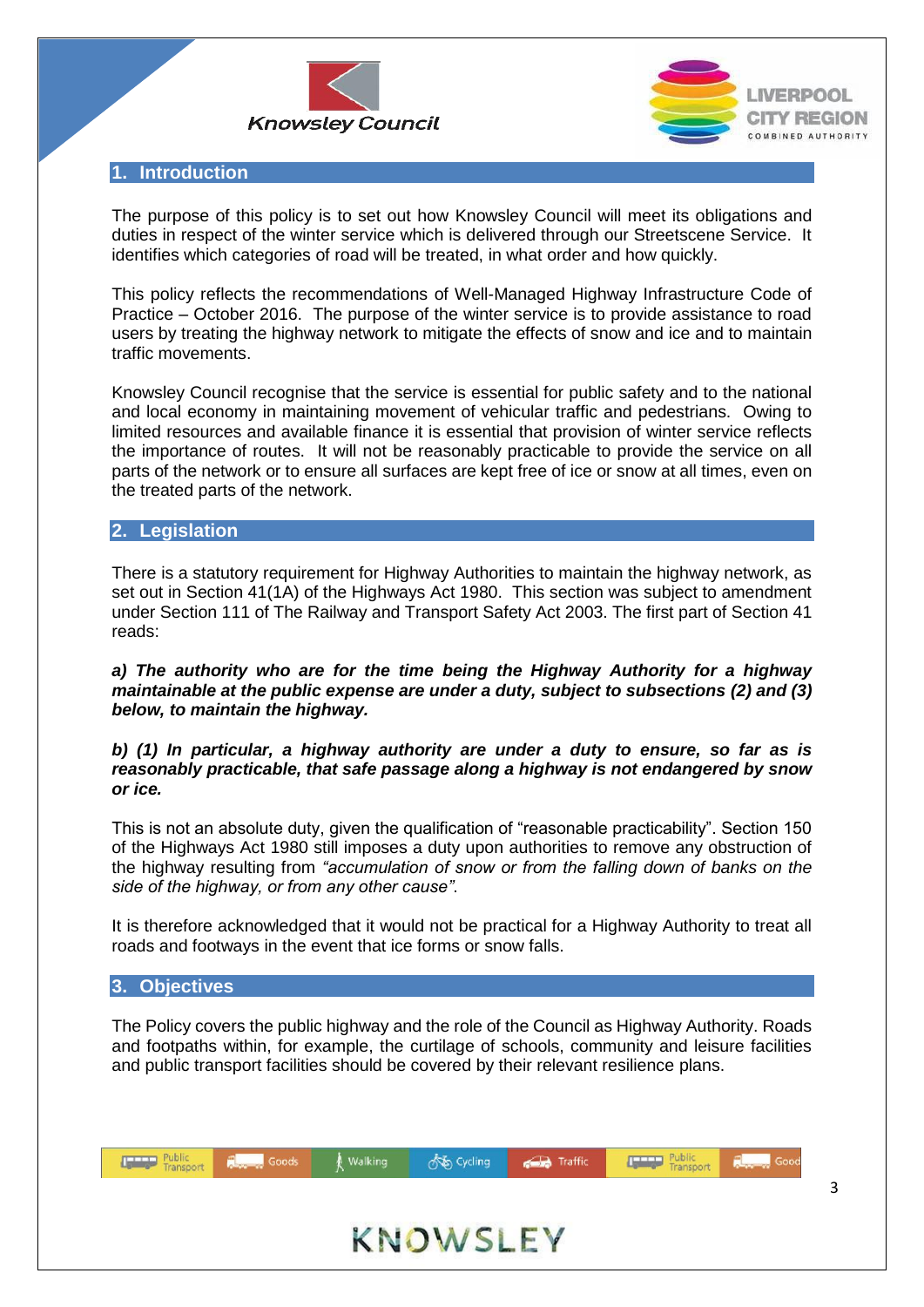



Given the limited nature of the financial and other resources involved in delivering the winter service, it is neither reasonable nor possible to treat the entire public highway asset.

The Policy defines the extent of the winter service that Knowsley Council will provide. The Policy is based on the recommendations contained within the latest Code of Practice – Well Managed Highways which in relation to gritting and snow clearance is the touchstone for every Highway Authority in the country. In addition to the operational benefits, the adoption of the national guidelines contained within the Code of Practice enables the Council to defend itself against litigation.

The aim of the Policy is to provide a winter service which, so far as is reasonably practicable, will permit the safe movement of vehicular and pedestrian traffic on the more important parts of the highway network and minimise delays and accidents accountable to the adverse weather. Good practice is also important to minimise both the environmental impact of salt and affordability implications.

The overall Winter Service period is 1<sup>st</sup> October to 30<sup>th</sup> April - the core Winter Service period is  $1<sup>st</sup>$  November to  $31<sup>st</sup>$  March with extended provision to suit seasonal variations in weather.

<span id="page-4-0"></span>**4. Decision Making and Control Procedures**

Decisions on when to grit are made by the nominated duty managers in accordance with our Operational Plan. These officers form a duty rota to cover the whole of the winter period. All duty managers are required to have received basic weather forecast training prior to commencement of the role and is renewed on an annual basis.

Decisions made throughout the winter period are recorded using the Vaisala DSS monitoring and recording system.

The type of treatment and the extent of the networks to be gritted will be in accordance with the "Treatment Matrix Guide", as detailed in the national Code of Practice. The decision matrix for precautionary treatments based on road surface conditions and predicted weather conditions is given in the table below;

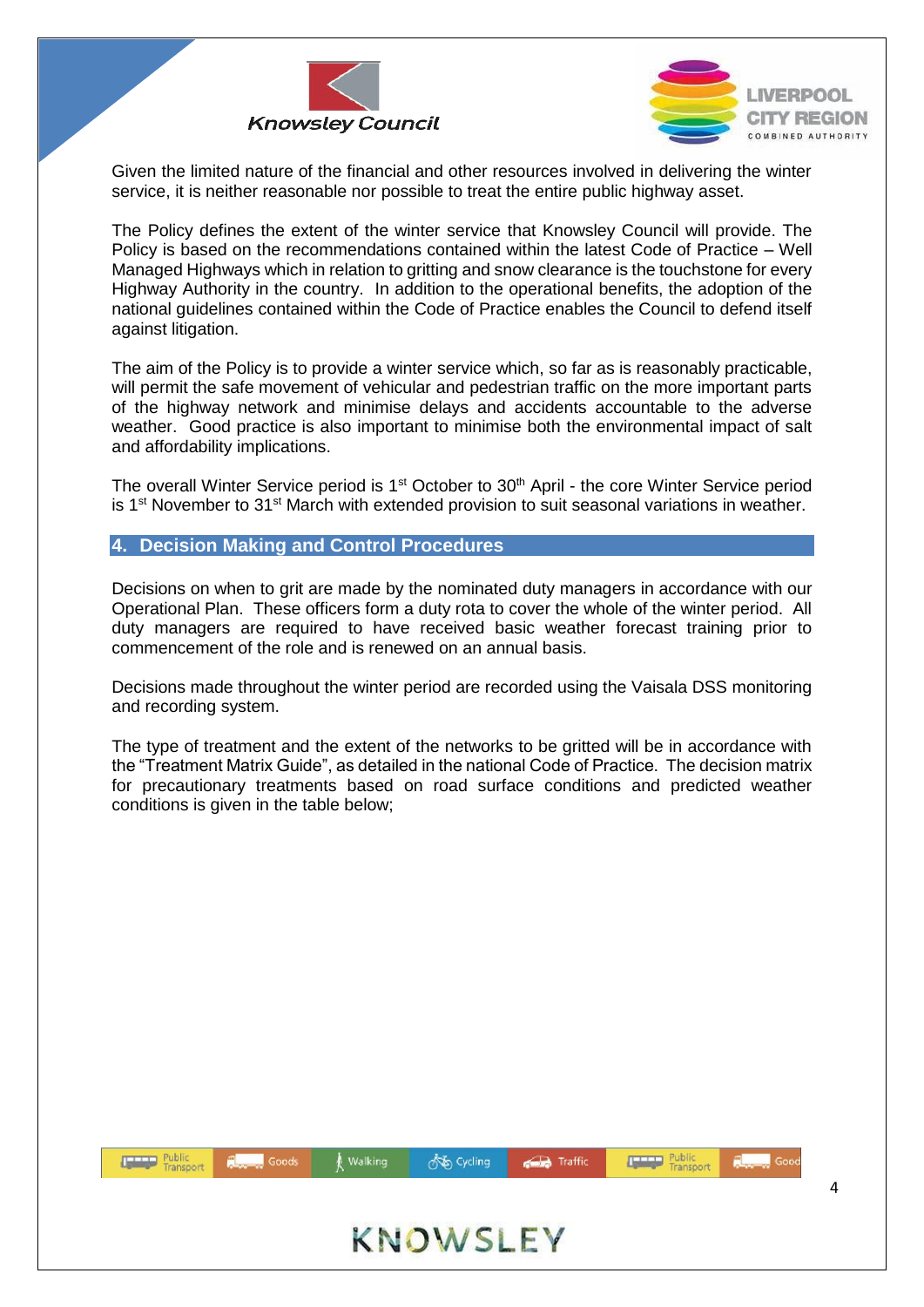



| <b>Road Surface</b>             | Precipitation                                        | <b>Predicted Road Conditions</b>                                                |                                |                                         |
|---------------------------------|------------------------------------------------------|---------------------------------------------------------------------------------|--------------------------------|-----------------------------------------|
| <b>Temperature</b>              |                                                      | <b>Wet/Damp</b>                                                                 | <b>Wet Patches</b>             | Dry                                     |
| May fall below<br>$1^{\circ}$ C | No rain<br>No hoar frost<br>No fog                   | Salt before<br>frost (see note<br>a)<br>Salt before<br>Frost                    | No action<br>likely, monitor   |                                         |
| Expected to<br>fall below 1°C   | No rain<br>No hoar frost<br>No fog                   |                                                                                 |                                | weather (see<br>note a)                 |
|                                 | <b>Expected hoar</b><br>frost<br><b>Expected</b> fog |                                                                                 | Salt before frost (see note b) |                                         |
|                                 | <b>Expected rain</b><br><b>BEFORE</b> freezing       | Salt after rain stops (see note c)                                              |                                |                                         |
|                                 | <b>Expected rain</b><br><b>DURING</b> freezing       | Salt before frost, as required during rain and<br>after rain stops (see note d) |                                |                                         |
|                                 | Possible rain<br>Possible hoar frost<br>Possible fog | Salt before frost                                                               |                                | <b>Monitor</b><br>weather<br>conditions |
|                                 | <b>Expected snow (See Section H10)</b>               | Salt before snow fall                                                           |                                |                                         |

All decisions should be evidence based, recorded and require continuous monitoring and review.

NOTES FOR TABLE H4: (a) Particular attention should be given to the possibility of water running across carriageways and other running surfaces e.g. off adjacent fields after heavy rains, washing off salt previously deposited. Such locations should be closely monitored and may require treating in the evening and morning and possible on other occasions.

(b) When a weather warning contains reference to expected hoar frost, considerable deposits of frost are likely to occur. Hoar frost usually occurs in the early morning and is difficult to cater for because of the probability that any salt deposited on a dry road too soon before its onset, may be dispersed before it can become effective. Close monitoring is required under this forecast condition which should ideally be treated just as the hoarfrost is forming. Such action is usually not practicable and salt may have to be deposited on a dry road prior to and as close as possible to the expected time of the condition. Hoarfrost may be forecast at other times in which case the timing of salting operations should be adjusted accordingly.

(c) If, under these conditions, rain has not ceased by early morning, crews should be called out and action initiated as rain ceases.

(d)Under these circumstances rain will freeze on contact with running surfaces and full pre-treatment should be provided even on dry roads. This is a most serious condition and should be monitored closely and continuously throughout the danger period.

(e)Weather warnings are often qualified by altitudes in which case differing action may be required from each depot.

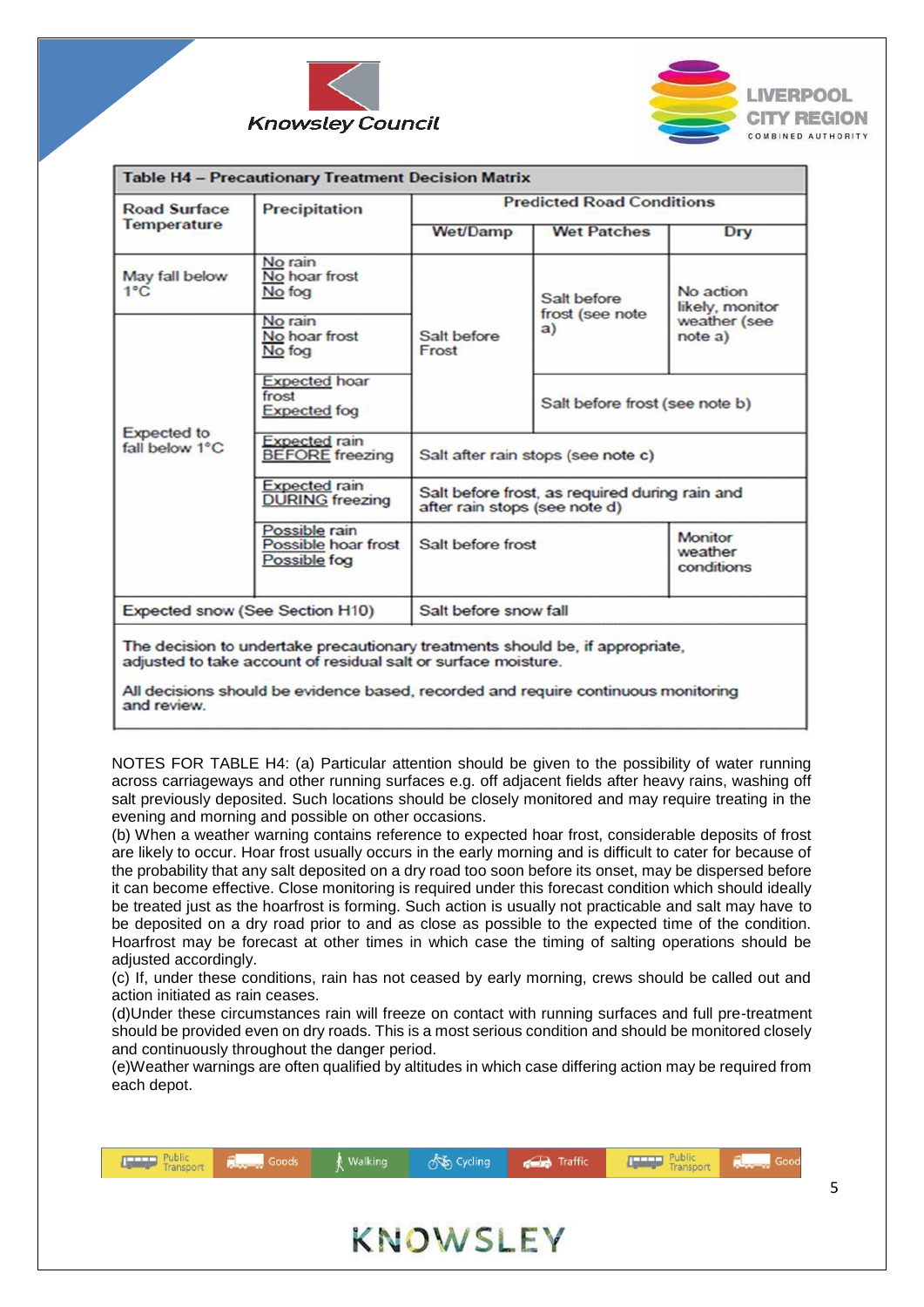



#### **REACTIVE TREATMENT**

Where conditions of snow and or ice are forecast to persist for 24 hours or longer, and where there are resources available, the council will consider requests in the context of competing priorities. This element of the service is co-ordinated by the nominated duty manager and takes into account programmed gritting operations. A record of all actions taken will be recorded on the service's customer management system.

#### <span id="page-6-0"></span>**5. Weather Forecasting and Monitoring**

Weather information will be obtained from specialist forecasters, roadside monitoring stations and in unpredictable circumstances they may be supplemented by patrol inspections.

The Council maintains a contract with an appropriate forecasting organisation that provides daily weather forecasts that are detailed for Knowsley and updated frequently. In addition, forecasters are available at any time of the day or night to discuss the forecast changes in conditions. Additional real-time data is provided by a number of roadside sensors stations around the borough that report on air temperature, ground temperature, humidity and other related measures. These sources of information will inform all treatment decisions that are made by the duty winter manager.

A 2-5 day forecast is provided on a daily basis giving an indication of the likely conditions for the next 5 days. There is a 24 hour help line direct to the forecast room at MetDesk.

Arrangements have been made to allow access to weather information from weather stations in Liverpool, St Helens, Sefton, Wirral and Lancashire to assist in making decisions with respect to winter maintenance operations.

Forecasts are accessed by a website hosted by Vaisala which are available using a computer in the office, a home computer, tablet, laptop and smartphone device.

#### <span id="page-6-1"></span>**6. Winter Service Provision**

#### **Precautionary Treatment**

This is the application of de-icers to road surfaces before the onset of freezing conditions (i.e. frost, snow or freezing rain). The purpose of precautionary treatments is to prevent the formation of ice, or to weaken or prevent the bond of freezing rain or snow to road surfaces. It is usually impractical to spread sufficient salt to melt freezing rain or more than a few millimetres of snow. Therefore, in advance of forecast snow or freezing rain, salt is spread to provide a de-bonding layer so that:

- snow is more readily removed by ploughing
- compacted snow and ice are more easily dispersed by traffic

It is very difficult to remove a layer of compacted snow or ice that is bonded to the road surface, so precautionary treatments are essential before heavy snowfall.

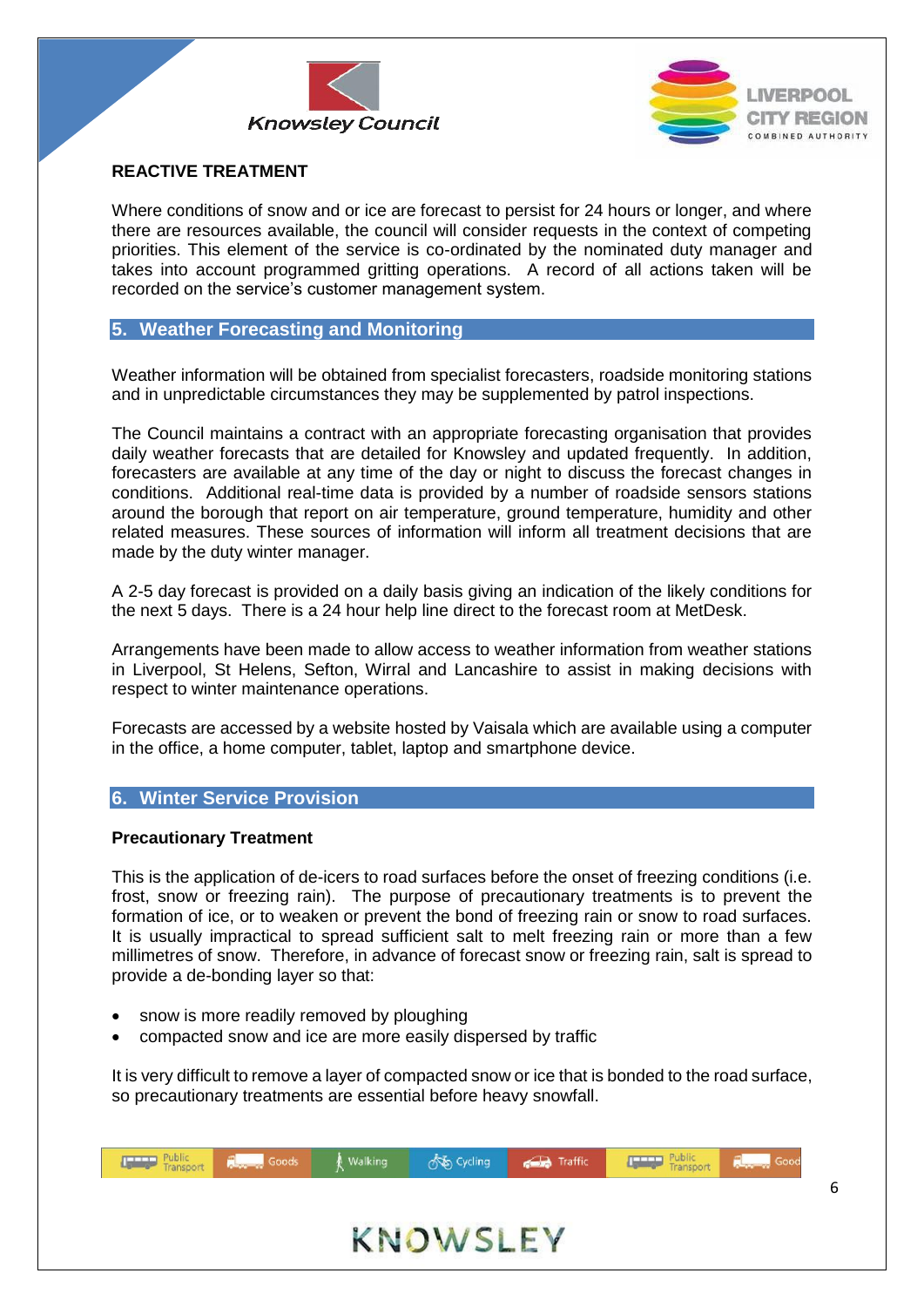



The priority is always to grit in accordance with the public highway hierarchy set out in the Code of Practice. Resources do not permit all roads to be treated and therefore a priority network has been established for precautionary gritting.

There are five routes which are reviewed annually taking into account any service requests received or network difficulties encountered in delivering the service during the previous winter season.

In 2018 the gritting routes were optimised to ensure effective and value for money operations.

The Primary Carriageway Network is pre-defined and priority is given to the list of roads in the order in which they appear. The PCN is included at Appendix 1 (attached).

In addition the Primary Footway Network which relates to the 3 main town centre areas of Kirkby, Huyton and Prescot is treated at the same time.

Where necessary and subject to circumstance, consideration will also be given to treating the Secondary Carriageway Network and the Secondary Footway Network (Appendix 2).

Treatment is usually carried out during the evening so as to avoid late afternoon traffic and to limit disruption to operations the next working day due to statutory limits on driver's workings hours. There will be some occasions when prevailing weather conditions make late-call or night time treatment unavoidable. All routes are treated at agreed spread rates and using local conditions.

The target response time for the primary network from the point at which gritting is called to the point at which the gritting vehicles leave the depot is 1 hour. The target completion time for each route is 3 hours from the point at which the gritter leaves the depot to point at which treatment is complete.

The majority of winter service treatments (and salt spread) are precautionary. In these circumstances, where the decision is often marginal, significant salt savings can be achieved using the rates given in the Table H5 of Appendix H. This assumes that the salt has been stored in good conditions and that the equipment being used is efficient and properly calibrated. Knowsley has determined that its spreading capability is reasonable as the salt stock is held under cover in a purpose built salt barn.

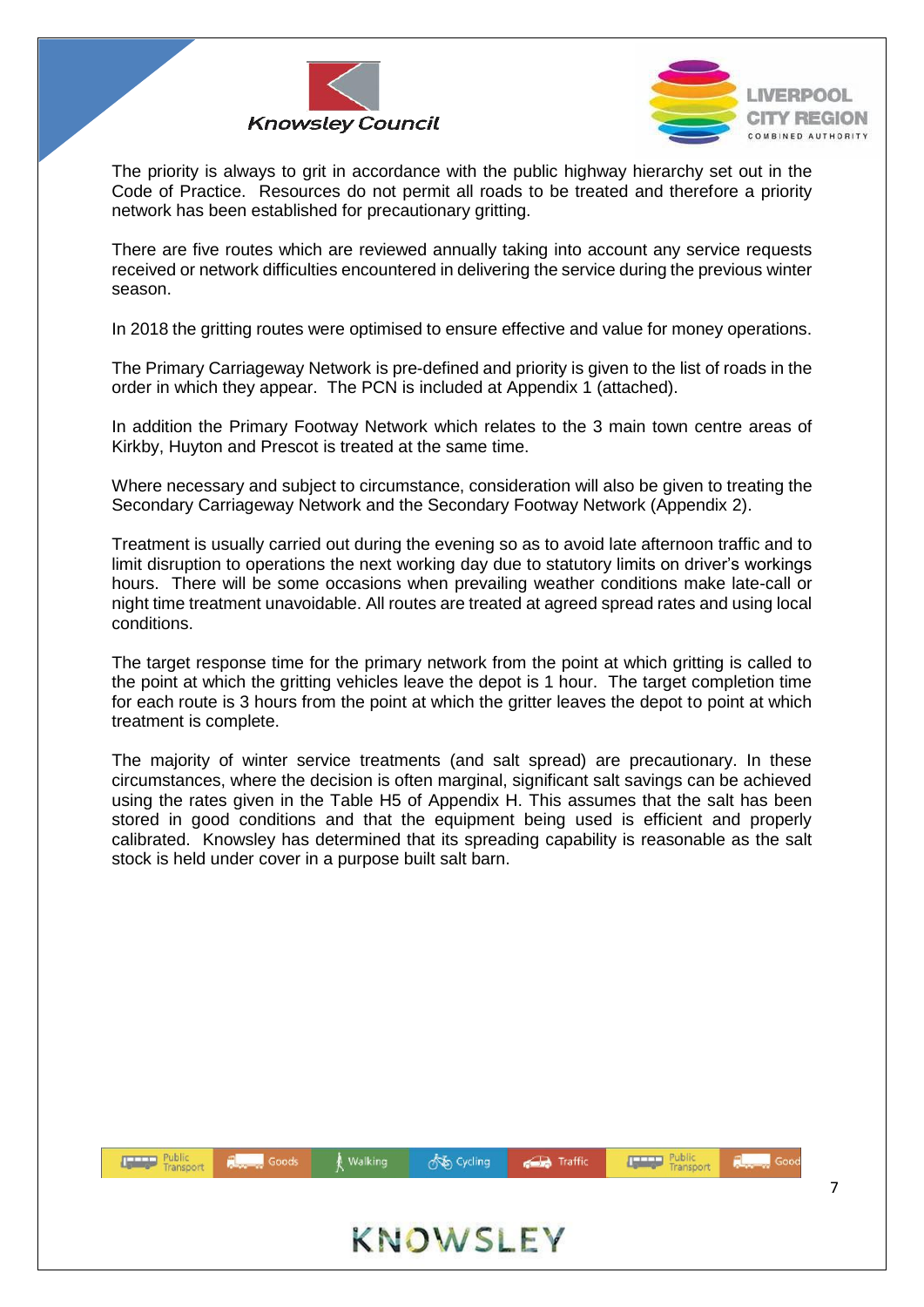



| Table H5 - Spread Rates For Reasonable Spreading Capability (De-icer Spread Rates<br>in $q/m^2$ )                                                                          |                |                                                 |                                        |
|----------------------------------------------------------------------------------------------------------------------------------------------------------------------------|----------------|-------------------------------------------------|----------------------------------------|
| <b>Frost or forecast frost</b><br><b>Road Surface Temperature</b><br>(RST) and Road Surface<br><b>Wetness</b>                                                              | Dry<br>salting | Pre-wetted<br>salting<br>(see Note 1)           | <b>Treated</b> salting<br>(see Note 2) |
| RST at or above -2°C and dry or<br>damp road conditions                                                                                                                    | 8              | 8 (de-icer)<br>$6$ (salt)                       | $\overline{7}$                         |
| RST at or above -2'C and wet<br>road conditions                                                                                                                            | 8              | 8 (de-icer)<br>$6$ (salt)                       | $\overline{7}$                         |
| RST below - 2°C and above<br>-5°C and dry or damp road<br>conditions                                                                                                       | 12             | 12 (de-icer)<br>$9$ (salt)                      | 9                                      |
| RST below - 2°C and above<br>-5°C and wet road conditions                                                                                                                  | 20             | $21$ (de-icer)<br>$16$ (salt)                   | 16                                     |
| RST at or below -5'C and above<br>-10°C and dry or damp road<br>conditions                                                                                                 | 20             | $21$ (de-icer)<br>$16$ (salt)                   | 16                                     |
| RST at or below -5'C and above<br>-10°C and wet road conditions                                                                                                            | $2 \times 20$  | $2 \times 21$ (de-icer)<br>$2 \times 16$ (salt) | $32$ or $2 \times 16$                  |
| Note 1: Spread rates for pre-wetted salting are the combined weight of dry salt and brine<br>combined in proportion 70:30 by weight with brine of concentration 20 to 23%. |                |                                                 |                                        |
| Note 2: Weight of salt and additive (approv 3% by weight)                                                                                                                  |                |                                                 |                                        |

The following points must also be considered when using the spread rate table;

The rates may be adjusted to take account of variations occurring along routes such as temperature, surface moisture, road alignment and traffic density. The rates may also be adjusted to take account of residual salt levels. All decisions will be evidenced based, recorded and require appropriate monitoring and review.

During periods of sustained freezing and provided that surfaces are well drained and there is neither seepage nor ice present, rates of spread for treatments carried out within six hours of previous treatments may be 50% of the rates stated in the appropriate table.

#### **Precautionary Treatments before Ice and Snow**

To prepare for and facilitate ice and snow treatments the Code of Practice states that the following should be considered:

- When snow is forecast, any ploughs and tractor loading shovels should be prepared and positioned in order that snow clearance can start without any delays and when required.
- To facilitate the breakup and dispersal of ice and snow by trafficking, treatments must be made before snowfall or freezing rain so that sufficient de-icer is present on the surface to provide a de-bonding layer.

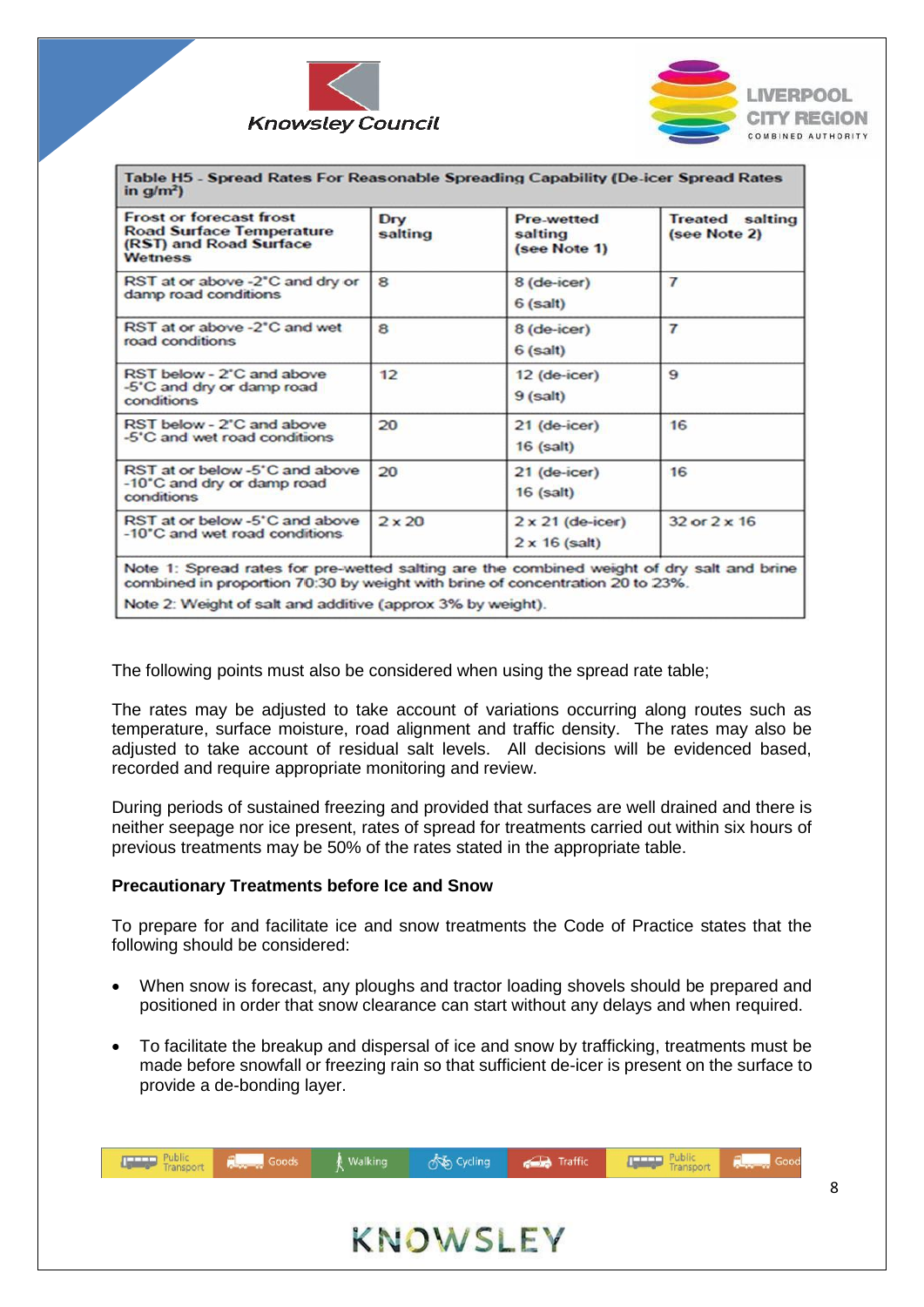



 Although it will increase salt usage, before snowfall and where practicable, consideration should be given to spreading salt on as much of the network as possible, (i.e. the secondary network). This will provide a de-bonding layer and facilitate the break up and dispersal of snow by traffic in areas where subsequent treatments may not take place for some considerable time or at all.

| <b>Weather conditions</b>        | Light or medium traffic<br>(Category 3)                                                                                                                       | <b>Heavy traffic</b><br>(Categories 1 and 2)                                                                                     |  |
|----------------------------------|---------------------------------------------------------------------------------------------------------------------------------------------------------------|----------------------------------------------------------------------------------------------------------------------------------|--|
| <b>Light snow forecast</b>       | Spread:<br>$40$ g/m <sup>2</sup> of dry salt, or<br>40g/m <sup>2</sup> of pre-wetted salt, or<br>30g/m <sup>2</sup> of treated salt<br>٠                      | Spread:<br>20g/m <sup>2</sup> of dry salt, or<br>20g/m <sup>2</sup> of pre-wetted salt, or<br>15g/m <sup>2</sup> of treated salt |  |
| Moderate/Heavy<br>snow forecast  | Spread:<br>20-40g/m <sup>2</sup> of dry salt<br>20-40 g/m <sup>2</sup> of pre-wetted salt<br>٠<br>15-30 g/m <sup>2</sup> of treated salt<br>٠<br>(see Note 1) | Spread:<br>$40g/m2$ of dry salt, or<br>40g/m <sup>2</sup> of pre-wetted salt, or<br>30g/m <sup>2</sup> of treated salt           |  |
| <b>Freezing rain</b><br>forecast | 40 or 2x20g/m <sup>2</sup> of dry salt, or<br>٠<br>40 or 2x20g/m <sup>2</sup> of pre-wetted salt, or<br>٠<br>30 or 2x15g/m <sup>2</sup> of treated salt<br>٠  |                                                                                                                                  |  |

#### **Post Treatment: Treatments for Snow and Ice**

Post treatments involve the ploughing of snow, the application of de-icers and the application of abrasives to ice and snow present on the road surface, or some combination of these. It should be noted that many roads in Knowsley are traffic-calmed, and it is not possible to plough a traffic-calmed road.

The Code of Practice states that it is impractical to spread sufficient salt to melt anything other than very thin layers of snow and ice, and that "ploughing is the only economical, efficient, effective and environmentally acceptable way to deal with all but very light snow".

Ploughing down to the road surface is preferred. However, snow ploughs should be set to avoid risk of damage to the plough, the road surface, street furniture and level crossings. Ploughing to the road surface minimises salt usage and makes salt treatments more effective. Where possible, drainage should not be obstructed when ploughing. Where resources allow, piles of snow should be removed or be positioned to allow melt water to reach the drains. If necessary, piles of snow should be removed so that melted snow does not overload drainage systems or run back onto the road.

In the event of continual snowfall resulting in accumulations of snow on the ground in excess of 30mm in depth, ploughing operations will be undertaken on those roads detailed in the route

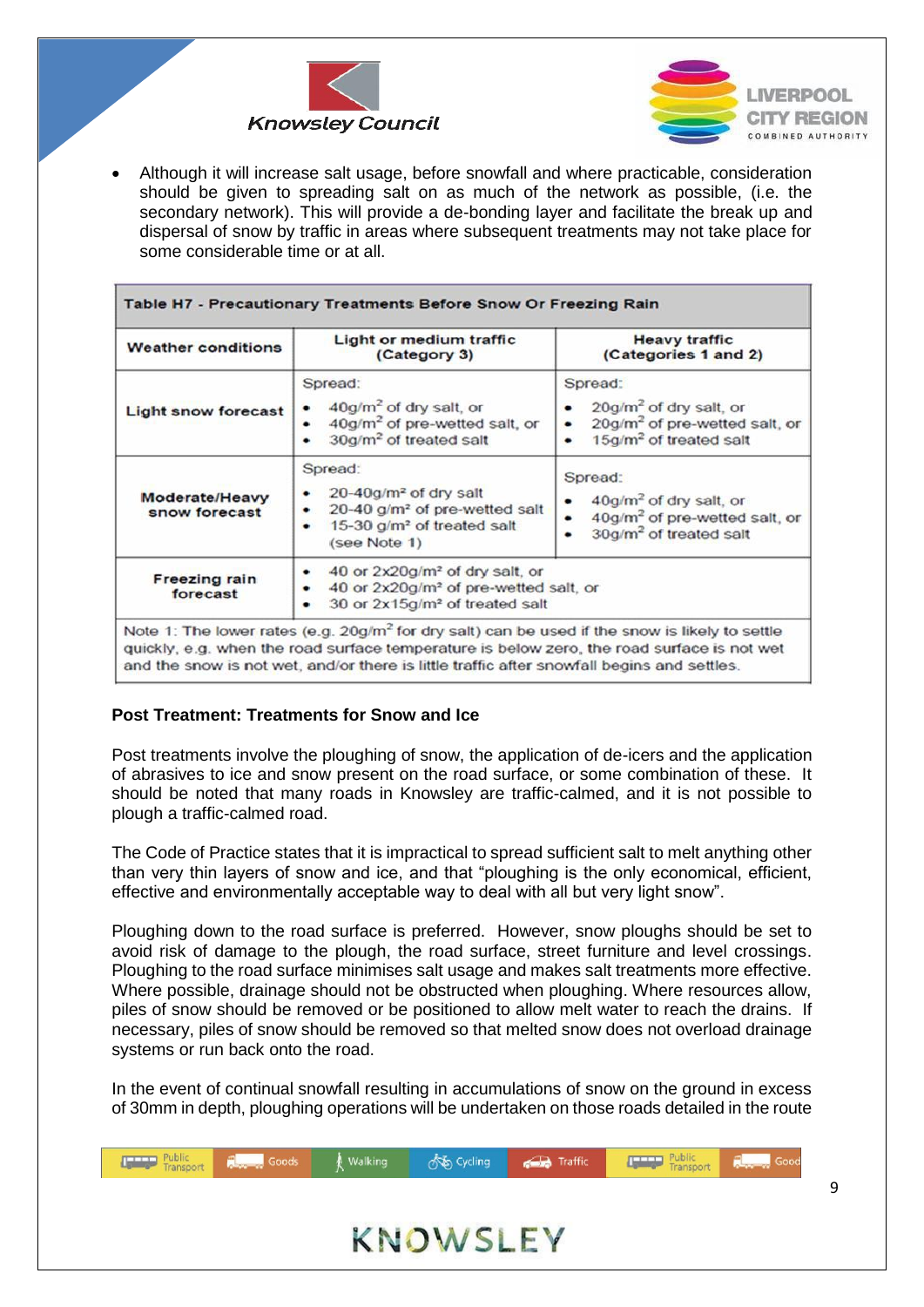



set out at Appendix 3. Where resource allows, snow ploughing operations will then move to the secondary ploughing route (Appendix 4).

#### <span id="page-10-0"></span>**7. Salt Stocks**

Salt is the prime material used for dealing with ice and snow. It is recognised that salt is environmentally damaging and Knowsley have moved to a 'Safecote' treated 6mm product to gain the most economic and environmentally satisfactory solution.

Safecote is a derivative of the sugar production process containing 3% molasses which is mixed into the rock salt. The benefits of this product include:

- Safecote treated salt continues to absorb moisture over a seven day period, ensuring the chlorine remains in the solution and therefore active on the road surface for longer periods than normal rock salt;
- Safecote is a powerful de-icer and is effective at temperatures as low as -10oC whereas dry rock salt will not work below - 6oC;
- The additive binds the finer rock salt particles together, which helps reduce wind borne loss and also cuts down bounce and scatter making the spread more efficient. This enables a reduction in spread rates as there is a confidence that the treated salt is adhering to the surface where it is needed and is not being wasted on verges, therefore, less salt is required - this is particularly important on higher spread rates as due to the improved distribution it can potentially mean that vehicles do not need to return to the depot to be reloaded;
- Safecote reduces the corrosive effects of chloride by up to 80% preventing the corrosion of the gritting vehicles; and
- Safecote improves the distribution of salt on the highway by 35 40% when compared to rock salt. The molasses that coats the rock salt particles makes it flow evenly through the vehicle hopper, with little or no clogging to spinners and chutes.

Salt is stored at the Council's Stretton Way Depot in a purpose built salt barn. Knowsley Council holds up to 1,500 tonnes at any one time (a quantity that exceeds the recommended pre-season resilience standard by a considerable margin and provides a strategic reserve for the Council). Salt levels are monitored routinely throughout the winter period and stock levels are maintained at a minimum level of 1,000 tonnes – equivalent to 6 days resilience.

During the severest weather conditions, salt may be rationed via the Salt Cell. This is a body comprised of the Cabinet Office Civil Contingencies Secretariat, Department for Transport, Department for Communities and Local Government, Highways Agency, Welsh Government, Transport Scotland and the Local Government Association. The Salt Cell aims to ensure that salt is allocated according to the greatest need.

In times of Salt Cell operation or other shortages, the availability of salt will be limited. In such conditions, the Council will limit its gritting activity to what is termed "Minimum Winter Network", which in effect restricts gritting activity to those carriageways that are considered to be of strategic importance. The Minimum Winter Network for Knowsley is confined to those carriage ways listed on the Primary Ploughing Network (which is in effect the strategic route network). The Minimum Winter Network is set out at Appendix 5.

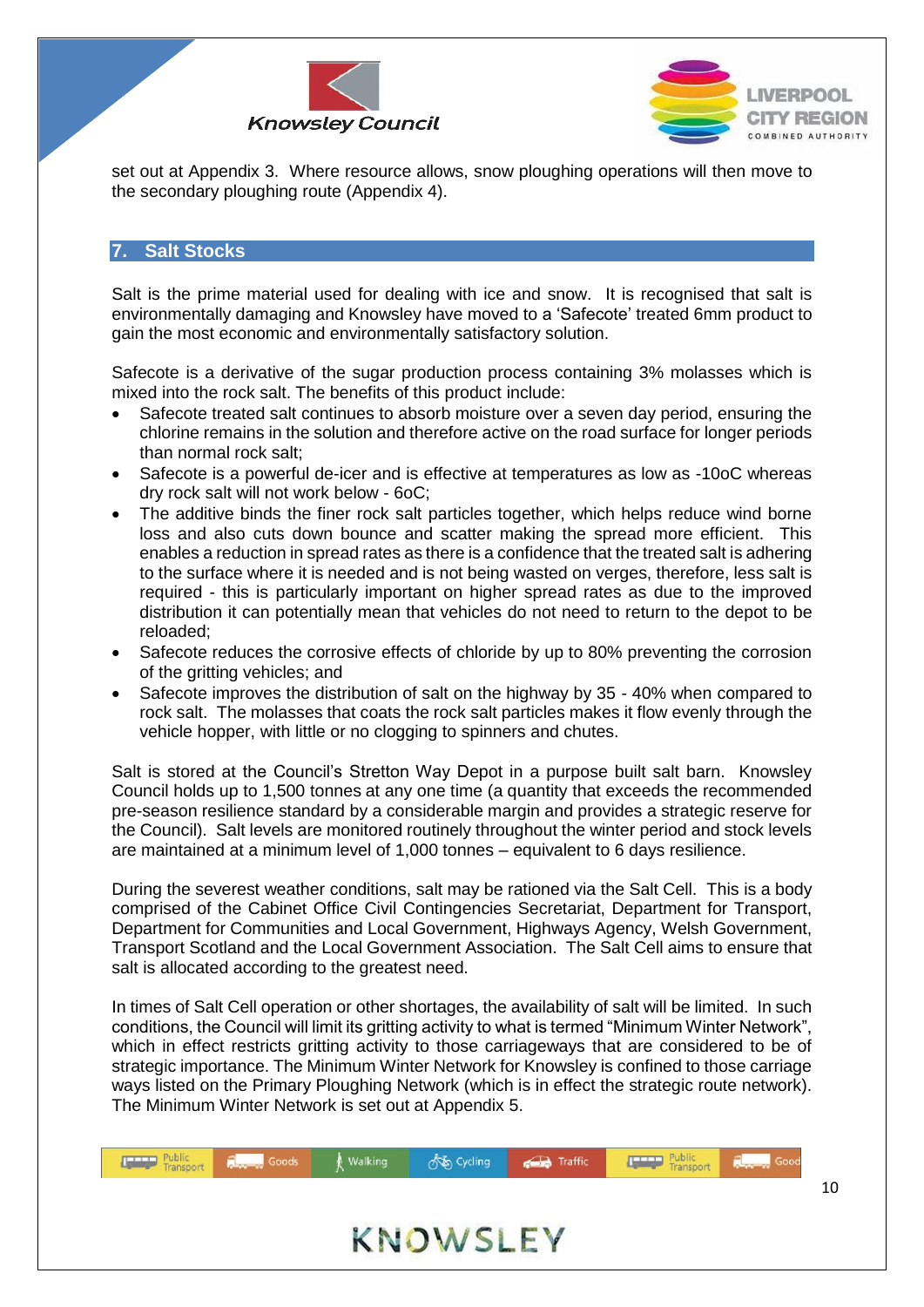



Knowsley Council does not have a legal responsibility to provide salt bins on the highway network.

#### <span id="page-11-0"></span>**8. Performance Monitoring**

It is important the Winter Maintenance Policy and the Operational Plan are reviewed annually each spring to identify any lessons learned and areas for improvement during the previous winter season.

During each salting or snow clearance event, the duty officer will keep an accurate record of the operational activities and all decisions taken as to whether or not to salt. The gritting vehicle drivers will also keep a record of their route and any issues that may have prevented treatment or snow clearance.

All vehicles are equipped with a telematics system to monitor location and adherence to gritting routes. Records of salting / snow clearance will be retained in the Vaisala management system.

#### <span id="page-11-1"></span>**9. Communications**

There are strong communication links in place between the Winter Maintenance Duty Manager and other council services to ensure that there is clear coordinated decision making.

Knowsley Council provides regular updates on winter gritting operations via the council website, Twitter and press releases as necessary.

Any disruptions to council services will be included on the website. The website also includes a copy of this policy document and the details of the routes that will be treated.

In prolonged severe weather conditions additional information is made available through all available media.

#### <span id="page-11-2"></span>**10.Resources**

Knowsley Council is responsible for providing all aspects of the winter service including decision making, supervision and monitoring of winter maintenance activity, ownership and maintenance of the winter maintenance fleet.

The service is delivered over a four week rota system using six drivers per week (24 drivers in total) supported each week by one fleet maintenance technician and one operative responsible for loading rock salt into gritting vehicles using a telescopic handler.

A fleet of five 18 tonne gross vehicle mass, specialist gritting vehicles cover the primary gritting routes. A specialist 'insert' gritter is also deployed to treat weight restricted bridges, car parks and smaller locations.

All of the fleet vehicles are calibrated pre-season to BS 1622 1989 Class A1 (specification for spreaders for winter maintenance) and are maintained and serviced by the councils in-house fleet management service.

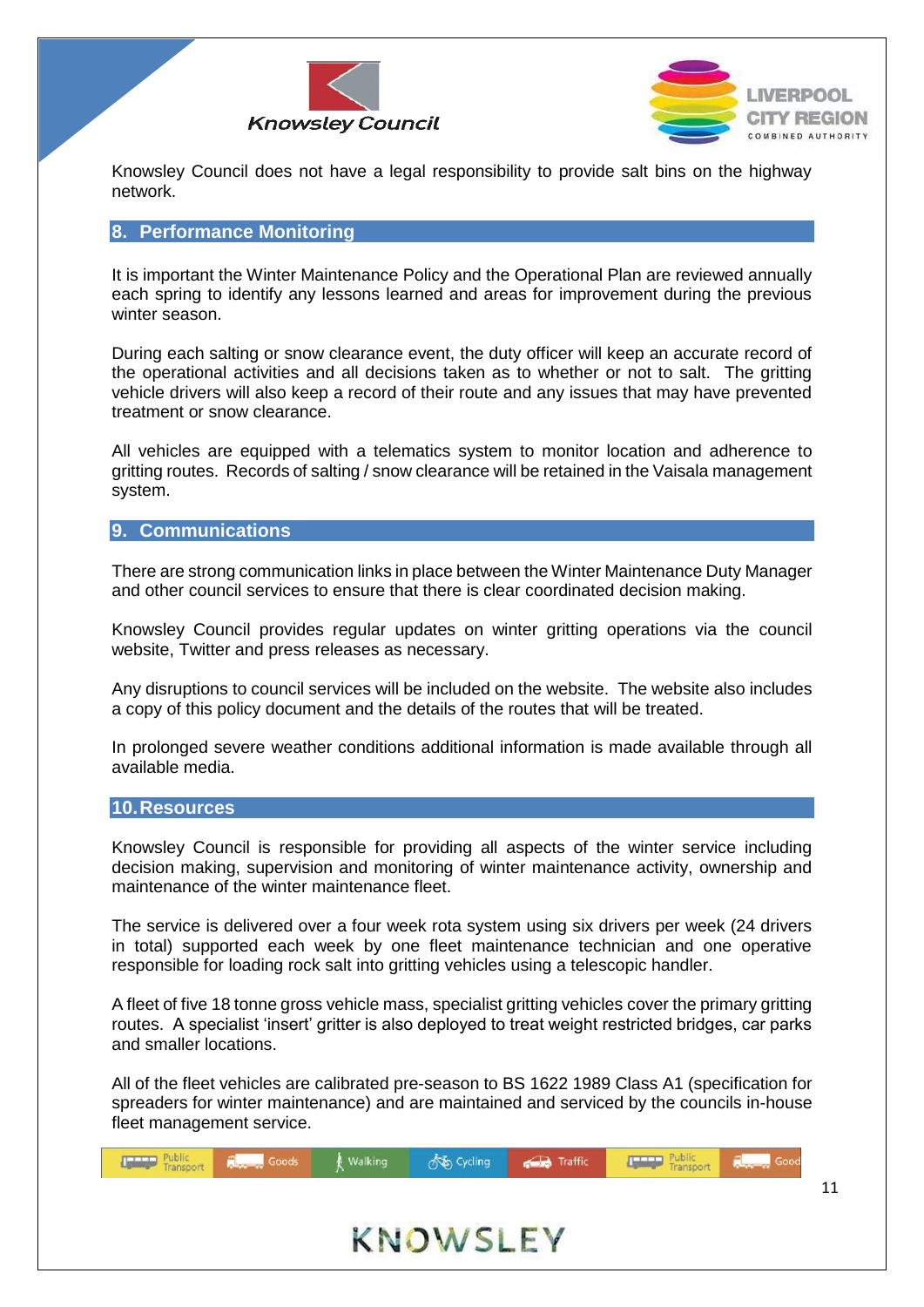



## **Appendix 1 Primary Carriageway Network**

| <b>AINTREE LANE</b><br><b>BANK LANE - A506</b><br><b>BEWLEY DRIVE</b><br><b>BIGDALE DRIVE</b><br><b>BOYES BROW</b><br><b>BRACKNELL AVENUE</b><br><b>BRITONSIDE AVENUE</b><br><b>BROAD LANE</b><br><b>BROOK HEY DRIVE</b><br><b>CAWTHORNE AVENUE</b><br><b>CHERRYFIELD DRIVE</b><br><b>COPPLEHOUSE LANE</b><br><b>COUNTY ROAD - A506</b><br><b>FIELD LANE</b><br><b>GILSECROFT AVENUE</b><br><b>GLOVERS BROW</b><br>HALL LANE - A506 (Kirkby Town Centre)<br><b>HALL LANE (Tower Hill)</b><br><b>HEADBOLT LANE</b><br><b>HESKIN ROAD</b><br><b>IRLAM DRIVE</b><br><b>JAMES HOLT AVENUE</b><br><b>KIRKBY ROW</b><br>LONGMOOR LANE - A506 (Valley Road to Borough Boundary)<br>MELROSE ROAD (Bank Lane to Jedburgh Drive)<br><b>MERCER AVENUE</b><br><b>MILL LANE</b><br>MINSTEAD AVENUE<br><b>MOORFIELD</b><br><b>NORWICH WAY</b><br><b>OLD ROUGH LANE</b> |
|----------------------------------------------------------------------------------------------------------------------------------------------------------------------------------------------------------------------------------------------------------------------------------------------------------------------------------------------------------------------------------------------------------------------------------------------------------------------------------------------------------------------------------------------------------------------------------------------------------------------------------------------------------------------------------------------------------------------------------------------------------------------------------------------------------------------------------------------------------|
|                                                                                                                                                                                                                                                                                                                                                                                                                                                                                                                                                                                                                                                                                                                                                                                                                                                          |
|                                                                                                                                                                                                                                                                                                                                                                                                                                                                                                                                                                                                                                                                                                                                                                                                                                                          |
|                                                                                                                                                                                                                                                                                                                                                                                                                                                                                                                                                                                                                                                                                                                                                                                                                                                          |
|                                                                                                                                                                                                                                                                                                                                                                                                                                                                                                                                                                                                                                                                                                                                                                                                                                                          |
|                                                                                                                                                                                                                                                                                                                                                                                                                                                                                                                                                                                                                                                                                                                                                                                                                                                          |
|                                                                                                                                                                                                                                                                                                                                                                                                                                                                                                                                                                                                                                                                                                                                                                                                                                                          |
|                                                                                                                                                                                                                                                                                                                                                                                                                                                                                                                                                                                                                                                                                                                                                                                                                                                          |
|                                                                                                                                                                                                                                                                                                                                                                                                                                                                                                                                                                                                                                                                                                                                                                                                                                                          |
|                                                                                                                                                                                                                                                                                                                                                                                                                                                                                                                                                                                                                                                                                                                                                                                                                                                          |
|                                                                                                                                                                                                                                                                                                                                                                                                                                                                                                                                                                                                                                                                                                                                                                                                                                                          |
|                                                                                                                                                                                                                                                                                                                                                                                                                                                                                                                                                                                                                                                                                                                                                                                                                                                          |
|                                                                                                                                                                                                                                                                                                                                                                                                                                                                                                                                                                                                                                                                                                                                                                                                                                                          |
|                                                                                                                                                                                                                                                                                                                                                                                                                                                                                                                                                                                                                                                                                                                                                                                                                                                          |
|                                                                                                                                                                                                                                                                                                                                                                                                                                                                                                                                                                                                                                                                                                                                                                                                                                                          |
|                                                                                                                                                                                                                                                                                                                                                                                                                                                                                                                                                                                                                                                                                                                                                                                                                                                          |
|                                                                                                                                                                                                                                                                                                                                                                                                                                                                                                                                                                                                                                                                                                                                                                                                                                                          |
|                                                                                                                                                                                                                                                                                                                                                                                                                                                                                                                                                                                                                                                                                                                                                                                                                                                          |
|                                                                                                                                                                                                                                                                                                                                                                                                                                                                                                                                                                                                                                                                                                                                                                                                                                                          |
|                                                                                                                                                                                                                                                                                                                                                                                                                                                                                                                                                                                                                                                                                                                                                                                                                                                          |
|                                                                                                                                                                                                                                                                                                                                                                                                                                                                                                                                                                                                                                                                                                                                                                                                                                                          |
|                                                                                                                                                                                                                                                                                                                                                                                                                                                                                                                                                                                                                                                                                                                                                                                                                                                          |
|                                                                                                                                                                                                                                                                                                                                                                                                                                                                                                                                                                                                                                                                                                                                                                                                                                                          |
|                                                                                                                                                                                                                                                                                                                                                                                                                                                                                                                                                                                                                                                                                                                                                                                                                                                          |
|                                                                                                                                                                                                                                                                                                                                                                                                                                                                                                                                                                                                                                                                                                                                                                                                                                                          |
|                                                                                                                                                                                                                                                                                                                                                                                                                                                                                                                                                                                                                                                                                                                                                                                                                                                          |
|                                                                                                                                                                                                                                                                                                                                                                                                                                                                                                                                                                                                                                                                                                                                                                                                                                                          |
|                                                                                                                                                                                                                                                                                                                                                                                                                                                                                                                                                                                                                                                                                                                                                                                                                                                          |
|                                                                                                                                                                                                                                                                                                                                                                                                                                                                                                                                                                                                                                                                                                                                                                                                                                                          |
|                                                                                                                                                                                                                                                                                                                                                                                                                                                                                                                                                                                                                                                                                                                                                                                                                                                          |
|                                                                                                                                                                                                                                                                                                                                                                                                                                                                                                                                                                                                                                                                                                                                                                                                                                                          |
|                                                                                                                                                                                                                                                                                                                                                                                                                                                                                                                                                                                                                                                                                                                                                                                                                                                          |
| <b>PARK BROW DRIVE</b>                                                                                                                                                                                                                                                                                                                                                                                                                                                                                                                                                                                                                                                                                                                                                                                                                                   |
| PINGWOOD LANE                                                                                                                                                                                                                                                                                                                                                                                                                                                                                                                                                                                                                                                                                                                                                                                                                                            |
| <b>QUARRYSIDE DRIVE</b>                                                                                                                                                                                                                                                                                                                                                                                                                                                                                                                                                                                                                                                                                                                                                                                                                                  |
| RAVENHEAD AVENUE                                                                                                                                                                                                                                                                                                                                                                                                                                                                                                                                                                                                                                                                                                                                                                                                                                         |
| RIBBLERS LANE (Moorgate Road to Heskin Road)                                                                                                                                                                                                                                                                                                                                                                                                                                                                                                                                                                                                                                                                                                                                                                                                             |
| <b>RICHARD HESKETH DRIVE</b>                                                                                                                                                                                                                                                                                                                                                                                                                                                                                                                                                                                                                                                                                                                                                                                                                             |
| ROCKFORD AVENUE (Ravenhead Avenue to Cawthorne Avenue)                                                                                                                                                                                                                                                                                                                                                                                                                                                                                                                                                                                                                                                                                                                                                                                                   |
| ROUGHWOOD DRIVE                                                                                                                                                                                                                                                                                                                                                                                                                                                                                                                                                                                                                                                                                                                                                                                                                                          |
| Public<br>Transport<br>Public<br>Transport<br>os Cycling<br><b>Report Society</b><br>Traffic<br>Good<br><b>Letters</b><br>Walking<br><b>Ugang</b><br>$\overline{A}$                                                                                                                                                                                                                                                                                                                                                                                                                                                                                                                                                                                                                                                                                      |

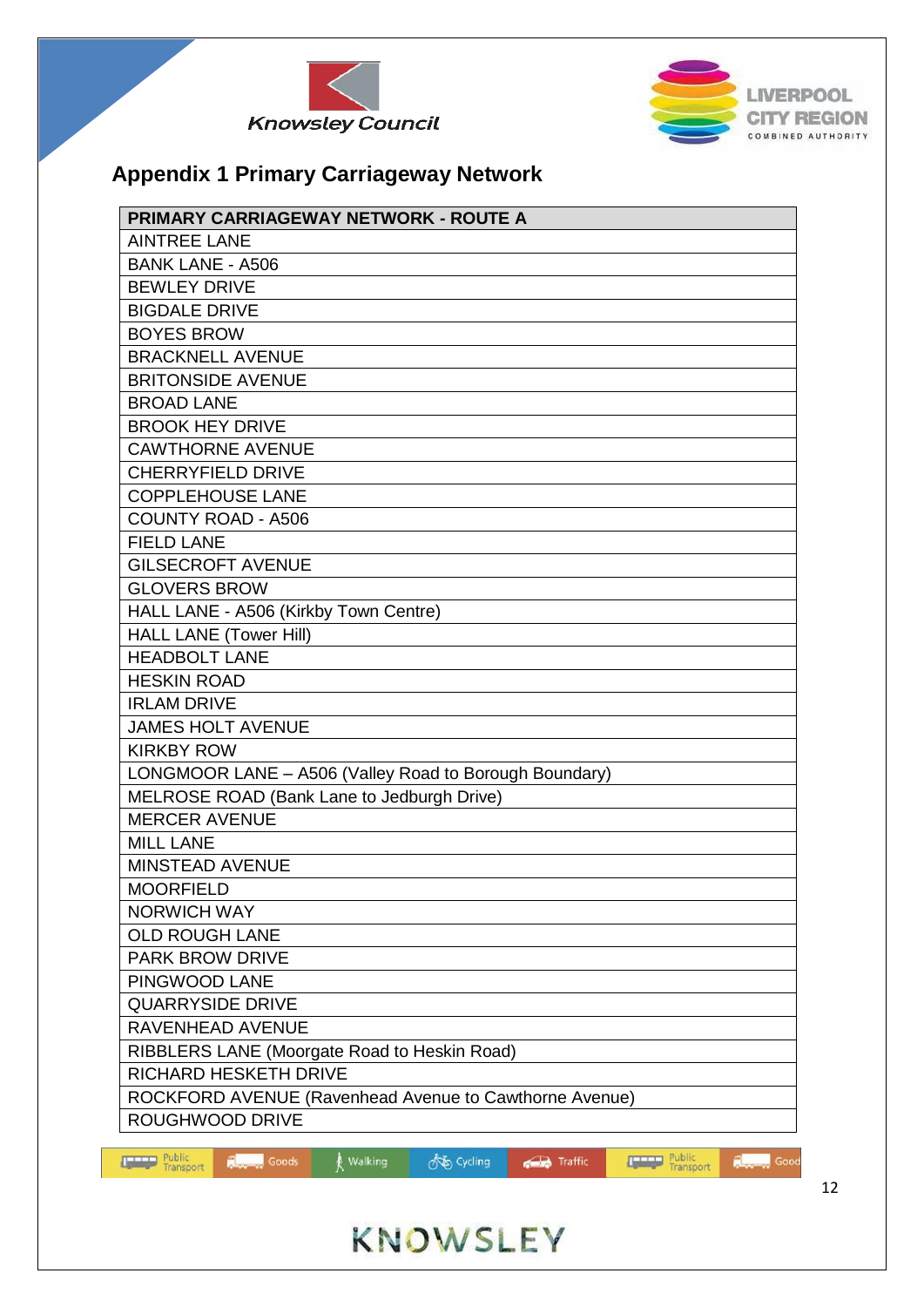



| <b>SAXON WAY</b>                                                                         |
|------------------------------------------------------------------------------------------|
| <b>SHEVINGTONS LANE</b>                                                                  |
| <b>SHIRDLEY AVENUE</b>                                                                   |
| SIMONSWOOD LANE                                                                          |
| <b>ST CHADS DRIVE</b>                                                                    |
| STOPGATE LANE (Pingwood Lane to Borough Boundary)                                        |
| TELEGRAPH WAY (Hall Lane to Irlam Drive)                                                 |
| VALLEY ROAD - A506                                                                       |
| <b>WEBSTER DRIVE</b>                                                                     |
| <b>WELLFIELD AVENUE</b>                                                                  |
| <b>WESTHEAD AVENUE</b>                                                                   |
| <b>WHITEFIELD DRIVE</b>                                                                  |
|                                                                                          |
| <b>PRIMARY CARRIAGEWAY NETWORK - ROUTE B</b>                                             |
| ABERCROMBIE ROAD                                                                         |
| <b>ACORNFIELD ROAD</b>                                                                   |
| <b>ADMIN ROAD</b>                                                                        |
| <b>AINSWORTH LANE</b>                                                                    |
| <b>ARBOUR LANE</b>                                                                       |
| <b>ASHCROFT ROAD</b>                                                                     |
| <b>BIRCHILL ROAD</b>                                                                     |
| <b>BRADMAN ROAD</b>                                                                      |
| <b>CADDICK ROAD</b>                                                                      |
| <b>CHARLEYWOOD ROAD</b>                                                                  |
| COOPERS LANE - A5208                                                                     |
| <b>DALE LANE</b>                                                                         |
| <b>DEPOT ROAD</b>                                                                        |
| DRAW WELL ROAD                                                                           |
| <b>EAST LANCASHIRE ROAD - A580</b>                                                       |
| <b>FARADAY ROAD</b>                                                                      |
| <b>FREDERICK LUNT AVENUE</b>                                                             |
| <b>GALE ROAD</b>                                                                         |
| <b>GELLINGS ROAD</b>                                                                     |
| <b>GORES ROAD</b>                                                                        |
| <b>HAMMOND ROAD</b>                                                                      |
| <b>HASWELL DRIVE</b>                                                                     |
| <b>HEATH ROAD</b>                                                                        |
| <b>HILLSIDE ROAD</b>                                                                     |
| <b>HORNHOUSE LANE</b>                                                                    |
| KIRKBY ADMIN BUS TERMINUS                                                                |
| <b>KIRKBY BANK ROAD</b>                                                                  |
| <b>KITLING ROAD</b>                                                                      |
| <b>Transport</b> Public<br><b>Fublic</b><br>Transport<br>FL.<br>Goods<br>Walking<br>Good |
| on Cycling<br>Traffic                                                                    |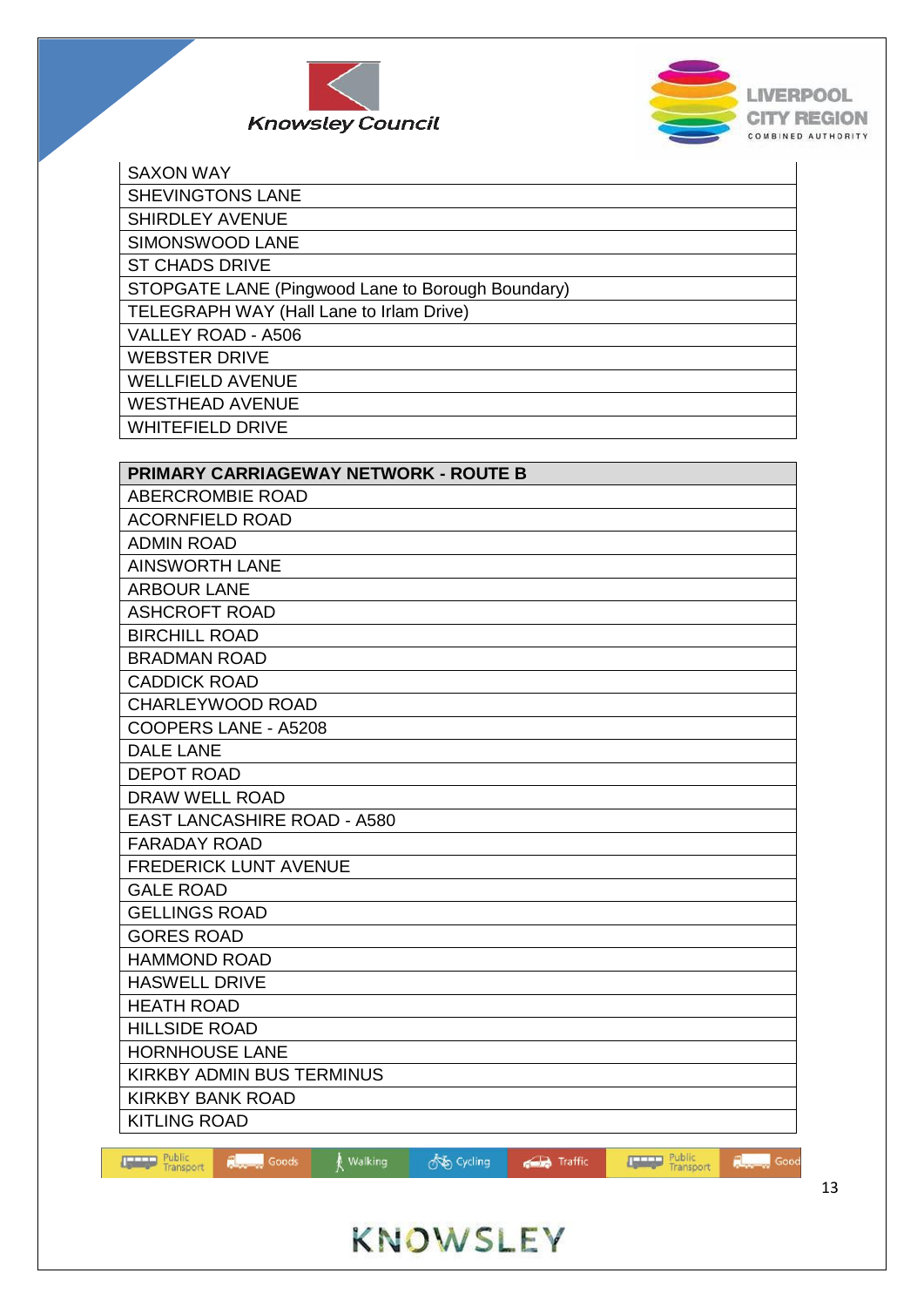



| <b>KNOWSLEY LANE</b>                                |
|-----------------------------------------------------|
| KNOWSLEYWOOD LANE - A580                            |
| <b>LEACH CROFT</b>                                  |
| <b>LEES ROAD</b>                                    |
| <b>MARL ROAD</b>                                    |
| MOORGATE ROAD - A5207                               |
| MOORGATE ROAD SOUTH - A580                          |
| <b>MOSS END WAY</b>                                 |
| MOSS LANE (Arbour Lane to Lees Road)                |
| <b>NEWSTET ROAD</b>                                 |
| NORTH PERIMETER ROAD                                |
| <b>NUNTHORPE ROAD</b>                               |
| <b>ORMSKIRK ROAD</b>                                |
| <b>OVERBROOK LANE</b>                               |
| <b>OWEN ROAD</b>                                    |
| PENRHYN ROAD                                        |
| PERIMETER ROAD                                      |
| <b>PRIMROSE DRIVE</b>                               |
| <b>RANDLES ROAD</b>                                 |
| <b>SCHOOL LANE</b>                                  |
| SCHOOL LANE / RIBBLERS LANE (Access Road to Hotels) |
| <b>SETH POWELL WAY - A526</b>                       |
| SOUTH BOUNDARY ROAD - A5208                         |
| STOCKBRIDGE LANE (Knowsley Lane to Seth Powell Way) |
| <b>STOCKPIT ROAD</b>                                |
| <b>SUGAR LANE</b>                                   |
| <b>TITHEBARN ROAD</b>                               |
| <b>VILLIERS ROAD</b>                                |
| <b>WATERPARK DRIVE</b>                              |
| <b>WEBBER ROAD</b>                                  |
| <b>WOODWARD ROAD</b>                                |
| <b>WOOLFALL HEATH AVENUE</b>                        |
| YARDLEY ROAD                                        |
|                                                     |

| <b>PRIMARY CARRIAGEWAY NETWORK - ROUTE C</b>                              |
|---------------------------------------------------------------------------|
| <b>ALDER ROAD</b>                                                         |
| <b>CABLES WAY</b>                                                         |
| <b>CARR LANE</b>                                                          |
| <b>CRONTON ROAD (Wilson Road to Tarbock Island)</b>                       |
| <b>DERBY STREET - A57</b>                                                 |
| <b>HIGH STREET - A57</b>                                                  |
| <b>HOLT LANE</b>                                                          |
|                                                                           |
| Public<br>∱উচ Cycling<br>Walking<br>Goods<br>Traffic<br>Good<br>Transport |

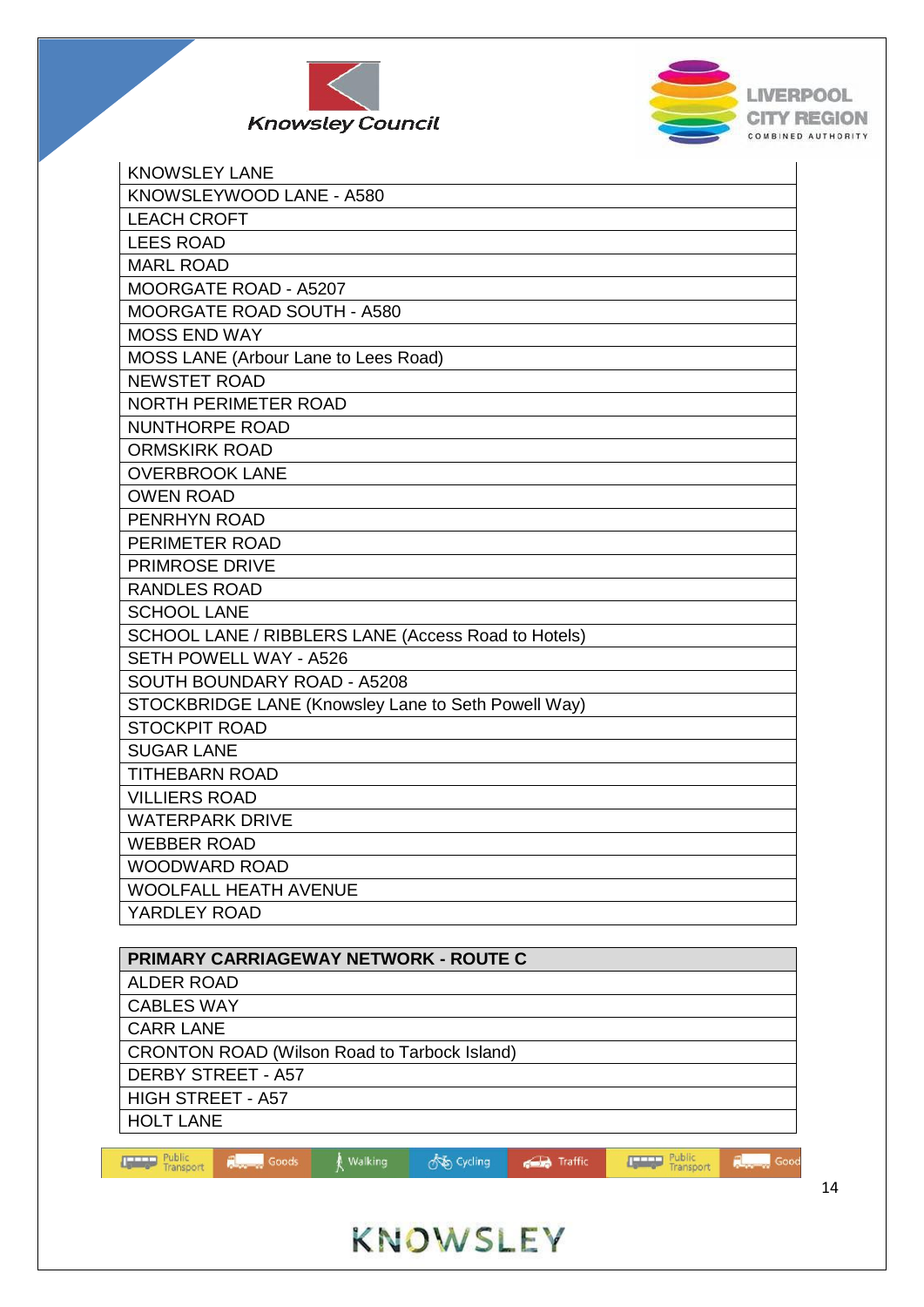



| KNOWSLEY EXPRESSWAY - A5300                              |
|----------------------------------------------------------|
| <b>KNOWSLEY PARK LANE</b>                                |
| LIVERPOOL ROAD - A57                                     |
| MOTORWAY - M62 (Boundary to Boundary)                    |
| <b>NEWSTEAD ROAD</b>                                     |
| <b>OLD LANE (Portico Lane to Alder Road)</b>             |
| <b>OLIVER LYME ROAD</b>                                  |
| PRESCOT BY-PASS - A58                                    |
| <b>PRINCESS DRIVE</b>                                    |
| <b>SCOTCHBARN LANE</b>                                   |
| SPEKE ROAD (East Bound Slip Road / West Bound Slip Road) |
| ST HELENS ROAD - A58                                     |
| ST JAMES ROAD (Warrington Road to Borough Boundary)      |
| STOCKBRIDGE LANE (Seth Powell Way to Liverpool Road)     |
| <b>TARBOCK ISLAND INTERCHANGE</b>                        |
| <b>TERMINUS ROAD</b>                                     |
| <b>TWO BUTT LANE</b>                                     |
| <b>WARRINGTON ROAD - A57</b>                             |

| PRIMARY CARRIAGEWAY NETWORK - ROUTE D                                                                                              |
|------------------------------------------------------------------------------------------------------------------------------------|
| <b>ACKERS STREET</b>                                                                                                               |
| ADSWOOD ROAD (Bluebell Lane to Bakers Green Road)                                                                                  |
| <b>ARCHWAY ROAD</b>                                                                                                                |
| <b>ASH GROVE</b>                                                                                                                   |
| <b>ASPINALL STREET</b>                                                                                                             |
| <b>ATHERTON STREET</b>                                                                                                             |
| <b>ATTLEE ROAD</b>                                                                                                                 |
| <b>BAKERS GREEN ROAD</b>                                                                                                           |
| <b>BEECHWOOD GROVE</b>                                                                                                             |
| <b>BLUEBELL LANE</b>                                                                                                               |
| <b>BRICKFIELDS</b>                                                                                                                 |
| <b>BRIDGE ROAD (Prescot)</b>                                                                                                       |
| <b>CEDAR ROAD (Cross Lane to Lunt Avenue)</b>                                                                                      |
| <b>CHARNWOOD ROAD</b>                                                                                                              |
| <b>CHILDWALL LANE</b>                                                                                                              |
| <b>CHURCH ROAD (Bridge Road to Western Avenue)</b>                                                                                 |
| <b>CHURCH STREET</b>                                                                                                               |
| CIVIC WAY (Including Access Road to Filling Station and all Adjacent Car Parking)                                                  |
| <b>CORONATION DRIVE</b>                                                                                                            |
| <b>COURT HEY AVENUE</b>                                                                                                            |
| <b>CROSS LANE</b>                                                                                                                  |
| <b>CUMBER LANE</b>                                                                                                                 |
| <b>TELLET Public</b><br><b>THEFT Public</b><br>$\hbar$ Walking<br>$\Box$ Goods<br>Anto Curling<br>Good<br>$\sqrt{a}$ Traffic<br>m. |

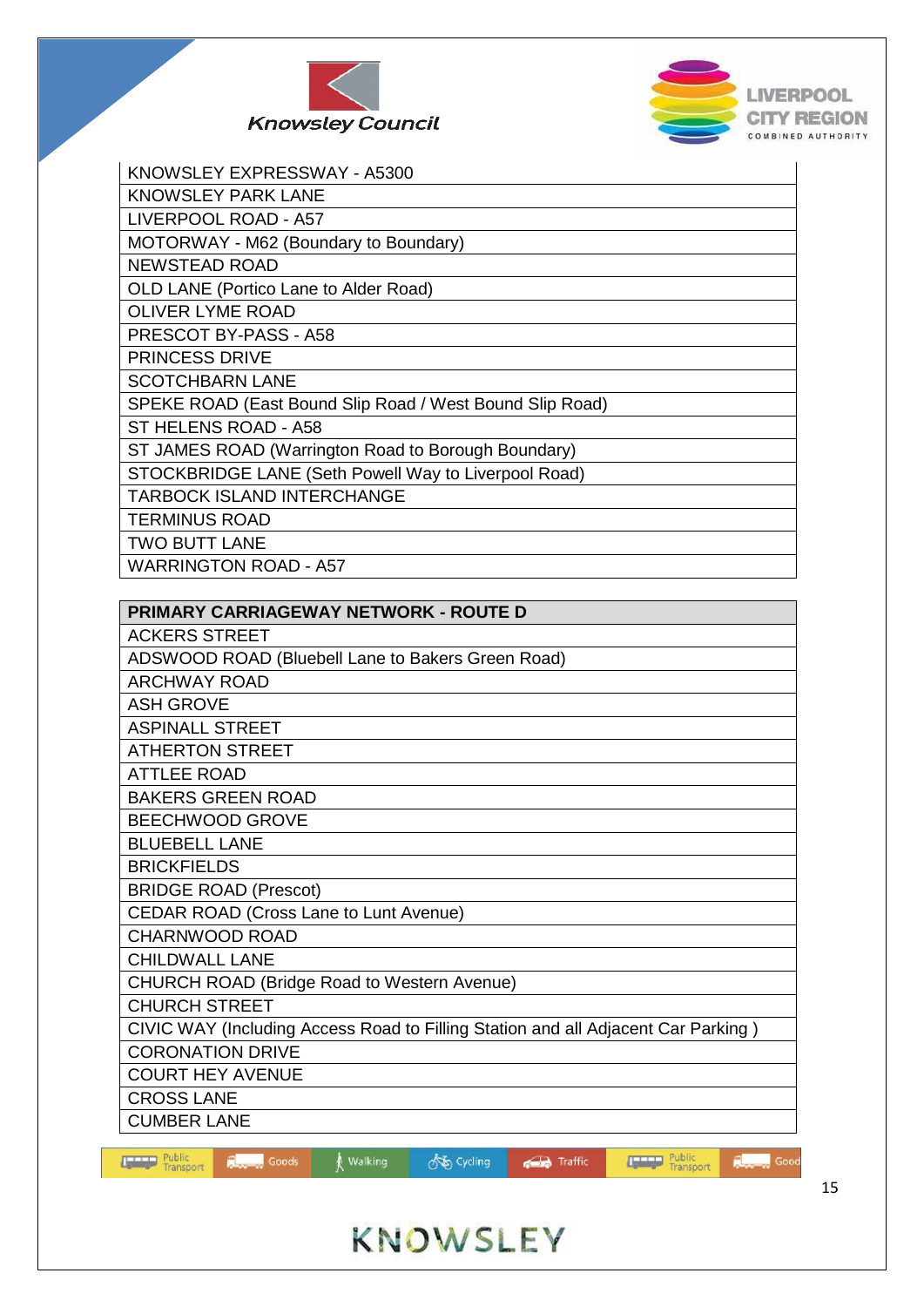



| <b>CYPRUS STREET</b>                                                                                                                         |
|----------------------------------------------------------------------------------------------------------------------------------------------|
| <b>DELPH LANE</b>                                                                                                                            |
| <b>DERBY ROAD</b>                                                                                                                            |
| <b>DINAS LANE</b>                                                                                                                            |
| <b>DRAGON DRIVE</b>                                                                                                                          |
| <b>DRAGON LANE</b>                                                                                                                           |
| ECCLESTON STREET (Atherton Street to Warrington Road)                                                                                        |
| <b>ELIZABETH ROAD</b>                                                                                                                        |
| <b>ELLIS ASHTON STREET</b>                                                                                                                   |
| <b>FAZAKERLEY ROAD</b>                                                                                                                       |
| <b>FLORIDA WAY</b>                                                                                                                           |
| <b>GLADE ROAD</b>                                                                                                                            |
| <b>GREENES ROAD (Windy Arbor Road to Pottery Lane)</b>                                                                                       |
| HALL LANE (Huyton Quarry)                                                                                                                    |
| <b>HALL LANE (Prescot)</b>                                                                                                                   |
| <b>HARDIE ROAD</b>                                                                                                                           |
| <b>HOUGHTON STREET</b>                                                                                                                       |
| <b>HUGHES AVENUE</b>                                                                                                                         |
| <b>HURST PARK DRIVE</b>                                                                                                                      |
| <b>HUYTON BUS TERMINUS (Derby Road)</b>                                                                                                      |
| <b>HUYTON HEY ROAD</b>                                                                                                                       |
| <b>HUYTON LANE</b>                                                                                                                           |
| <b>KEMBLE STREET</b>                                                                                                                         |
| KINGSWAY (Huyton - Liverpool Road to Rupert Road)                                                                                            |
| <b>KINGSWAY (Prescot)</b>                                                                                                                    |
| <b>LANSBURY ROAD</b>                                                                                                                         |
| <b>LATHOM ROAD</b>                                                                                                                           |
| LATHUM CLOSE (Kingsway to "T" junction)                                                                                                      |
| <b>LINK ROAD</b>                                                                                                                             |
| LOGWOOD ROAD (Elizabeth Road to Bus Terminus)                                                                                                |
| <b>LONGVIEW DRIVE</b>                                                                                                                        |
| <b>LONGVIEW LANE</b>                                                                                                                         |
| <b>LUNT AVENUE</b>                                                                                                                           |
| LYNDHURST WAY (Archway Road to KMBC Car Park)                                                                                                |
| <b>MANCHESTER ROAD</b>                                                                                                                       |
| <b>MANOR FARM ROAD</b>                                                                                                                       |
| <b>MARKET PLACE</b>                                                                                                                          |
| <b>MEADOW DRIVE</b>                                                                                                                          |
| <b>MILTON AVENUE (Whiston)</b>                                                                                                               |
| PLUCKINGTON ROAD                                                                                                                             |
| POPLAR BANK                                                                                                                                  |
| PORTICO LANE                                                                                                                                 |
|                                                                                                                                              |
| Public<br>Transport<br>Public<br>Transport<br>on Cycling<br>Goods<br>Traffic<br><b>IF THE</b><br>륁<br>Walking<br>린<br><b>Limited</b><br>Good |

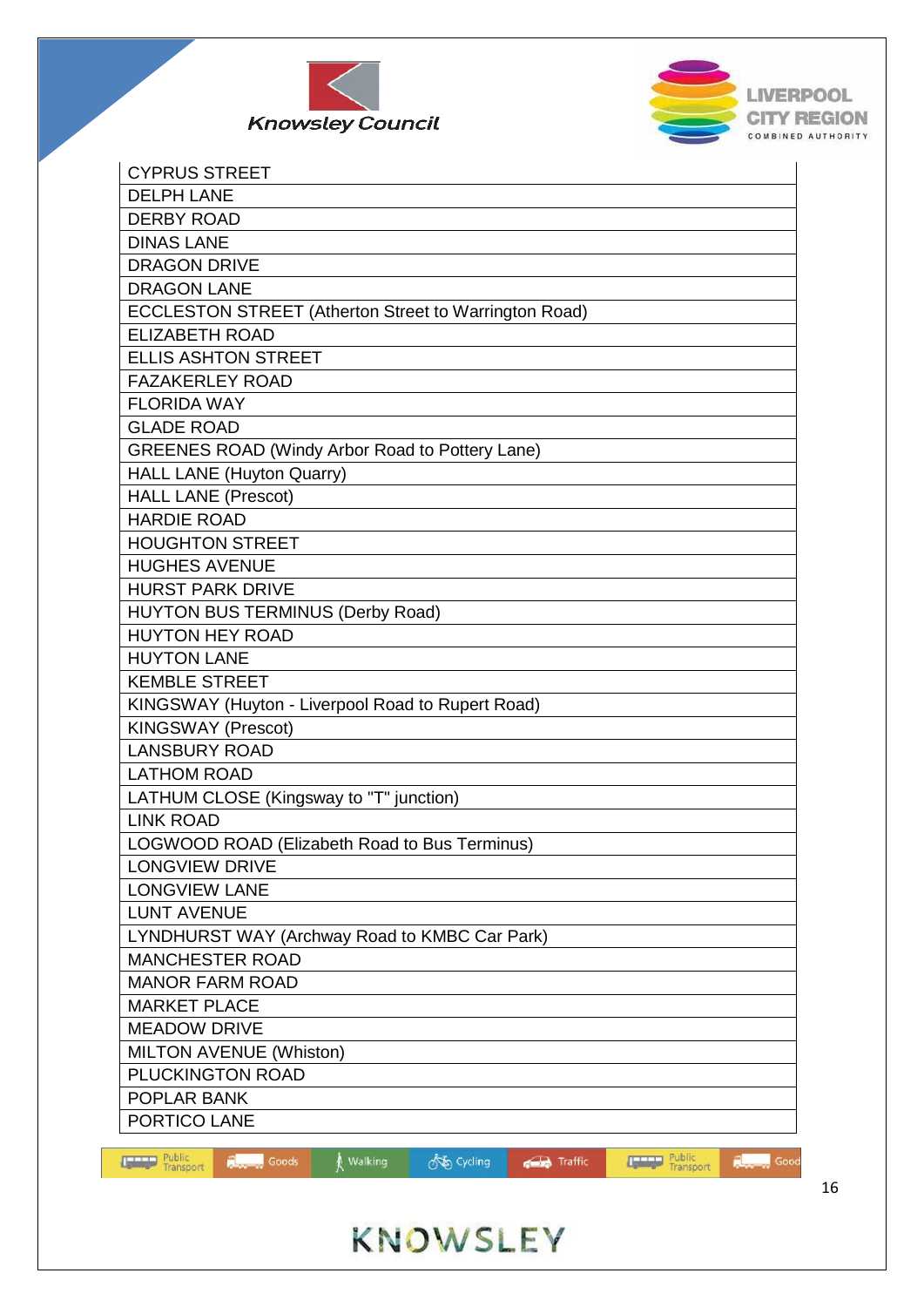



| <b>POTTERY LANE</b>                                 |
|-----------------------------------------------------|
| <b>RUPERT ROAD</b>                                  |
| <b>SALERNO DRIVE</b>                                |
| <b>SAUNDERS AVENUE</b>                              |
| <b>SEEL ROAD</b>                                    |
| <b>SEWELL STREET</b>                                |
| <b>SHAW LANE</b>                                    |
| <b>ST JOHNS ROAD</b>                                |
| <b>STANLEY ROAD</b>                                 |
| <b>STELEY WAY</b>                                   |
| STONEY LANE (Cumber Lane to Borough Boundary)       |
| <b>STRETTON WAY</b>                                 |
| THE CRESCENT (Huyton)                               |
| <b>THOMAS DRIVE</b>                                 |
| <b>TWIG LANE</b>                                    |
| VICTORIA ROAD (Huyton Hey Road to Seel Road)        |
| <b>WEST STREET</b>                                  |
| <b>WESTERN AVENUE</b>                               |
| <b>WHISTON LANE</b>                                 |
| <b>WILLOW GROVE</b>                                 |
| <b>WILSON ROAD (Huyton)</b>                         |
| <b>WINDSOR ROAD (Roby)</b>                          |
| <b>WOOD LANE (Huyton Quarry)</b>                    |
| WOOD LANE (Prescot - Manchester Road to Wood Green) |
| <b>YORK ROAD</b>                                    |



**So Cycling** 

**Traffic** 

walking

**Public**<br>Transport

**Repair** Goods

**Repair** Good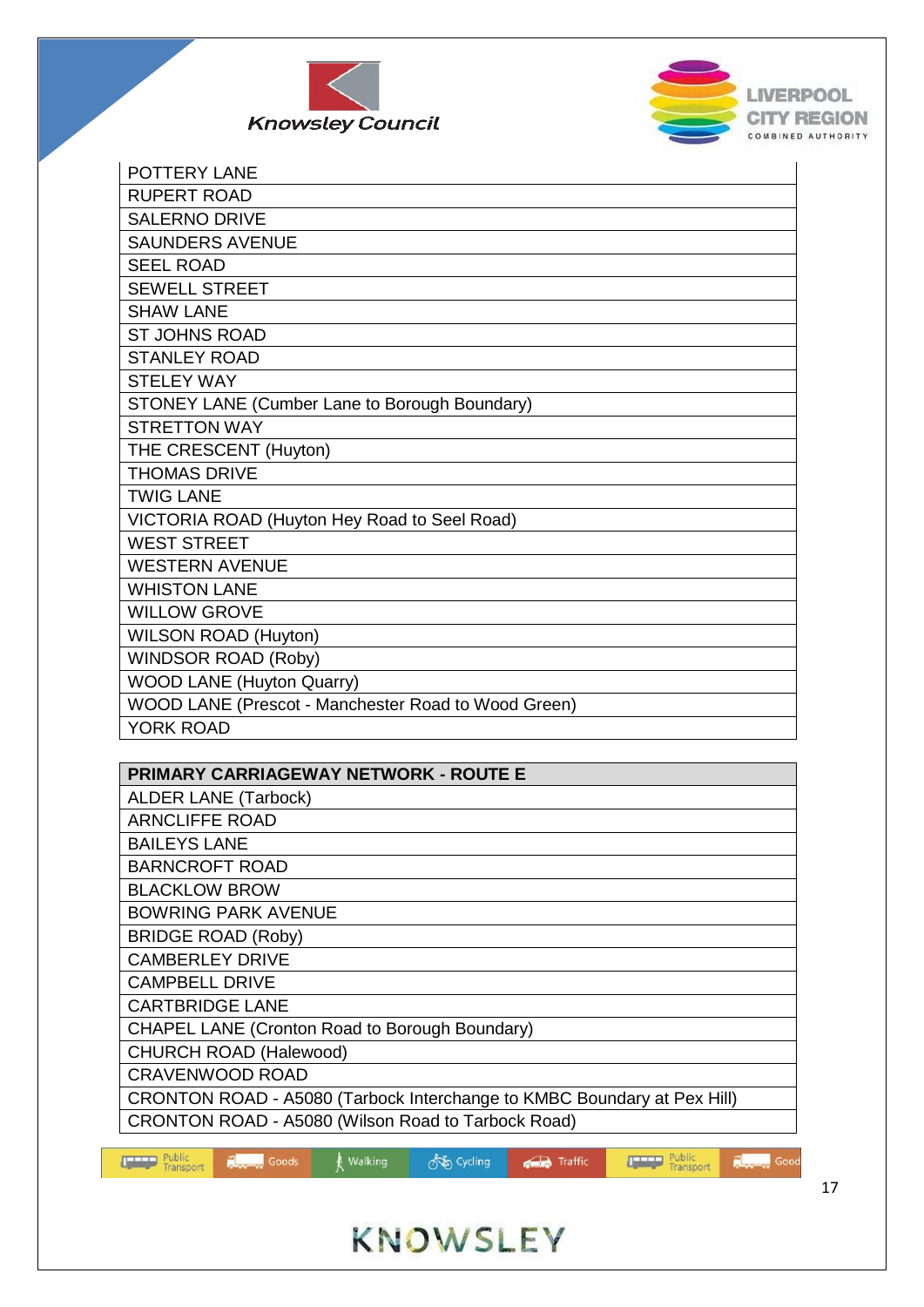



| <b>DACRES BRIDGE LANE</b>                                                      |
|--------------------------------------------------------------------------------|
| <b>FALLOWS WAY</b>                                                             |
| <b>FINCH LANE</b>                                                              |
| <b>FOXS BANK LANE</b>                                                          |
| <b>GERRARDS LANE</b>                                                           |
| <b>GREENSBRIDGE LANE</b>                                                       |
| HALEWOOD ROAD (Lydiate Lane to Borough Boundary)                               |
| HALL LANE (Smithy Lane to Cronton Road)                                        |
| HIGHER ROAD - A562 (Including Slip Roads onto Speke Road)                      |
| HILLINGDEN AVENUE (Leathers Lane to Cravenwood Road)                           |
| <b>HOLLIES ROAD</b>                                                            |
| <b>LEATHERS LANE</b>                                                           |
| <b>LICKERS LANE</b>                                                            |
| <b>LOWER ROAD</b>                                                              |
| <b>LYDIATE LANE</b>                                                            |
| <b>MACKETS LANE</b>                                                            |
| <b>MARINA CRESCENT</b>                                                         |
| MILTON AVENUE (Roby)                                                           |
| <b>NETHERLEY ROAD</b>                                                          |
| <b>NEW HUTTE LANE</b>                                                          |
| <b>OKELL DRIVE</b>                                                             |
| <b>OLD HUTTE LANE</b>                                                          |
| <b>PENNY LANE</b>                                                              |
| PENNYWOOD DRIVE                                                                |
| PILCH LANE                                                                     |
| PILCH LANE EAST                                                                |
| PRESCOT ROAD                                                                   |
| ROBY ROAD - A5080                                                              |
| ROSEHEATH DRIVE (Barncroft Road to Leathers Lane)                              |
| <b>SMITHY LANE</b>                                                             |
| SPEKE BOULEVARD - A561 (Including all Slip Roads to Car Plant and Higher Road) |
| SPEKE ROAD - A561 (Including Slip Roads West of Knowsley Expressway            |
| Interchange)                                                                   |
| <b>STOCKSWELL ROAD</b>                                                         |
| TARBOCK ROAD - A5080                                                           |
| THE AVENUE                                                                     |
| THE ROOLEY                                                                     |
| THINGWALL HALL DRIVE                                                           |
| <b>THINGWALL LANE</b>                                                          |
| <b>TORRINGTON DRIVE</b>                                                        |
| <b>TUE LANE</b>                                                                |
| <b>TWICKENHAM DRIVE</b>                                                        |

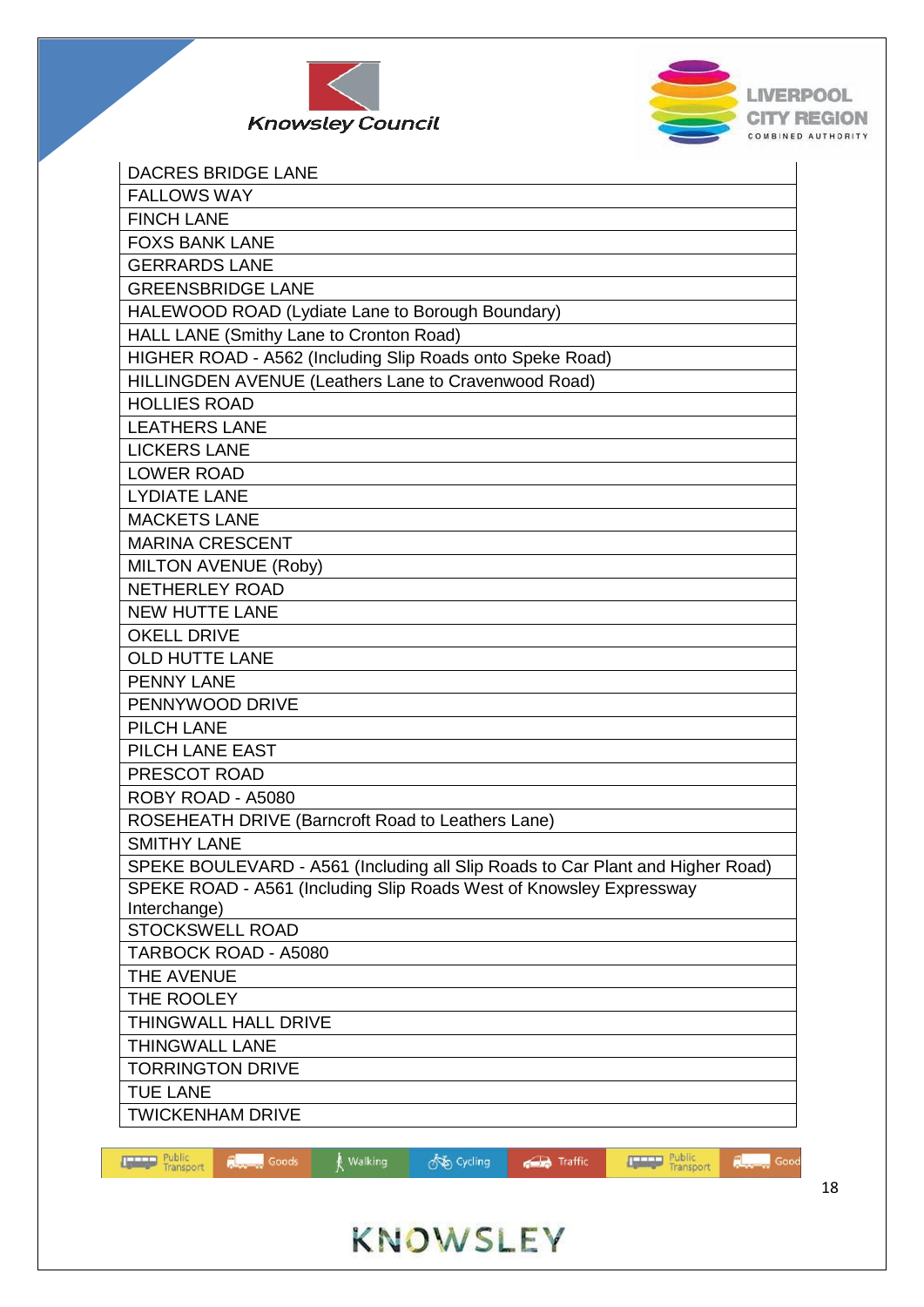



#### WATER LANE

| WHEATHILL ROAD (Tarbock Road to Borough Boundary) |
|---------------------------------------------------|
| WHITEFIELD LANE                                   |
| WINDY ARBOR ROAD                                  |
| <b>WOOD ROAD</b>                                  |

| <b>PRIMARY CARRIAGEWAY NETWORK - ROUTE MINI GRITTER</b>   |
|-----------------------------------------------------------|
| <b>BUTTERMERE ROAD</b>                                    |
| <b>COURT HEY DRIVE</b>                                    |
| <b>COURT HEY ROAD</b>                                     |
| <b>ECCLESTON STREET (Market Place to Atherton Street)</b> |
| <b>GRIFFITHS ROAD</b>                                     |
| HALL LANE (Cronton - Smithy Lane to M62 Flyover)          |
| <b>HALSNEAD AVENUE</b>                                    |
| <b>LYNTON ROAD</b>                                        |
| <b>NORTH VIEW</b>                                         |
| <b>RIMMER AVENUE</b>                                      |
| <b>ST NICHOLAS ROAD</b>                                   |
| <b>WESTMORLAND ROAD</b>                                   |

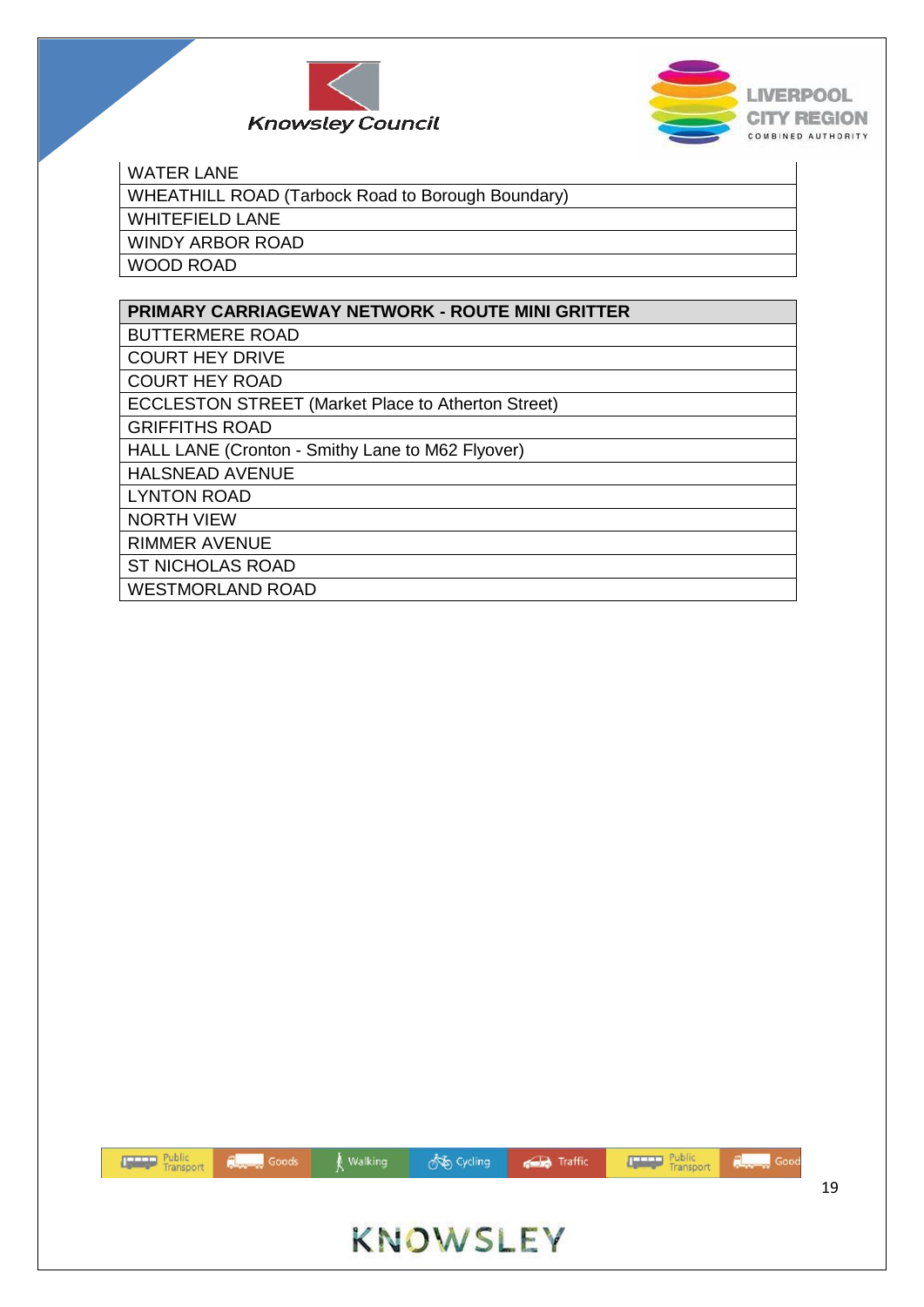



### **Appendix 2 Secondary Carriageway Network**

| <b>Secondary Carriageway Network</b><br><b>Routes A- E</b> |                                                                                                               |  |  |
|------------------------------------------------------------|---------------------------------------------------------------------------------------------------------------|--|--|
| <b>Street</b>                                              | <b>Feature / Location</b>                                                                                     |  |  |
| <b>ARCHWAY ROAD</b>                                        | Roby Road to Briar Drive                                                                                      |  |  |
| <b>ARCHWAY ROAD</b>                                        | <b>Briar Drive to Bluebell Lane</b>                                                                           |  |  |
| <b>ARCHWAY ROAD</b>                                        | Derby Road to Poplar Bank                                                                                     |  |  |
| <b>BAILEYS LANE</b>                                        | Church Road to passageway at side of<br>House No. 98                                                          |  |  |
| <b>BAILEYS LANE</b>                                        | House no. 98 to Higher Road                                                                                   |  |  |
| <b>BANK LANE - A506</b>                                    | Railway Bridge to Shevingtons Lane                                                                            |  |  |
| <b>BANK LANE - A506</b>                                    | Shevingtons Lane to Knowsley boundary                                                                         |  |  |
| <b>BLUEBELL LANE</b>                                       | Liverpool Road to Huyton Lane                                                                                 |  |  |
| <b>BRIDGE ROAD (Prescot)</b>                               | Kingsway to Warrington Road                                                                                   |  |  |
| <b>CABLES WAY</b>                                          | Carr Lane to Manchester Road                                                                                  |  |  |
| <b>CARR LANE</b>                                           | Wood Lane to Cables Way                                                                                       |  |  |
| <b>CHERRYFIELD DRIVE</b>                                   | Valley Road to Webster Drive                                                                                  |  |  |
| <b>CHERRYFIELD DRIVE</b>                                   | <b>Bus Terminus</b>                                                                                           |  |  |
| <b>CHERRYFIELD DRIVE</b>                                   | Webster Drive to Bewley Drive                                                                                 |  |  |
| <b>CHURCH STREET (Prescot)</b>                             | Market Place to High Street                                                                                   |  |  |
| COOPERS LANE - A5208                                       | East Lancashire Road to Perimeter Road                                                                        |  |  |
| <b>COUNTY ROAD - A5208</b>                                 | Moorgate Road to Webster Drive,<br>(Including Roundabout at Broad Lane);<br>North West Bound Carriageway Only |  |  |
| <b>COUNTY ROAD - A5208</b>                                 | Webster Drive to Moorgate Road; South<br>East Bound Carriageway Only                                          |  |  |
| <b>COUNTY ROAD - A5208</b>                                 | Webster Drive to Hall Lane; North West<br><b>Bound Carriageway Only</b>                                       |  |  |
| <b>COUNTY ROAD - A5208</b>                                 | Old Rough Lane to Webster Drive; South<br>East Bound Carriageway Only                                         |  |  |
| <b>COUNTY ROAD - A506</b>                                  | Hall Lane to Boyes Brow                                                                                       |  |  |
| <b>CRAVENWOOD ROAD</b>                                     | Hillingdon Avenue to Roseheath Drive                                                                          |  |  |
| <b>CRONTON ROAD - A5080</b>                                | Dacres Bridge Lane to Tarbock<br>Interchange                                                                  |  |  |
| CRONTON ROAD - A5080                                       | <b>Tarbock Roundabout to Manley Road</b>                                                                      |  |  |
| <b>CRONTON ROAD - A5080</b>                                | Widnes Boundary to House no. 539<br>(Bears Paw)                                                               |  |  |
| <b>CRONTON ROAD - A5080</b>                                | House no. 539 (Bears Paw) to Lodge<br>Lane                                                                    |  |  |
| CRONTON ROAD - A5080                                       | Lodge Lane to Dacres Bridge Lane                                                                              |  |  |
| <b>DELPH LANE</b>                                          | Warrington Road to Portico Lane                                                                               |  |  |
| <b>DERBY ROAD</b>                                          | Poplar Bank to Bus Station                                                                                    |  |  |



one Cycling

**Com** Traffic

walking

Goods

 $\mathbf{r}$ 

**Transport** 

Report Good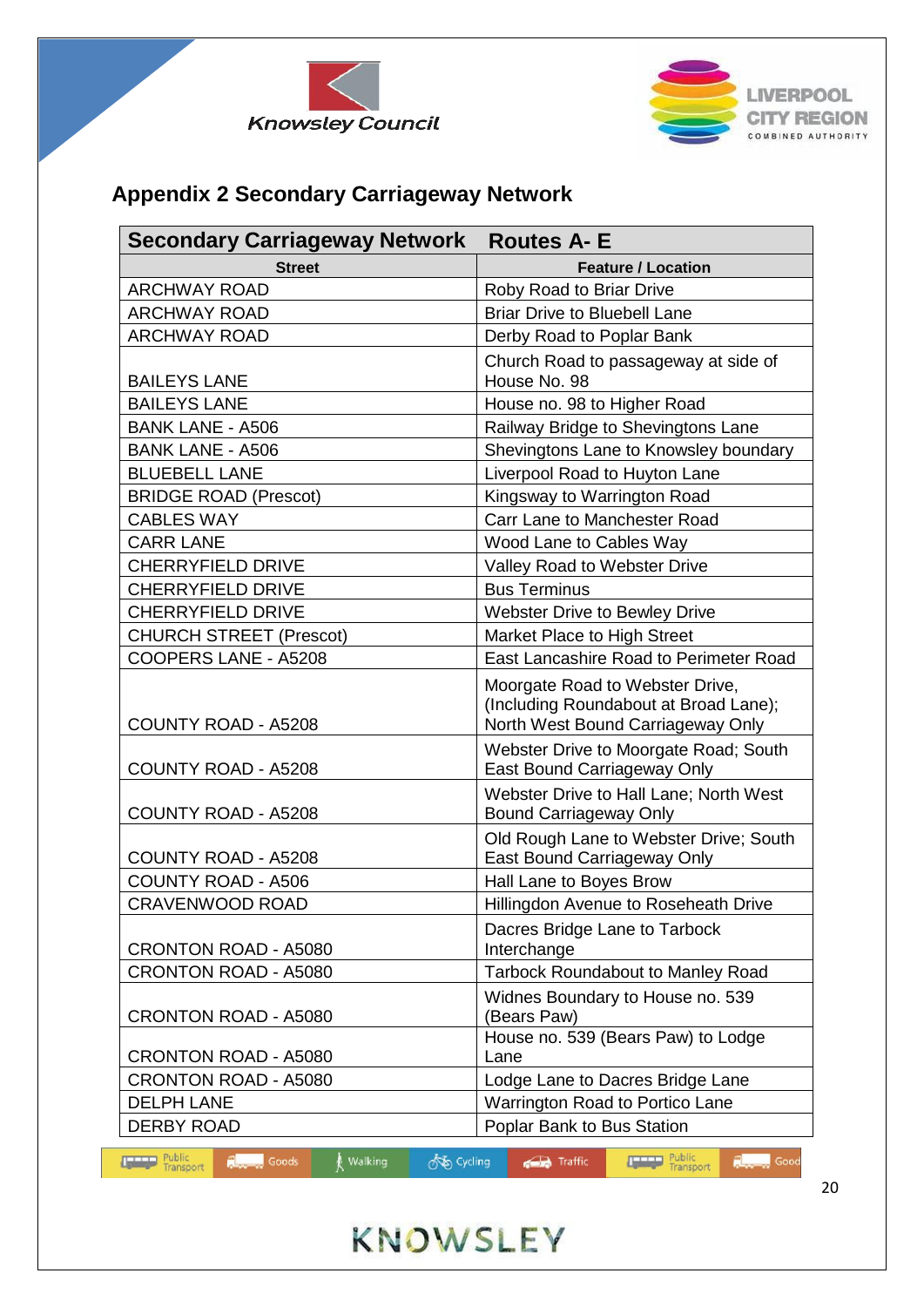



| <b>DERBY STREET - A57</b>                          | Church Street to Liverpool Road                                                                                          |  |  |  |
|----------------------------------------------------|--------------------------------------------------------------------------------------------------------------------------|--|--|--|
| <b>DRAGON DRIVE</b>                                | <b>Carrs Hotel to Milton Avenue</b>                                                                                      |  |  |  |
| <b>DRAGON LANE</b>                                 | Windy Arbour Road to Dragon Drive                                                                                        |  |  |  |
| <b>DRAGON LANE</b>                                 | Dragon Drive to Warrington Road                                                                                          |  |  |  |
| <b>EAST LANCASHIRE ROAD - A580</b>                 | Eastbound from Liverpool Boundary to St<br><b>Helens Boundary</b>                                                        |  |  |  |
| <b>EAST LANCASHIRE ROAD - A580</b>                 | Westbound from Liverpool Boundary to St<br><b>Helens Boundary</b>                                                        |  |  |  |
| <b>GREENSBRIDGE LANE</b>                           | Bridge to Church Road Including<br>Roundabout                                                                            |  |  |  |
| <b>GREENSBRIDGE LANE</b>                           | Netherley Road to Bridge                                                                                                 |  |  |  |
| <b>HALEWOOD BUS TERMINUS</b>                       | Cravenwood Road                                                                                                          |  |  |  |
| HALL LANE - A506                                   | Valley Road to County Road (Including<br>Roundabout)                                                                     |  |  |  |
| <b>HIGH STREET - A57</b>                           | <b>Chapel Street to Church Street</b>                                                                                    |  |  |  |
| HIGHER ROAD - A562                                 | Finch Lane to Baileys Lane; West Bound<br>Carriageway Only                                                               |  |  |  |
| HIGHER ROAD - A562                                 | Baileys Lane to Finch Lane; East Bound<br>Carriageway Only                                                               |  |  |  |
| HIGHER ROAD - A562                                 | Baileys Lane to Mackets Lane                                                                                             |  |  |  |
| HIGHER ROAD - A562                                 | Old section of Higher Road over Railway<br>bridge from A561 Bridge (East Side) to<br>Junction A562 (Opposite Finch Lane) |  |  |  |
| <b>HILLINGDEN AVENUE</b>                           | Cravenwood Road to Leathers Lane                                                                                         |  |  |  |
| <b>HUYTON BUS TERMINUS</b>                         | Derby Road to Huyton Hey Road                                                                                            |  |  |  |
| <b>HUYTON HEY ROAD</b>                             | Lathom Road to Hall Lane                                                                                                 |  |  |  |
| <b>HUYTON LANE</b>                                 | Longview Drive to Lathom Road                                                                                            |  |  |  |
| <b>HUYTON LANE</b>                                 | Lathom Rd to Archway Road                                                                                                |  |  |  |
| <b>HUYTON LANE</b>                                 | <b>Bluebell Lane to Lathom Road</b>                                                                                      |  |  |  |
| <b>HUYTON LANE</b>                                 | Wood Lane to Whiston Lane                                                                                                |  |  |  |
| <b>HUYTON LANE</b>                                 | <b>Whiston Lane to Longview Drive</b>                                                                                    |  |  |  |
| <b>HUYTON LANE</b>                                 | Liverpool Road and Wood Lane                                                                                             |  |  |  |
| <b>IRLAM DRIVE</b>                                 | County Road to St. Chad's Drive                                                                                          |  |  |  |
| <b>KIRKBY ROW</b>                                  | Hall Lane to Glovers Brow                                                                                                |  |  |  |
| <b>KIRKBY STATION INTERCHANGE</b>                  | <b>Whitefield Drive to Kirkby Station</b>                                                                                |  |  |  |
| KIRKBY RAILWAY STATION OVERFLOW<br><b>CAR PARK</b> | <b>Whitefield Drive to End</b>                                                                                           |  |  |  |
| KNOWSLEY EXPRESSWAY - A5300                        | Northbound A562 Roundabout to M57<br>(South of Tarbock Interchange)                                                      |  |  |  |
| KNOWSLEY EXPRESSWAY - A5300                        | Southbound M57 (South of Tarbock<br>Interchange to A562 Roundabout)                                                      |  |  |  |
| KNOWSLEY EXPRESSWAY - A5300                        | Entry Slip - Tarbock Island to Main<br>Carriageway                                                                       |  |  |  |

## KNOWSLEY

**No** Cycling

**Traffic** 

walking

**Public**<br>Transport

**Repair** Goods

**Repair** Good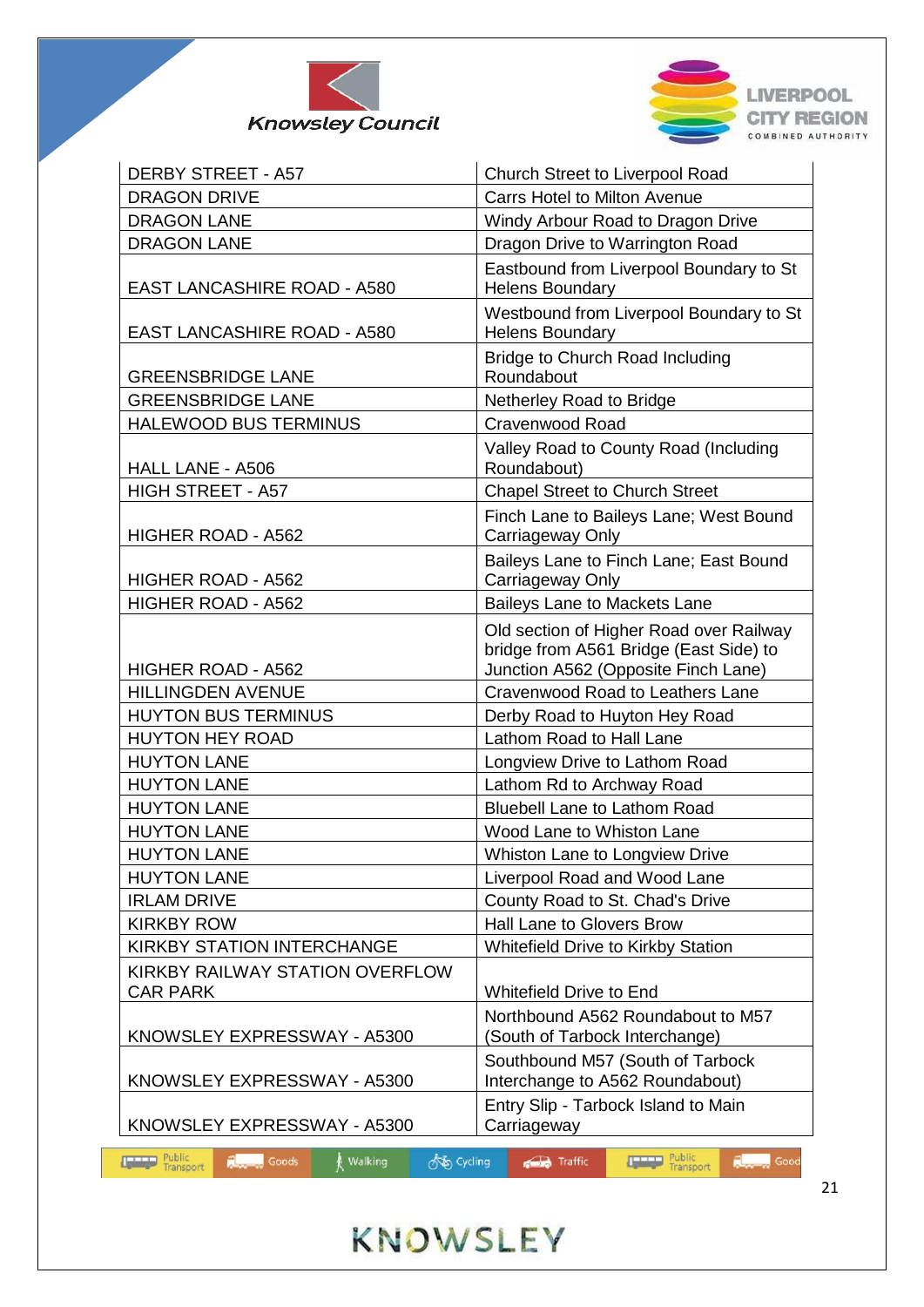



| KNOWSLEY EXPRESSWAY - A5300 | Exit Slip to Tarbock Island                                                                                                |  |  |
|-----------------------------|----------------------------------------------------------------------------------------------------------------------------|--|--|
| <b>KNOWSLEY LANE</b>        | Parkway to Primrose Drive                                                                                                  |  |  |
| <b>KNOWSLEY LANE</b>        | Primrose Drive to Liverpool Road                                                                                           |  |  |
| <b>KNOWSLEY LANE</b>        | East Lancashire Road (A580) to Mill Lane                                                                                   |  |  |
| <b>KNOWSLEY LANE</b>        | Mill Lane to Home Farm Road                                                                                                |  |  |
| <b>KNOWSLEY LANE</b>        | Home Farm Road to Parkway                                                                                                  |  |  |
| KNOWSLEYWOOD LANE - A580    | Randles Roundabout to East Lancashire<br>Road                                                                              |  |  |
| KNOWSLEYWOOD LANE - A580    | East Lancashire Road to Randles<br>Roundabout                                                                              |  |  |
| <b>LEATHERS LANE</b>        | Baileys Lane to Higher Road                                                                                                |  |  |
| <b>LICKERS LANE</b>         | Windy Arbor Road to Pennywood Drive                                                                                        |  |  |
| LIVERPOOL ROAD - A57        | Brook Bridge Roundabout to Derby<br>Street; Prescot Bound Carriageway Only                                                 |  |  |
| LIVERPOOL ROAD - A57        | Derby Street to Brook Bridge<br>Roundabout; Liverpool Bound<br>Carriageway Only<br>Huyton Lane to Knowsley Lane, Including |  |  |
| LIVERPOOL ROAD - A57        | Both Roundabouts and Both<br>Carriageways                                                                                  |  |  |
| LIVERPOOL ROAD - A57        | Hillside Roundabout to Longview Lane;<br>Liverpool Bound Carriageway Only                                                  |  |  |
| LIVERPOOL ROAD - A57        | Longview Lane to Hillside Roundabout;<br>Prescot Bound Carriageway Only                                                    |  |  |
| LIVERPOOL ROAD - A57        | Longview Lane to Seth Powell Way;<br>Liverpool Bound                                                                       |  |  |
| LIVERPOOL ROAD - A57        | Seth Powell Way to Longview Lane;<br>Prescot Bound Carriageway Only                                                        |  |  |
| LIVERPOOL ROAD - A57        | Seth Powell Way to Twig Lane; Liverpool<br><b>Bound Carriageway Only</b>                                                   |  |  |
| LIVERPOOL ROAD - A57        | Twig Lane to Liverpool Boundary at East<br>Prescot Road; Liverpool Bound<br>Carriageway Only                               |  |  |
| LIVERPOOL ROAD - A57        | Liverpool Boundary to Princess Drive;<br>Prescot Bound Carriageway Only                                                    |  |  |
| LIVERPOOL ROAD - A57        | Princess Drive to Seth Powell Way;<br>Prescot Bound Carriageway Only                                                       |  |  |
| LONGMOOR LANE - A506        | Copplehouse Lane to Liverpool boundary<br>(Both Carriageways)                                                              |  |  |
| <b>MARKET PLACE</b>         | Sewell Street to Eccleston Street                                                                                          |  |  |
| MOORGATE ROAD - A5207       | East Lancashire Road to County Road;<br>North Bound Carriageway Only                                                       |  |  |
| MOORGATE ROAD - A5207       | County Road to East Lancashire Road;<br>South Bound Carriageway Only                                                       |  |  |

**So Cycling** 

**Traffic** 

walking

Public<br>Transport

**Repair** Goods

**Repair** Good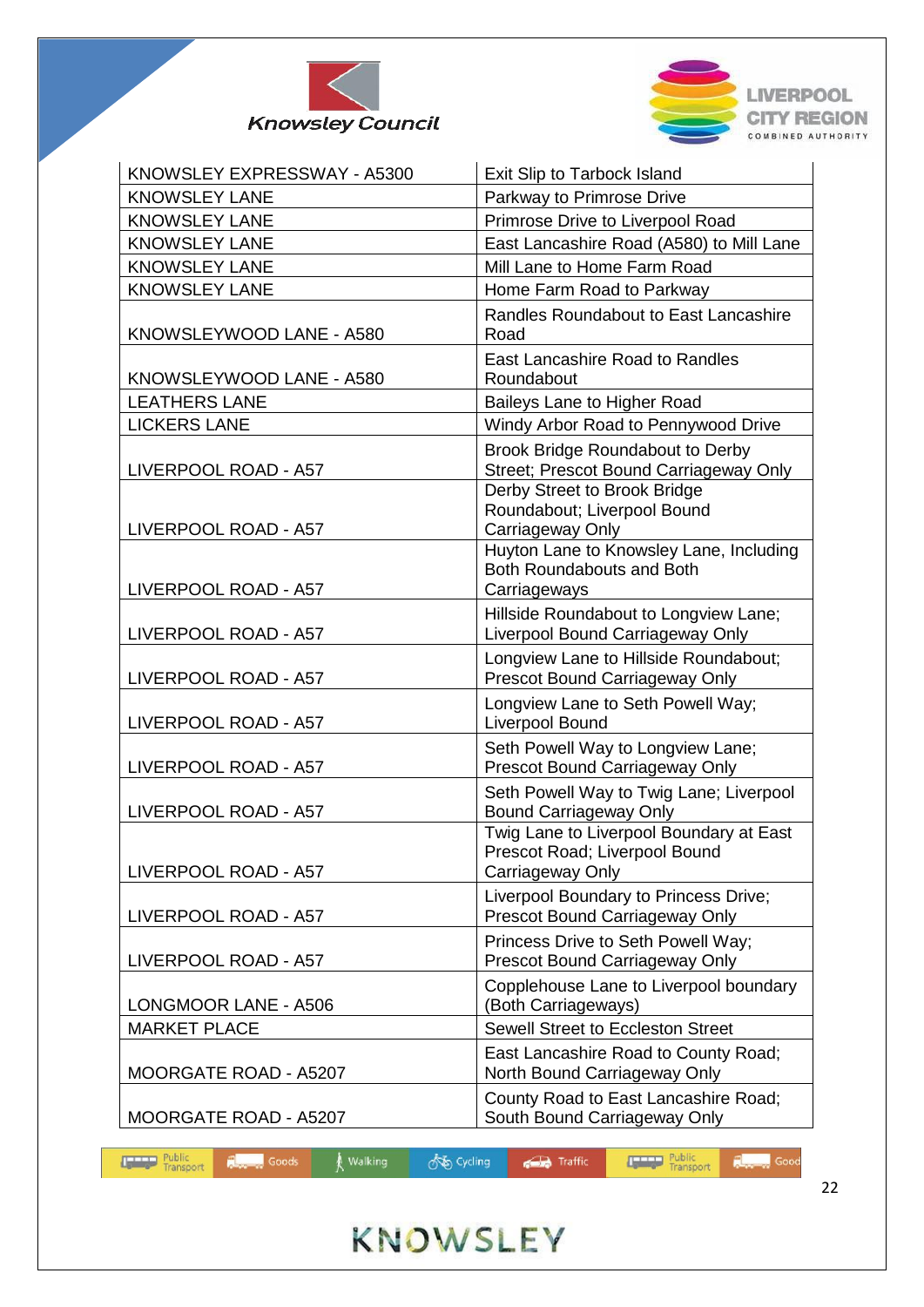



 $\mathbf{I}$ 

| MOORGATE ROAD SOUTH - A580                                                    | Randles Farm Roundabout to East<br>Lancashire Road, Both Carriageways     |  |  |  |
|-------------------------------------------------------------------------------|---------------------------------------------------------------------------|--|--|--|
| MOORGATE ROAD SOUTH - A580                                                    | Randles Roundabout to East Lancashire<br>Road                             |  |  |  |
| <b>MOTORWAY M62</b>                                                           | Liverpool CC Boundary to St Helens<br>Boundary                            |  |  |  |
| <b>NETHERLEY ROAD</b>                                                         | Whitefield Lane to Greensbridge Lane                                      |  |  |  |
| <b>ORMSKIRK ROAD</b>                                                          | East Lancashire Road to Knowsley Lane                                     |  |  |  |
| PENNYWOOD DRIVE                                                               | Lickers Lane to Whiston Station (Adjacent<br>Footbridge)                  |  |  |  |
| POPLAR BANK                                                                   | Archway Road to Derby Road                                                |  |  |  |
| PORTICO LANE                                                                  | Delph Lane to Roundabout                                                  |  |  |  |
| PRESCOT BUS STATION                                                           | Prospero Place                                                            |  |  |  |
| PRESCOT BY-PASS - A58                                                         | Eastbound Carriageway, Liverpool Road<br>A57 to St Helens Road Roundabout |  |  |  |
| PRESCOT BY-PASS - A58                                                         | Westbound Carriageway, St Helens Road<br>Roundabout to Liverpool Road A57 |  |  |  |
| <b>KNOWSLEY WOOD LANE</b>                                                     | <b>Randles Road Roundabout</b>                                            |  |  |  |
| ROBY ROAD - A5080                                                             | Liverpool Boundary (House no. 210) to<br>M62 Roundabout                   |  |  |  |
| ROBY ROAD - A5080                                                             | Roundabout at M62                                                         |  |  |  |
| ROBY ROAD - A5080                                                             | M62 Roundabout to Bridge Road                                             |  |  |  |
| ROBY ROAD - A5080                                                             | <b>Bridge Road to Tarbock Road</b><br>Roundabout                          |  |  |  |
| <b>ROSEHEATH DRIVE</b>                                                        | House no. 2 to Barncroft Road                                             |  |  |  |
| SETH POWELL WAY - A526                                                        | Liverpool Road to Stockbridge Lane Rdbt                                   |  |  |  |
| <b>SEWELL STREET</b>                                                          | Market Place to Manchester Road                                           |  |  |  |
| SOUTH BOUNDARY ROAD - A5208                                                   | Northbound Carriageway, Coopers Lane<br>Roundabout to Moorgate Road       |  |  |  |
| SOUTH BOUNDARY ROAD - A5208                                                   | Lees Road to Coopers Lane Roundabout                                      |  |  |  |
| SPEKE BOULEVARD - A561                                                        | Eastbound Carriageway, Liverpool<br>Boundary to Railway Bridge            |  |  |  |
| SPEKE BOULEVARD - A561                                                        | Westbound Carriageway; Railway Bridge<br>to Liverpool CC Boundary         |  |  |  |
| SPEKE BOULEVARD - A561                                                        | (Access Slip) Higher Road to Speke<br>Boulevard                           |  |  |  |
| <b>SPEKE BOULEVARD - A561</b>                                                 | (Exit Slip) Speke Boulevard to Higher<br>Road                             |  |  |  |
| SPEKE BOULEVARD - A561                                                        | (Fords Access Road) Speke Boulevard to<br>Fords                           |  |  |  |
| <b>SPEKE BOULEVARD - A561</b>                                                 | (Fords Exit Slip) Factory Gates to Speke<br><b>Boulevard</b>              |  |  |  |
| SPEKE ROAD - A561                                                             | (Access Slip) Finch Lane to End of Slip<br>Road                           |  |  |  |
| <b>Malking</b><br><b>THEFT Public</b><br>ැකි Cycling<br><b>Reserved</b> Goods | <b>Public</b><br>Traffic<br>Good                                          |  |  |  |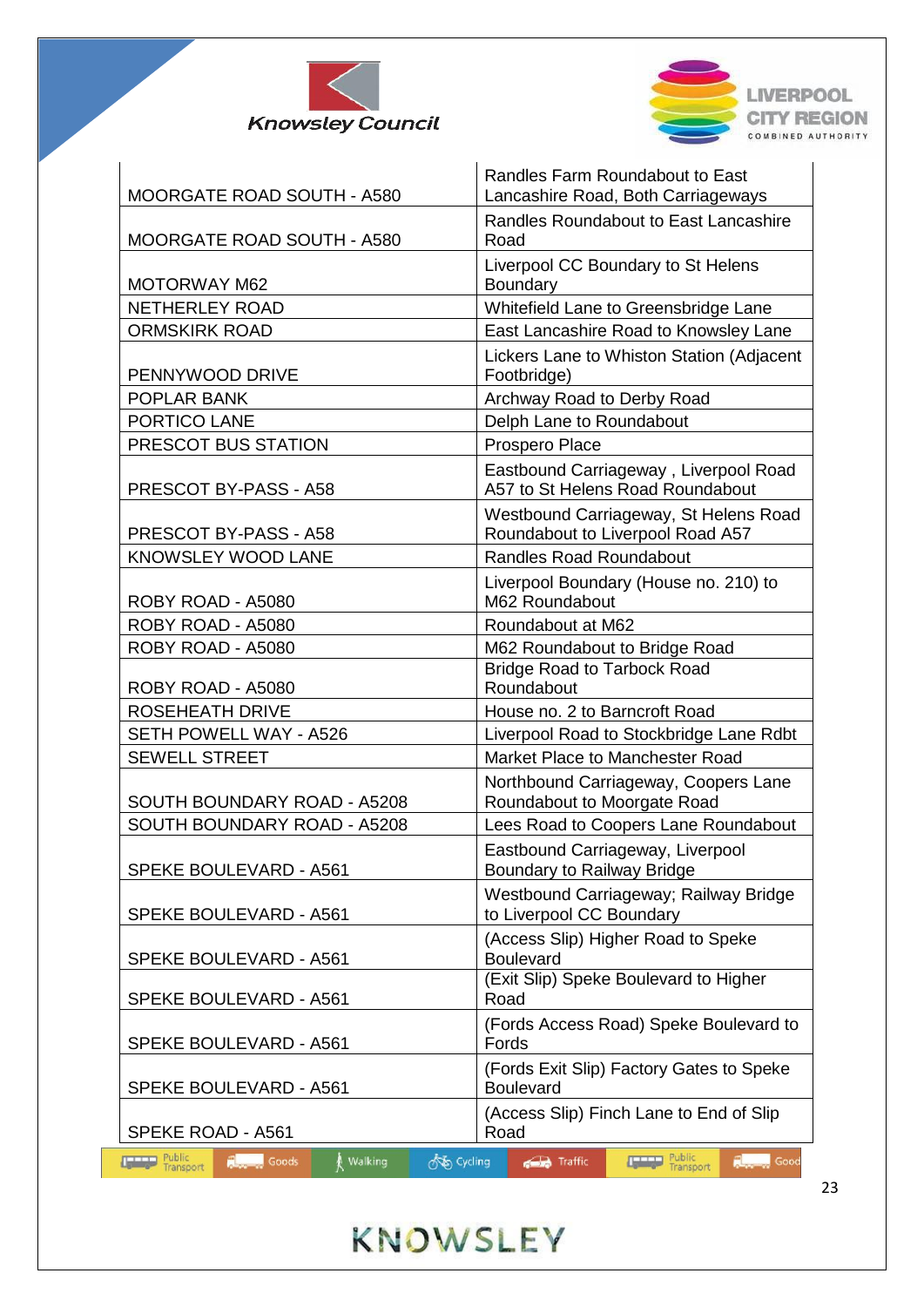



| SPEKE ROAD - A561            | (Exit Slip) to Higher Road (Opposite Finch<br>Lane)                                     |
|------------------------------|-----------------------------------------------------------------------------------------|
| SPEKE ROAD - A561            | Westbound Carriageway, Cheshire<br>Boundary to Railway Bridge West End                  |
| SPEKE ROAD - A561            | Eastbound Carriageway; Railway Bridge<br>West End to Ditton Brook; Cheshire<br>Boundary |
| SPEKE ROAD - A561            | (Eastbound Entry Slip) A5300<br>Roundabout to Ditton Brook                              |
| SPEKE ROAD - A561            | Speke/Widnes Link and Knowsley<br><b>Expressway Roundabout</b>                          |
| SPEKE ROAD - A561            | (Westbound Exit Slip) to A5300<br>Roundabout                                            |
| SPEKE ROAD - A561            | (Westbound Entry Slip) A5300<br>Roundabout                                              |
| SPEKE ROAD - A561            | (Eastbound Exit Slip) to A5300<br>Roundabout                                            |
| <b>ST CHADS DRIVE</b>        | <b>Webster Drive to Irlam Drive</b>                                                     |
| ST HELENS ROAD - A58         | Burrows Lane Sub-Station (St. Helens<br>Boundary) to Prescot By-Pass                    |
| ST HELENS ROAD - A58         | Prescot By-Pass to High Street                                                          |
| <b>STELEY WAY</b>            | Manchester Road to Kemble Street                                                        |
| <b>STOCKBRIDGE LANE</b>      | <b>Princess Drive to Waterpark Drive</b>                                                |
| <b>STOCKBRIDGE LANE</b>      | Roundabout at Seth Powell Way                                                           |
|                              | Roundabout (Seth Powell Way) to                                                         |
| <b>STOCKBRIDGE LANE</b>      | Knowsley Lane                                                                           |
| <b>STOCKBRIDGE LANE</b>      | (Slip Road) to Liverpool Road                                                           |
| TARBOCK ROAD - A5080         | Manley Road to Wheathill Road                                                           |
| TARBOCK ROAD - A5080         | Wheathill Road to Roundabout at<br><b>Twickenham Drive</b>                              |
| TARBOCK ROAD - A5080         | Roundabout at Archway Road                                                              |
| VALLEY ROAD - A506           | Southbound Carriageway, from<br>Cherryfield Drive to M57                                |
| VALLEY ROAD - A506           | Northbound Carriageway, from M57<br>Roundabout to Cherryfield Drive<br>Roundabout       |
| VALLEY ROAD - A506           |                                                                                         |
|                              | M57 Roundabout                                                                          |
| VALLEY ROAD - A506           | Southbound Carriageway, M57<br>Roundabout to Copplehouse Lane                           |
| VALLEY ROAD - A506           | Northbound Carriageway, Aintree Lane to<br>M57 Roundabout                               |
| <b>WARRINGTON ROAD - A57</b> | Longview Road to Dragon Lane; Prescot<br><b>Bound Carriageway</b>                       |

| <b>The Transport Public Coods</b> A Walking |  | √ Cycling → G Traffic |  |
|---------------------------------------------|--|-----------------------|--|
|                                             |  |                       |  |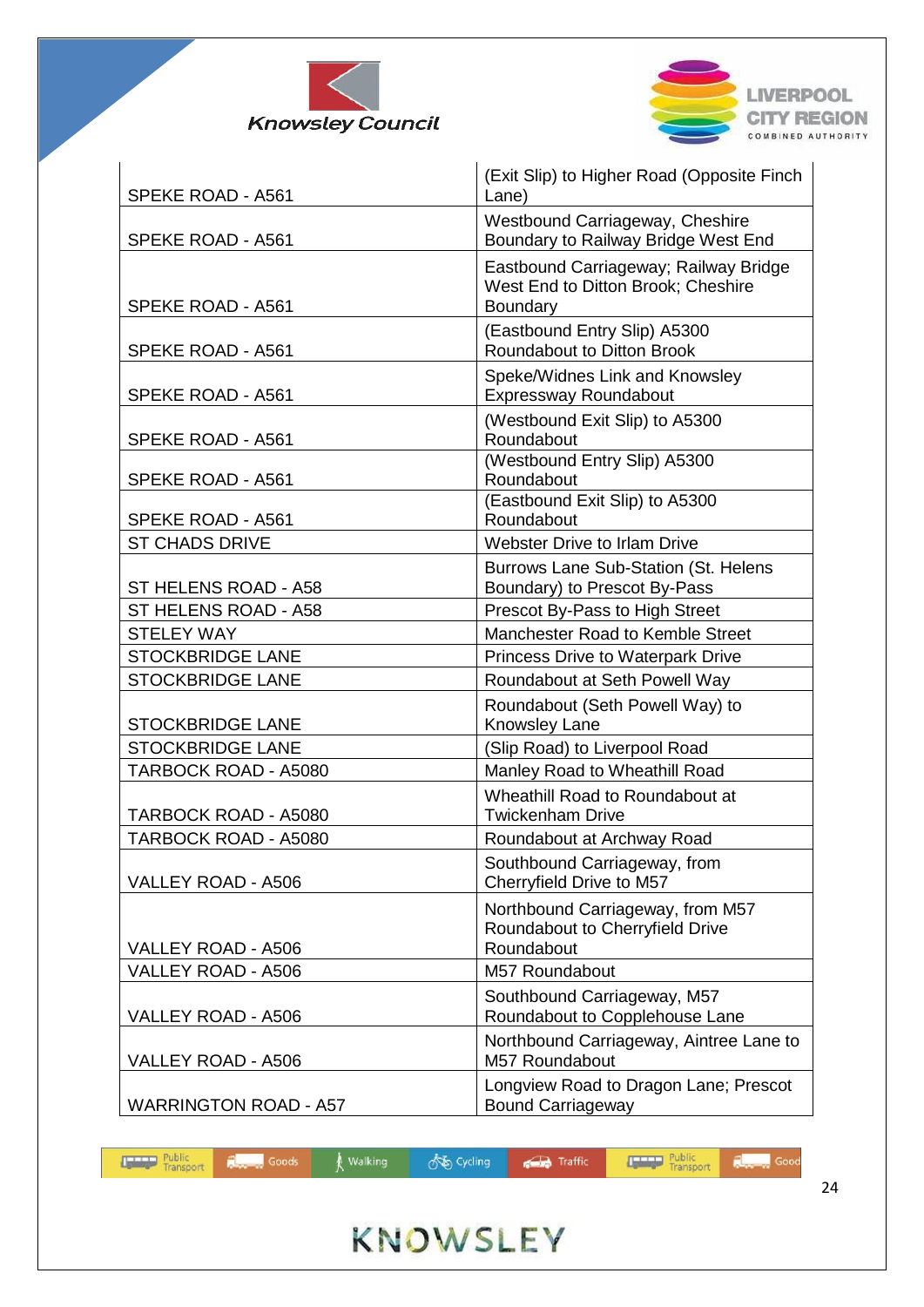



| <b>WARRINGTON ROAD - A57</b>                                      | Dragon Lane to Longview Road; Rainhill<br><b>Bound Carriageway</b> |
|-------------------------------------------------------------------|--------------------------------------------------------------------|
| <b>WARRINGTON ROAD - A57</b>                                      | Dragon Lane to Kemble Street<br>Roundabout                         |
| <b>WARRINGTON ROAD - A57</b>                                      | Kemble Street Roundabout to Houghton<br><b>Street</b>              |
| <b>WARRINGTON ROAD - A57</b>                                      | <b>Houghton Street to Chapel Street</b>                            |
| <b>WEBSTER DRIVE</b>                                              | County Road to Cherryfield Drive                                   |
| <b>WHISTON RAILWAY STATION PARK &amp;</b><br><b>RIDE CAR PARK</b> | Pennywood Drive to End                                             |
| <b>WHITEFIELD LANE</b>                                            | From Centre Line of M62 to Netherley<br>Road                       |
| <b>WHITEFIELD LANE</b>                                            | From Cronton Road to M62 Bridge;<br>Centre Line of M62             |
| <b>WILSON ROAD</b>                                                | Cronton Road to Manor Farm Road                                    |
| <b>WILSON ROAD</b>                                                | Manor Farm Road to Hall Lane                                       |
| <b>WINDY ARBOR ROAD</b>                                           | Greenes Road to House no. 22                                       |
| <b>WINDY ARBOR ROAD</b>                                           | House no. 22 to Lickers Lane                                       |
| <b>WINDY ARBOR ROAD</b>                                           | Lickers Lane to Tarbock Roundabout                                 |

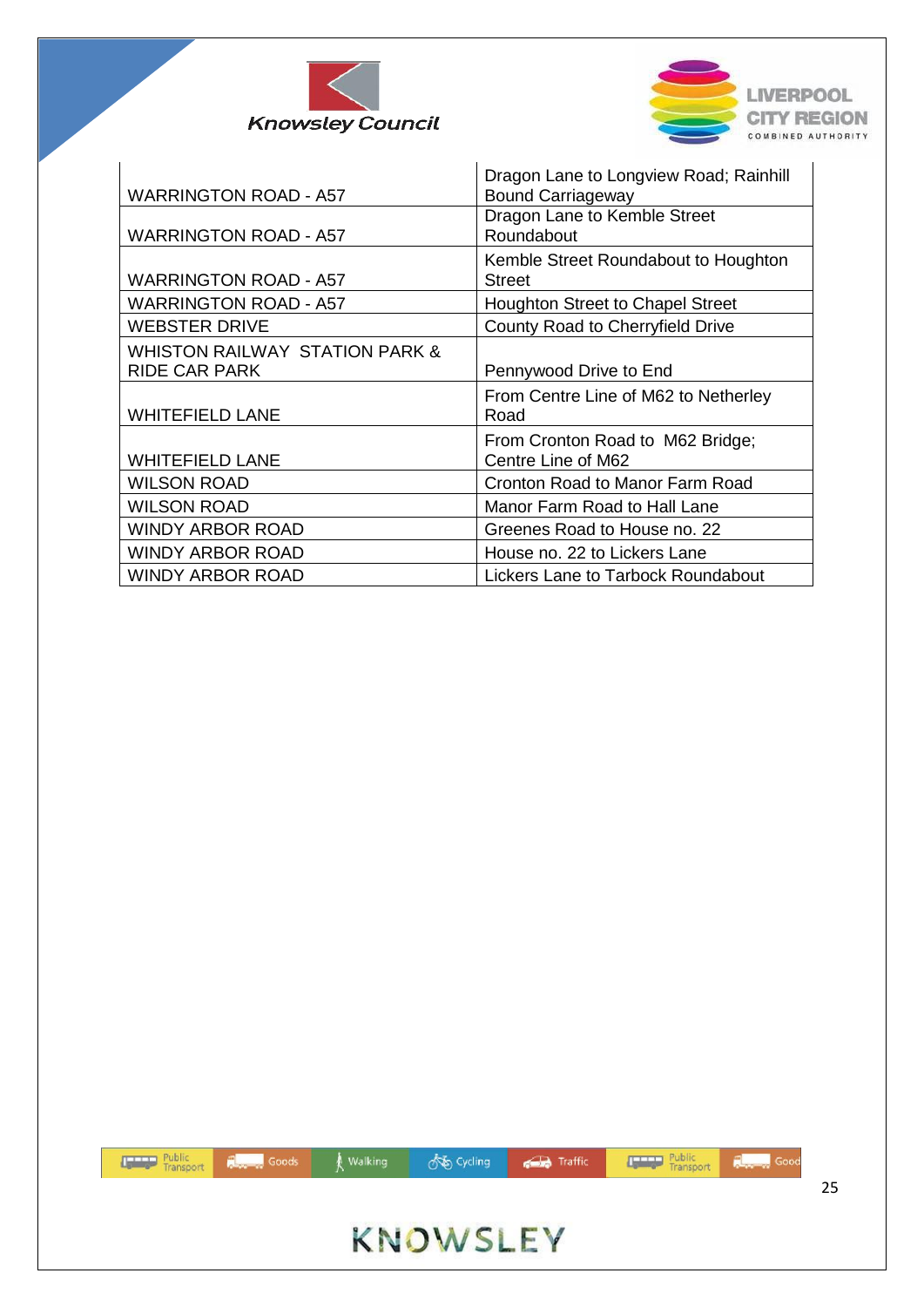



## **Appendix 3 Primary Snow Plough Routes**

| <b>Primary Snow Plough Routes</b>                                                                                     |
|-----------------------------------------------------------------------------------------------------------------------|
| (*Roads Incorporating Traffic Calming)                                                                                |
| <b>ARCHWAY ROAD</b>                                                                                                   |
| <b>BAILEYS LANE*</b>                                                                                                  |
| <b>BANK LANE - A506</b>                                                                                               |
| BEWLEY DRIVE (Valley Road to Cherryfield Drive)                                                                       |
| <b>BRIDGE ROAD (Prescot)</b>                                                                                          |
| <b>CHERRYFIELD DRIVE*</b>                                                                                             |
| <b>CHURCH STREET (High Street to Prescot Bus Station)</b>                                                             |
| COOPERS LANE - A5208                                                                                                  |
| <b>COUNTY ROAD - A506 &amp; A5208</b>                                                                                 |
| <b>CRAVENWOOD ROAD (Halewood Bus Station)</b>                                                                         |
| <b>CRONTON ROAD - A5080</b>                                                                                           |
| <b>DELPH LANE</b>                                                                                                     |
| DERBY ROAD (Poplar Bank to Huyton Bus Station)                                                                        |
| <b>DERBY STREET - A57</b>                                                                                             |
| <b>DRAGON DRIVE</b>                                                                                                   |
| <b>DRAGON LANE</b>                                                                                                    |
| <b>EAST LANCASHIRE ROAD - A580</b>                                                                                    |
| <b>GREENSBRIDGE LANE</b>                                                                                              |
| HALL LANE - A506 (Kirkby Town Centre)                                                                                 |
| <b>HIGH STREET - A57</b>                                                                                              |
| <b>HIGHER ROAD - A562</b>                                                                                             |
| HILLINGDEN AVENUE (Leathers Lane to Cravenwood Road)                                                                  |
| <b>HUYTON BUS STATION</b>                                                                                             |
| <b>HUYTON HEY ROAD</b>                                                                                                |
| <b>HUYTON LANE</b>                                                                                                    |
| <b>IRLAM DRIVE</b>                                                                                                    |
| <b>KIRKBY RAIL STATION INTERCHANGE (Whitefield Drive)</b>                                                             |
| <b>KIRKBY ROW*</b>                                                                                                    |
| KNOWSLEY EXPRESSWAY - A5300                                                                                           |
| <b>KNOWSLEY LANE</b>                                                                                                  |
| KNOWSLEYWOOD LANE - A580                                                                                              |
| LEATHERS LANE* (Higher Road to Hillingden Avenue)                                                                     |
| LIVERPOOL ROAD - A57                                                                                                  |
| LONGMOOR LANE - A506 (Valley Road to Borough Boundary)                                                                |
| M62 MOTORWAY (Liverpool CC boundary to J6 Tarbock Island)                                                             |
| <b>MARKET PLACE</b>                                                                                                   |
| Public<br>Transport<br>Public<br>Transport<br>o Cycling<br><b>Research Goods</b><br>Walking<br>Traffic<br>Good<br>سكت |

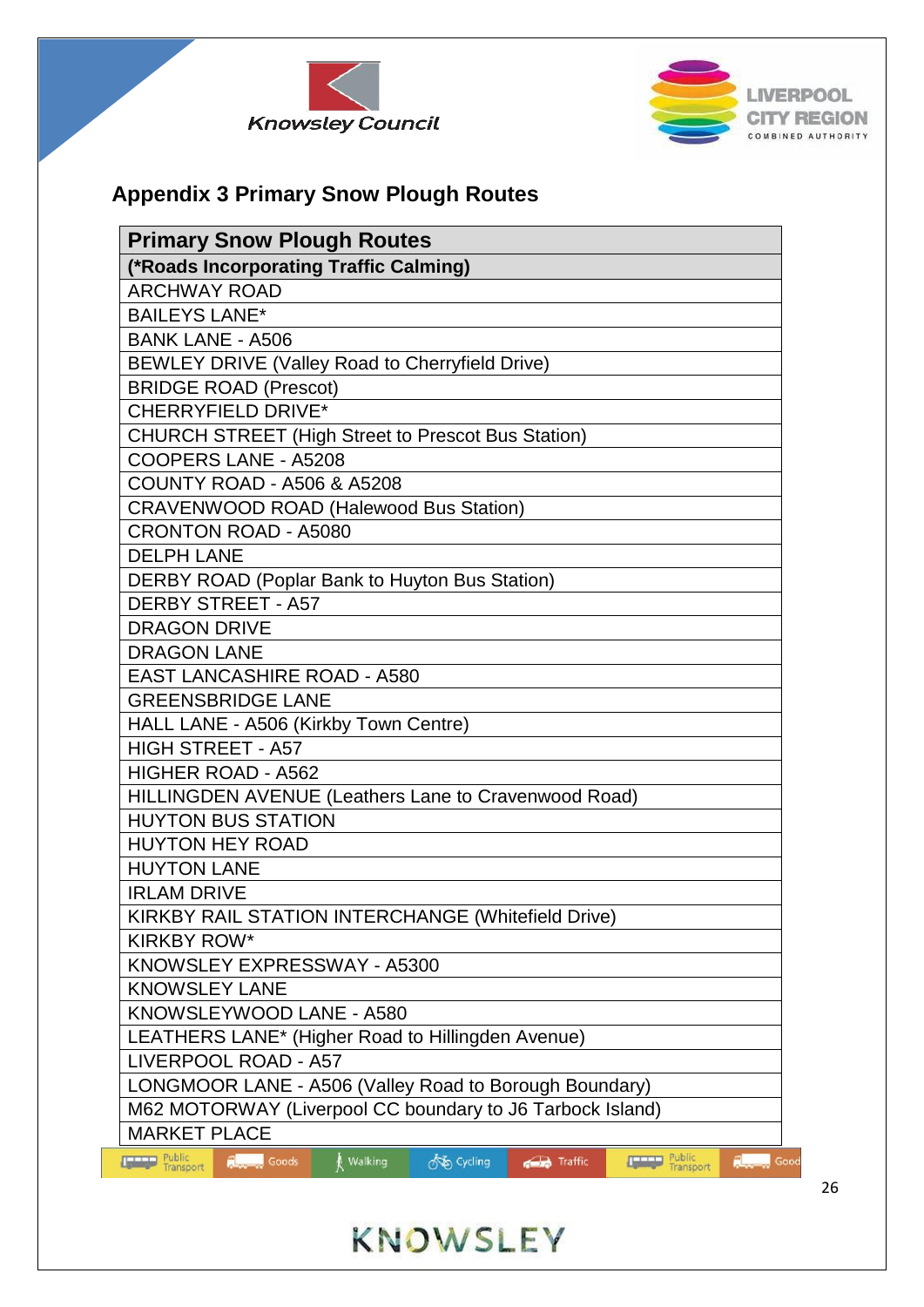



| <b>MOORGATE ROAD - A5207</b>                                 |
|--------------------------------------------------------------|
| <b>MOORGATE ROAD SOUTH - A580</b>                            |
| NETHERLEY ROAD (Greensbridge Lane to Whitefield Lane)        |
| <b>ORMSKIRK ROAD (East Lancashire Road to Knowsley Lane)</b> |
| <b>POPLAR BANK</b>                                           |
| <b>PORTICO LANE</b>                                          |
| PRESCOT BUS STATION (Prospero Place)                         |
| PRESCOT BY-PASS - A58                                        |
| <b>RANDLES ROUNDABOUT - A580</b>                             |
| ROBY ROAD - A5080                                            |
| ROSEHEATH DRIVE (Leathers Lane to Health Centre Access)      |
| <b>SETH POWELL WAY - A526</b>                                |
| <b>SEWELL STREET*</b>                                        |
| <b>SOUTH BOUNDARY ROAD - A5208</b>                           |
| <b>SPEKE BOULEVARD - A561</b>                                |
| <b>SPEKE ROAD - A562</b>                                     |
| <b>ST CHADS DRIVE</b>                                        |
| ST HELENS ROAD - A58                                         |
| <b>STATION ROAD* (Prescot)</b>                               |
| <b>STELEY WAY</b>                                            |
| <b>STOCKBRIDGE LANE</b>                                      |
| <b>TARBOCK ROAD - A5080</b>                                  |
| VALLEY ROAD - A506                                           |
| <b>WARRINGTON ROAD - A57</b>                                 |
| <b>WEBSTER DRIVE</b>                                         |
| <b>WHITEFIELD DRIVE*</b>                                     |



**So Cycling** 

**Traffic** 

walking

Public<br>Transport

**Regional** Goods

**Report** Good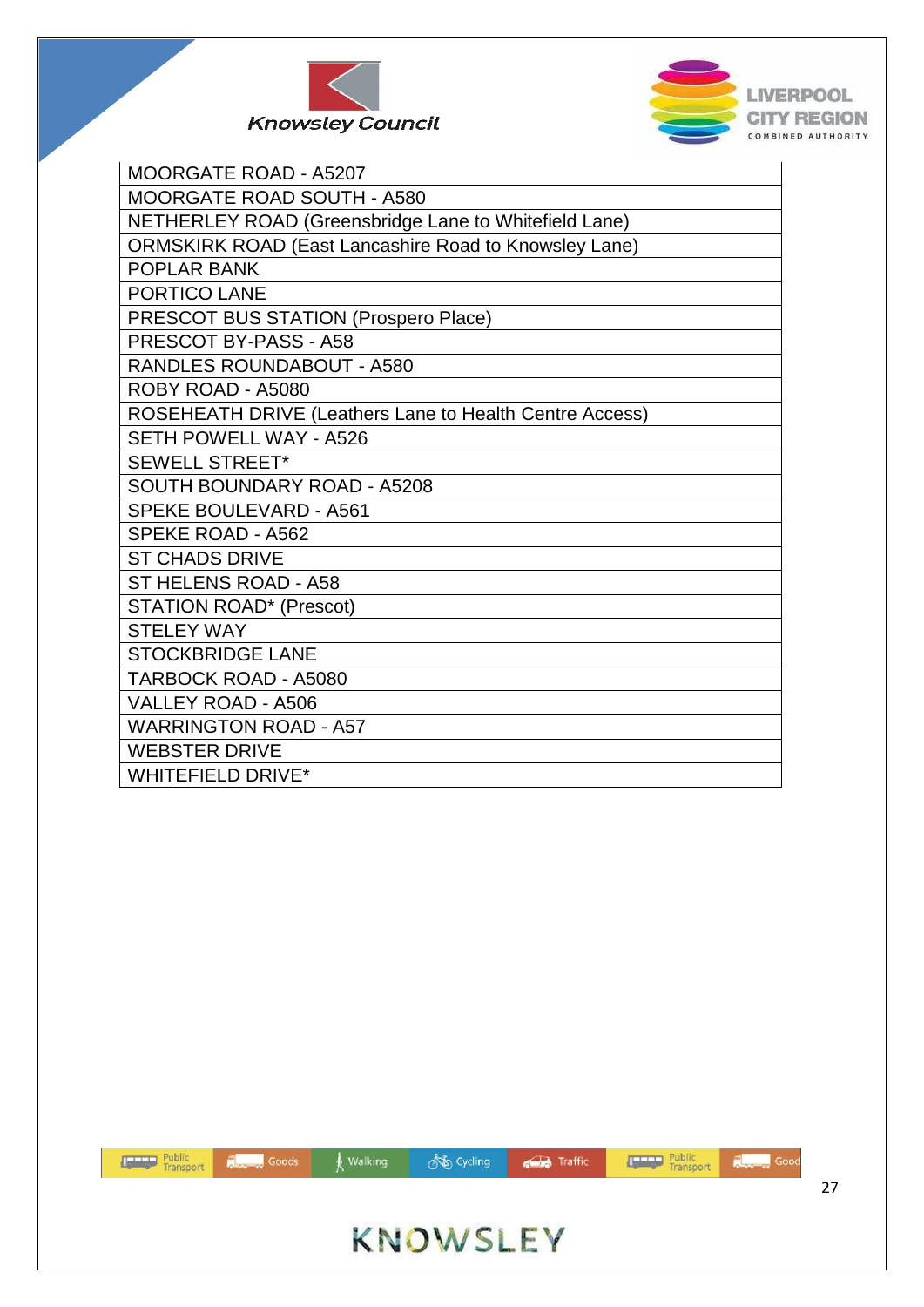



## **Appendix 4 Secondary Snow Plough Routes**

| <b>Secondary Snow Plough Routes</b>                                |            |                |                     |                      |
|--------------------------------------------------------------------|------------|----------------|---------------------|----------------------|
| (*Roads Incorporating Traffic Calming)                             |            |                |                     |                      |
| <b>ABERCROMBIE ROAD</b>                                            |            |                |                     |                      |
| <b>ACKERS STREET</b>                                               |            |                |                     |                      |
| <b>ACORNFIELD ROAD</b>                                             |            |                |                     |                      |
| <b>ADMIN ROAD</b>                                                  |            |                |                     |                      |
| ADSWOOD ROAD*                                                      |            |                |                     |                      |
| <b>AINSWORTH LANE</b>                                              |            |                |                     |                      |
| <b>AINTREE LANE</b>                                                |            |                |                     |                      |
| <b>ALDER LANE (Tarbock)</b>                                        |            |                |                     |                      |
| <b>ALDER ROAD</b>                                                  |            |                |                     |                      |
| <b>ARBOUR LANE</b>                                                 |            |                |                     |                      |
| <b>ARCHWAY ROAD</b>                                                |            |                |                     |                      |
| <b>ARNCLIFFE ROAD</b>                                              |            |                |                     |                      |
| <b>ASH GROVE</b>                                                   |            |                |                     |                      |
| <b>ASHCROFT ROAD</b>                                               |            |                |                     |                      |
| <b>ASPINALL STREET</b>                                             |            |                |                     |                      |
| <b>ATHERTON STREET</b>                                             |            |                |                     |                      |
| <b>ATTLEE ROAD</b>                                                 |            |                |                     |                      |
| <b>BAILEYS LANE*</b>                                               |            |                |                     |                      |
| <b>BAKERS GREEN ROAD*</b>                                          |            |                |                     |                      |
| <b>BARNCROFT ROAD</b>                                              |            |                |                     |                      |
| <b>BEECHWOOD GROVE</b>                                             |            |                |                     |                      |
| <b>BEWLEY DRIVE*</b>                                               |            |                |                     |                      |
| <b>BIGDALE DRIVE</b>                                               |            |                |                     |                      |
| <b>BIRCHILL ROAD</b>                                               |            |                |                     |                      |
| <b>BLACKLOW BROW</b>                                               |            |                |                     |                      |
| <b>BLUEBELL LANE</b>                                               |            |                |                     |                      |
| <b>BOWRING PARK AVENUE</b>                                         |            |                |                     |                      |
| <b>BOYES BROW</b>                                                  |            |                |                     |                      |
| <b>BRACKNELL AVENUE</b>                                            |            |                |                     |                      |
| <b>BRADMAN ROAD</b>                                                |            |                |                     |                      |
| <b>BRICKFIELDS</b>                                                 |            |                |                     |                      |
| <b>BRIDGE ROAD (Prescot)</b>                                       |            |                |                     |                      |
| <b>BRIDGE ROAD (Roby)</b>                                          |            |                |                     |                      |
| <b>BRITONSIDE AVENUE</b>                                           |            |                |                     |                      |
| <b>BROAD LANE*</b>                                                 |            |                |                     |                      |
| <b>BROOK HEY DRIVE</b>                                             |            |                |                     |                      |
| <b>BUTTERMERE ROAD</b>                                             |            |                |                     |                      |
| <b>The Public</b><br>Transport<br><b>Research Goods</b><br>Walking | os Cycling | <b>Traffic</b> | Public<br>Transport | <b>Report Follow</b> |

od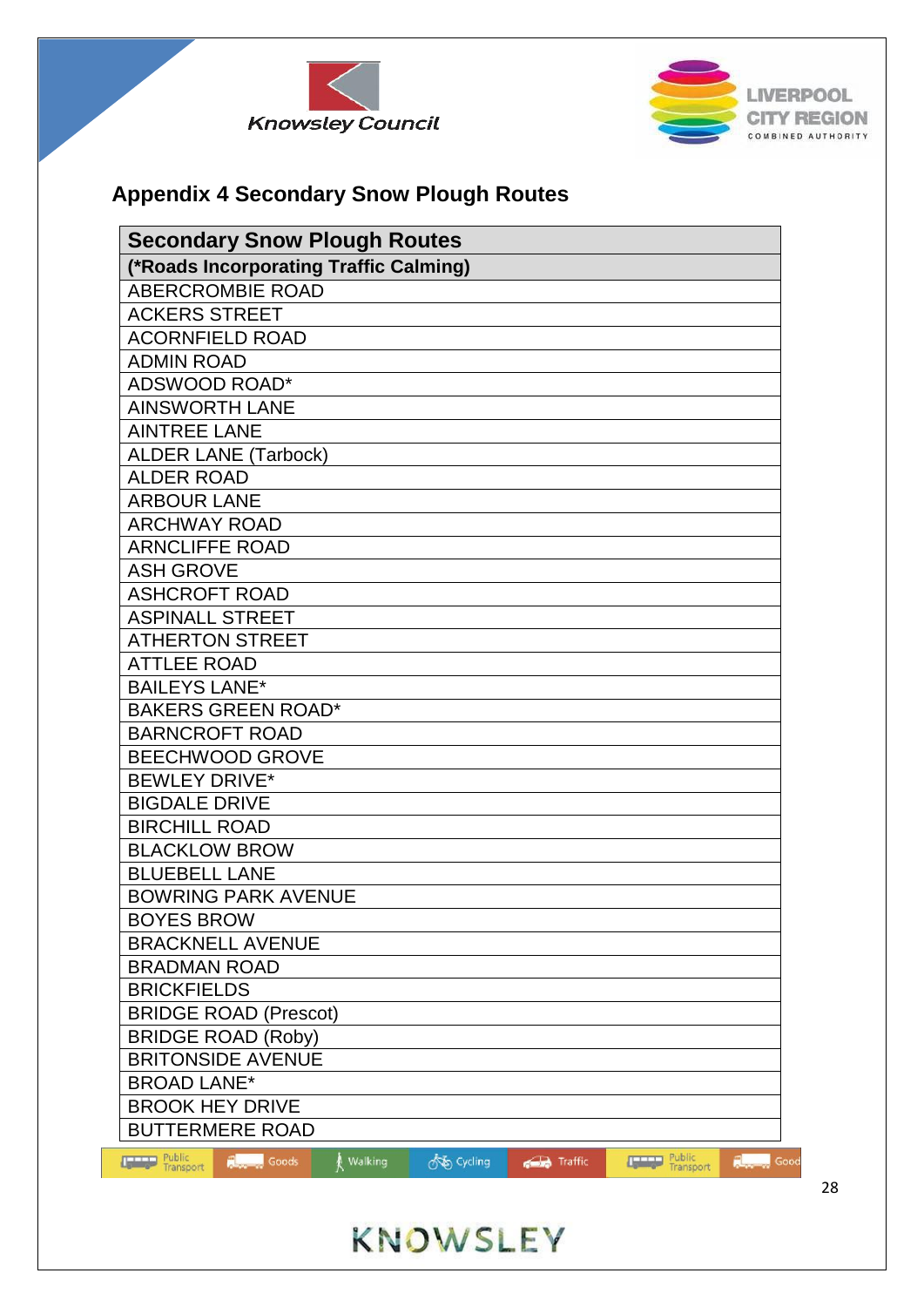



| <b>CABLES WAY</b>              |                                                 |           |            |                                                              |                                                                                                                                                                                                                                                             |                    |
|--------------------------------|-------------------------------------------------|-----------|------------|--------------------------------------------------------------|-------------------------------------------------------------------------------------------------------------------------------------------------------------------------------------------------------------------------------------------------------------|--------------------|
| <b>CADDICK ROAD</b>            |                                                 |           |            |                                                              |                                                                                                                                                                                                                                                             |                    |
| <b>CAMBERLEY DRIVE*</b>        |                                                 |           |            |                                                              |                                                                                                                                                                                                                                                             |                    |
| <b>CAMPBELL DRIVE</b>          |                                                 |           |            |                                                              |                                                                                                                                                                                                                                                             |                    |
| <b>CARR LANE</b>               |                                                 |           |            |                                                              |                                                                                                                                                                                                                                                             |                    |
| <b>CARTBRIDGE LANE</b>         |                                                 |           |            |                                                              |                                                                                                                                                                                                                                                             |                    |
|                                | <b>CAWTHORNE AVENUE</b>                         |           |            |                                                              |                                                                                                                                                                                                                                                             |                    |
| <b>CEDAR ROAD</b>              |                                                 |           |            |                                                              |                                                                                                                                                                                                                                                             |                    |
| <b>CHAPEL LANE</b>             |                                                 |           |            |                                                              |                                                                                                                                                                                                                                                             |                    |
|                                | <b>CHARLEYWOOD ROAD</b>                         |           |            |                                                              |                                                                                                                                                                                                                                                             |                    |
| <b>CHARNWOOD ROAD</b>          |                                                 |           |            |                                                              |                                                                                                                                                                                                                                                             |                    |
|                                | <b>CHERRYFIELD DRIVE*</b>                       |           |            |                                                              |                                                                                                                                                                                                                                                             |                    |
| <b>CHILDWALL LANE</b>          |                                                 |           |            |                                                              |                                                                                                                                                                                                                                                             |                    |
|                                | <b>CHURCH ROAD (Halewood)</b>                   |           |            |                                                              |                                                                                                                                                                                                                                                             |                    |
|                                | CHURCH ROAD* (Roby - Bridge Road to Dinas Lane) |           |            |                                                              |                                                                                                                                                                                                                                                             |                    |
| <b>CHURCH STREET</b>           |                                                 |           |            |                                                              |                                                                                                                                                                                                                                                             |                    |
|                                |                                                 |           |            |                                                              | CIVIC WAY (Including Access Road to Filling Station and all Adjacent Car                                                                                                                                                                                    |                    |
|                                |                                                 |           |            | Parking Areas up to and Including Taxi Rank off Archway Rd.) |                                                                                                                                                                                                                                                             |                    |
|                                | <b>COPPLEHOUSE LANE*</b>                        |           |            |                                                              |                                                                                                                                                                                                                                                             |                    |
| <b>CORONATION DRIVE</b>        |                                                 |           |            |                                                              |                                                                                                                                                                                                                                                             |                    |
| <b>COURT HEY AVENUE</b>        |                                                 |           |            |                                                              |                                                                                                                                                                                                                                                             |                    |
| <b>COURT HEY DRIVE</b>         |                                                 |           |            |                                                              |                                                                                                                                                                                                                                                             |                    |
| <b>COURT HEY ROAD</b>          |                                                 |           |            |                                                              |                                                                                                                                                                                                                                                             |                    |
|                                | <b>CRAVENWOOD ROAD</b>                          |           |            |                                                              |                                                                                                                                                                                                                                                             |                    |
| <b>CROSS LANE*</b>             |                                                 |           |            |                                                              |                                                                                                                                                                                                                                                             |                    |
| <b>CUMBER LANE</b>             |                                                 |           |            |                                                              |                                                                                                                                                                                                                                                             |                    |
| <b>CYPRUS STREET</b>           |                                                 |           |            |                                                              |                                                                                                                                                                                                                                                             |                    |
| <b>DALE LANE</b>               |                                                 |           |            |                                                              |                                                                                                                                                                                                                                                             |                    |
| <b>DELPH LANE</b>              |                                                 |           |            |                                                              |                                                                                                                                                                                                                                                             |                    |
| <b>DENES WAY</b>               |                                                 |           |            |                                                              |                                                                                                                                                                                                                                                             |                    |
| <b>DEPOT ROAD</b>              |                                                 |           |            |                                                              |                                                                                                                                                                                                                                                             |                    |
| <b>DERBY ROAD</b>              |                                                 |           |            |                                                              |                                                                                                                                                                                                                                                             |                    |
| <b>DINAS LANE*</b>             |                                                 |           |            |                                                              |                                                                                                                                                                                                                                                             |                    |
| <b>DRAGON DRIVE</b>            |                                                 |           |            |                                                              |                                                                                                                                                                                                                                                             |                    |
| <b>DRAGON LANE</b>             |                                                 |           |            |                                                              |                                                                                                                                                                                                                                                             |                    |
| DRAW WELL ROAD                 |                                                 |           |            |                                                              |                                                                                                                                                                                                                                                             |                    |
|                                | <b>ECCLESTON STREET</b>                         |           |            |                                                              |                                                                                                                                                                                                                                                             |                    |
|                                | ELIZABETH ROAD* (Huyton)                        |           |            |                                                              |                                                                                                                                                                                                                                                             |                    |
|                                | <b>ELLIS ASHTON STREET</b>                      |           |            |                                                              |                                                                                                                                                                                                                                                             |                    |
| <b>FALLOWS WAY</b>             |                                                 |           |            |                                                              |                                                                                                                                                                                                                                                             |                    |
| <b>FARADAY ROAD</b>            |                                                 |           |            |                                                              |                                                                                                                                                                                                                                                             |                    |
| <b>FAZAKERLEY ROAD</b>         |                                                 |           |            |                                                              |                                                                                                                                                                                                                                                             |                    |
| <b>The Public</b><br>Transport | Reserved Goods                                  | ∦ Walking | os Cycling | Traffic                                                      | Public<br>Transport<br><b>The Contract of the Contract of the Contract of the Contract of the Contract of the Contract of the Contract of the Contract of the Contract of the Contract of the Contract of the Contract of the Contract of the Contract </b> | <b>Report</b> Good |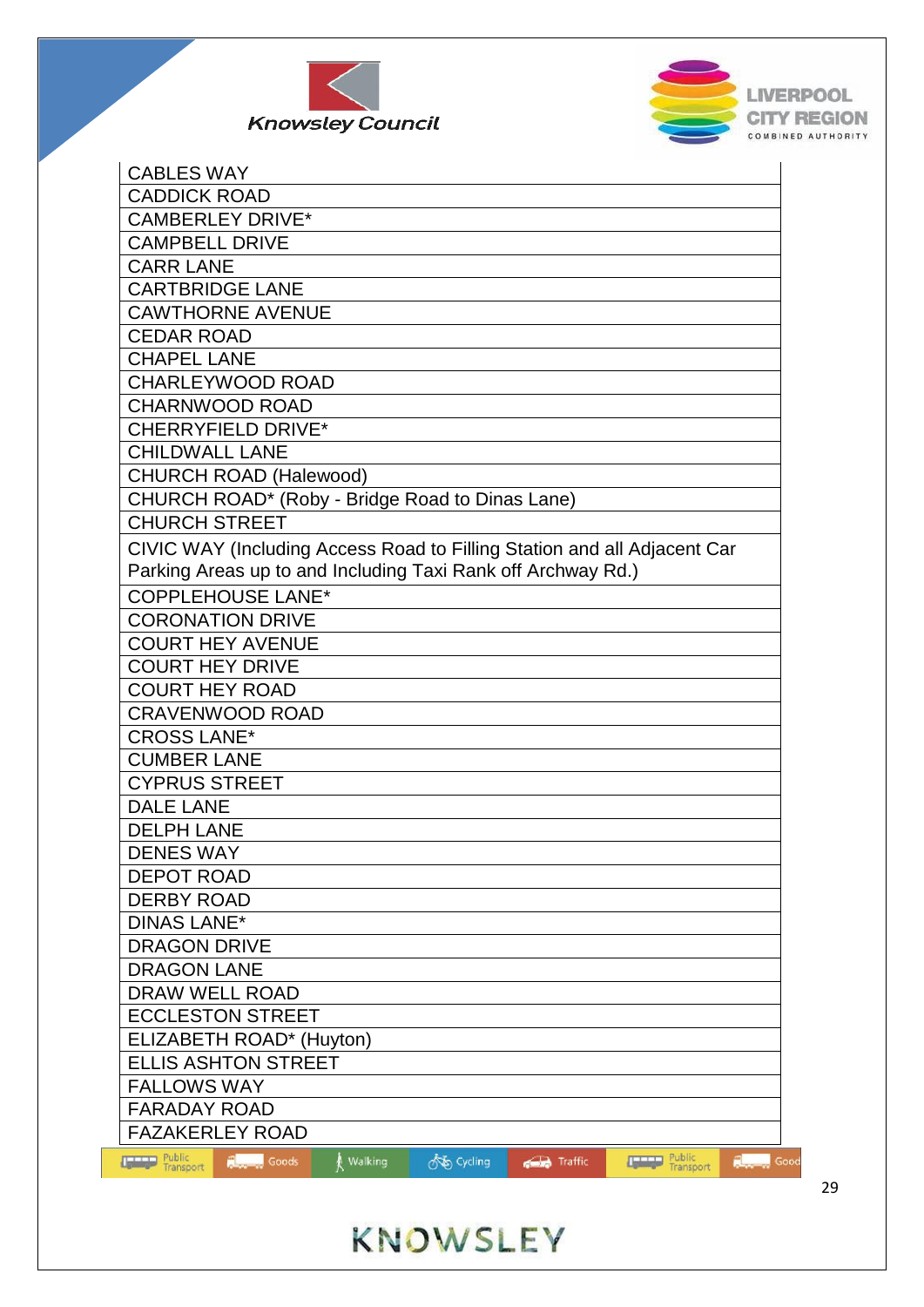



| <b>FIELD LANE</b>                                                                                                  |
|--------------------------------------------------------------------------------------------------------------------|
| <b>FINCH LANE</b>                                                                                                  |
| <b>FLORIDA WAY</b>                                                                                                 |
| <b>FOXS BANK LANE</b>                                                                                              |
| <b>FREDERICK LUNT AVENUE</b>                                                                                       |
| <b>GALE ROAD</b>                                                                                                   |
| <b>GELLINGS ROAD</b>                                                                                               |
| <b>GERRARDS LANE</b>                                                                                               |
| <b>GILSECROFT AVENUE</b>                                                                                           |
| <b>GLADE ROAD*</b>                                                                                                 |
| <b>GLOVERS BROW*</b>                                                                                               |
| <b>GORES ROAD</b>                                                                                                  |
| <b>GREENES ROAD</b>                                                                                                |
| <b>GREENSBRIDGE LANE</b>                                                                                           |
| <b>GRIFFITHS ROAD</b>                                                                                              |
| <b>HALEWOOD BUS TERMINUS</b>                                                                                       |
| <b>HALEWOOD ROAD</b>                                                                                               |
| <b>HALL LANE (Cronton)</b>                                                                                         |
| <b>HALL LANE (Prescot)</b>                                                                                         |
| <b>HALL LANE (Tower Hill)</b>                                                                                      |
| HALL LANE* (Huyton)                                                                                                |
| <b>HALSNEAD AVENUE</b>                                                                                             |
| <b>HAMMOND ROAD</b>                                                                                                |
| <b>HARDIE ROAD</b>                                                                                                 |
| <b>HASWELL DRIVE*</b>                                                                                              |
| <b>HEADBOLT LANE</b>                                                                                               |
| <b>HEATH ROAD</b>                                                                                                  |
| <b>HESKIN ROAD</b>                                                                                                 |
| HILLINGDEN AVENUE (Cravenwood Rd to Leathers Lane)                                                                 |
| <b>HILLSIDE ROAD</b>                                                                                               |
| <b>HOLLIES ROAD*</b>                                                                                               |
| <b>HOLT LANE</b>                                                                                                   |
| <b>HOMER ROAD</b>                                                                                                  |
| <b>HORNHOUSE LANE</b>                                                                                              |
| <b>HOUGHTON STREET</b>                                                                                             |
| <b>HUGHES AVENUE</b>                                                                                               |
| <b>HURST PARK DRIVE</b>                                                                                            |
| <b>HUYTON BUS TERMINUS (Derby Road)</b>                                                                            |
| <b>HUYTON HEY ROAD</b>                                                                                             |
| <b>HUYTON LANE</b>                                                                                                 |
| <b>IRLAM DRIVE</b>                                                                                                 |
| <b>JAMES HOLT AVENUE</b>                                                                                           |
| Public<br>Transport<br>Public<br><b>Research Goods</b><br>∦ Walking<br>on Cycling<br>Traffic<br><b>Report</b> Good |
| Transport                                                                                                          |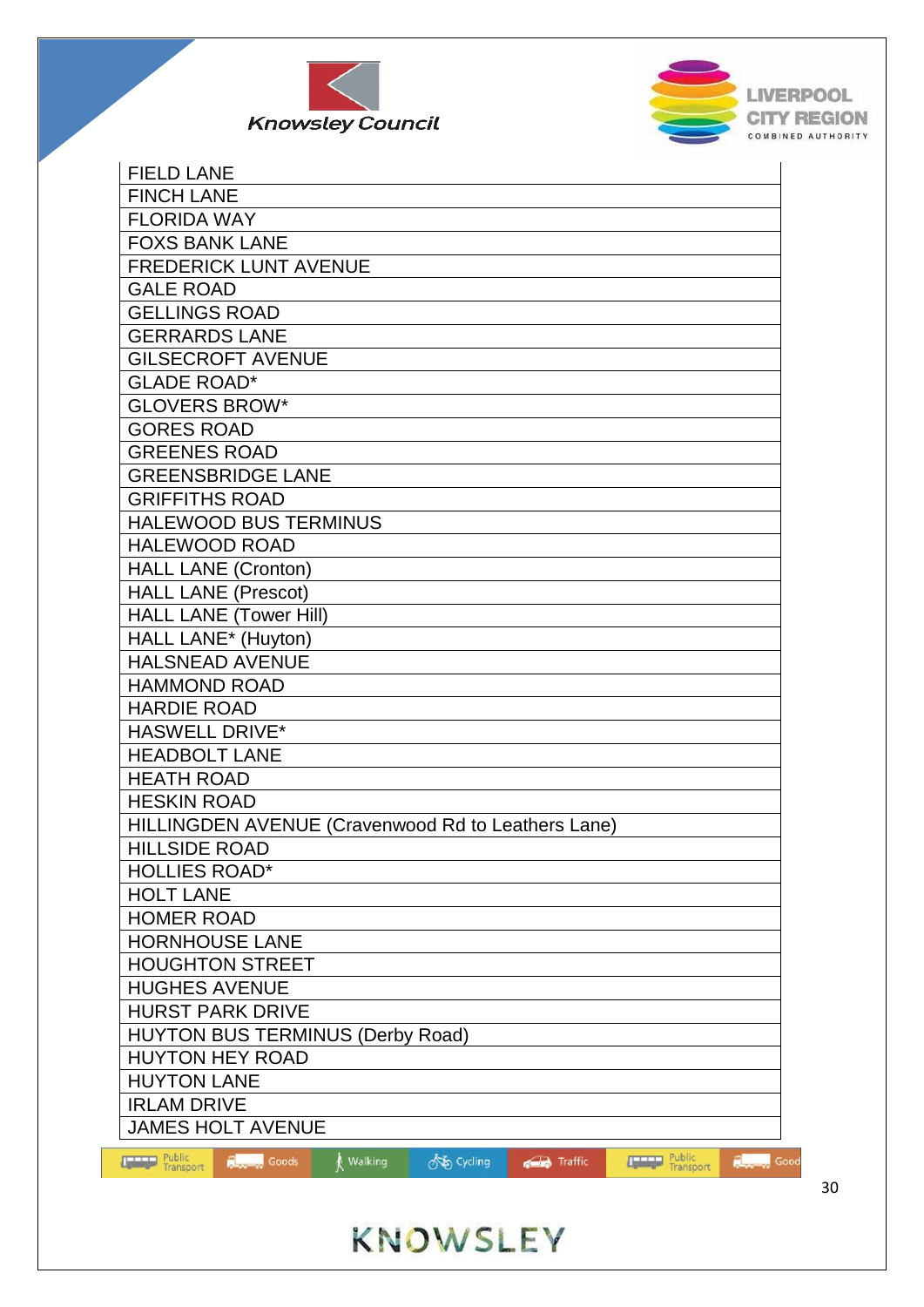



| <b>KEMBLE STREET</b>                                                                                                       |
|----------------------------------------------------------------------------------------------------------------------------|
| <b>KINGSWAY (Prescot)</b>                                                                                                  |
| KINGSWAY* (Huyton - Liverpool Road to Rupert Road)                                                                         |
| <b>KIRKBY ADMIN BUS TERMINUS</b>                                                                                           |
| <b>KIRKBY BANK ROAD</b>                                                                                                    |
| <b>KIRKBY ROW*</b>                                                                                                         |
| <b>KITLING ROAD</b>                                                                                                        |
| <b>KNOWSLEY LANE</b>                                                                                                       |
| <b>LANSBURY ROAD</b>                                                                                                       |
| <b>LATHOM ROAD</b>                                                                                                         |
| LATHUM CLOSE (Hill Section only from Kingsway to "T" junction)                                                             |
| <b>LEACH CROFT</b>                                                                                                         |
| <b>LEATHERS LANE*</b>                                                                                                      |
| <b>LEES ROAD</b>                                                                                                           |
| LICKERS LANE*                                                                                                              |
| <b>LINK ROAD</b>                                                                                                           |
| <b>LOGWOOD ROAD</b>                                                                                                        |
| LONGVIEW DRIVE*                                                                                                            |
| <b>LONGVIEW LANE</b>                                                                                                       |
| <b>LOWER ROAD</b>                                                                                                          |
| <b>LYDIATE LANE</b>                                                                                                        |
| <b>LYNDHURST WAY</b>                                                                                                       |
| <b>MACKETS LANE*</b>                                                                                                       |
| <b>MANCHESTER ROAD</b>                                                                                                     |
| <b>MANOR FARM ROAD</b>                                                                                                     |
| <b>MARINA CRESCENT</b>                                                                                                     |
| <b>MARKET PLACE</b>                                                                                                        |
| <b>MARL ROAD</b>                                                                                                           |
| <b>MEADOW DRIVE</b>                                                                                                        |
| <b>MELROSE ROAD</b>                                                                                                        |
| <b>MERCER AVENUE</b>                                                                                                       |
| <b>MILL LANE</b>                                                                                                           |
| <b>MILTON AVENUE (Whiston)</b>                                                                                             |
| <b>MILTON AVENUE* (Roby)</b>                                                                                               |
| <b>MINSTEAD AVENUE</b>                                                                                                     |
| <b>MOORFIELD</b>                                                                                                           |
| <b>MOSS END WAY</b>                                                                                                        |
| <b>MOSS LANE*</b>                                                                                                          |
| NETHERLEY ROAD                                                                                                             |
| <b>NEW HUTTE LANE*</b>                                                                                                     |
| <b>NEWSTET ROAD</b>                                                                                                        |
| <b>NORWICH WAY</b>                                                                                                         |
| <b>The Public</b><br>Transport<br>Public<br>Transport<br><b>Research Goods</b><br>os Cycling<br>Walking<br>Traffic<br>Good |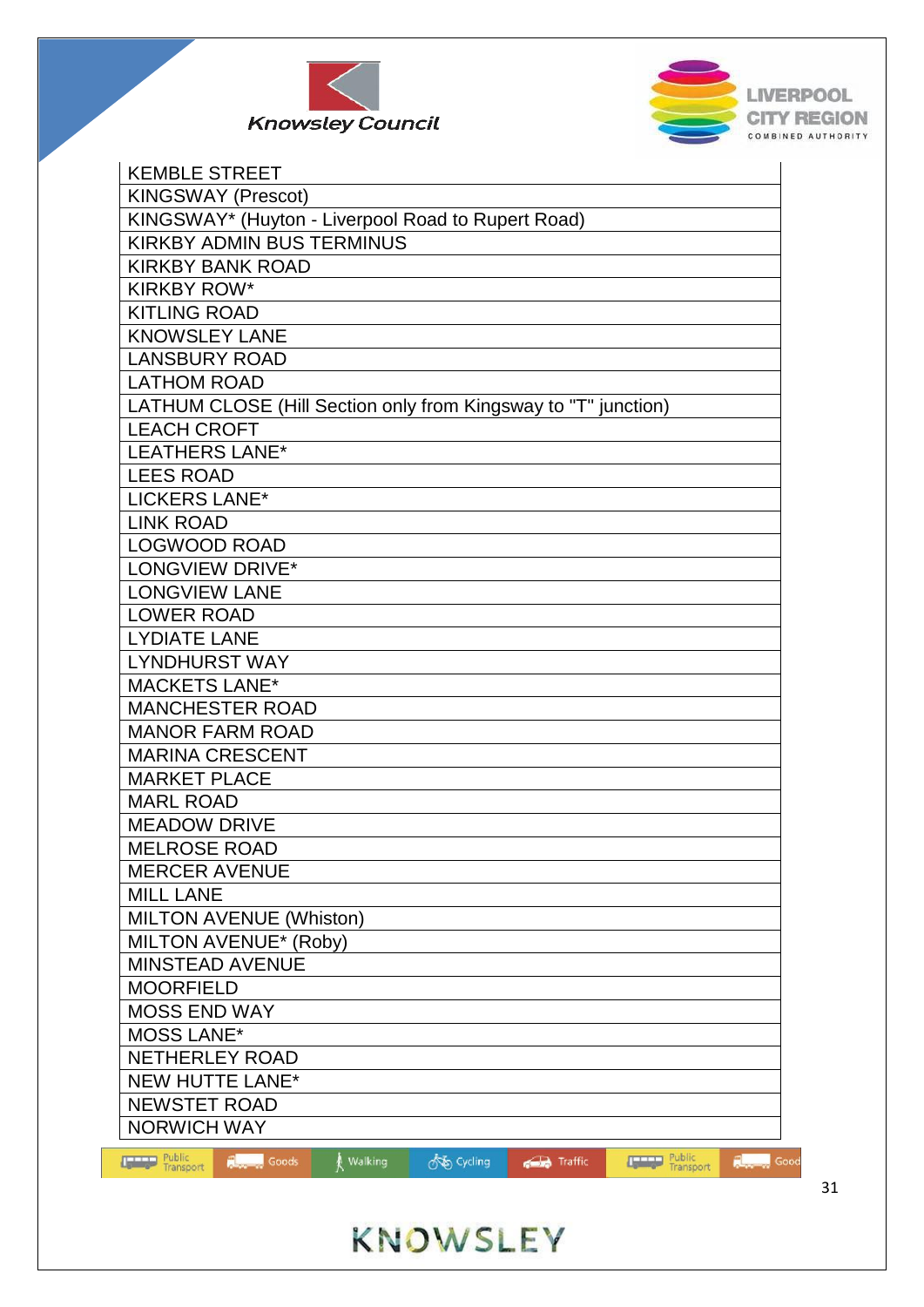



| <b>OKELL DRIVE</b>                                    |         |            |         |                     |               |
|-------------------------------------------------------|---------|------------|---------|---------------------|---------------|
| <b>OLD HUTTE LANE</b>                                 |         |            |         |                     |               |
| <b>OLD LANE</b>                                       |         |            |         |                     |               |
| <b>OLD ROUGH LANE*</b>                                |         |            |         |                     |               |
| <b>OLIVER LYME ROAD</b>                               |         |            |         |                     |               |
| <b>OVERBROOK LANE</b>                                 |         |            |         |                     |               |
| <b>OWEN ROAD</b>                                      |         |            |         |                     |               |
| <b>PARK BROW DRIVE</b>                                |         |            |         |                     |               |
| <b>PENNY LANE</b>                                     |         |            |         |                     |               |
| PENNYWOOD DRIVE                                       |         |            |         |                     |               |
| PENRHYN ROAD                                          |         |            |         |                     |               |
| PERIMETER ROAD                                        |         |            |         |                     |               |
| PILCH LANE EAST                                       |         |            |         |                     |               |
| PINGWOOD LANE                                         |         |            |         |                     |               |
| PLUCKINGTON ROAD                                      |         |            |         |                     |               |
| <b>POPLAR BANK</b>                                    |         |            |         |                     |               |
| PORTICO LANE                                          |         |            |         |                     |               |
| POTTERY LANE                                          |         |            |         |                     |               |
| PRESCOT ROAD                                          |         |            |         |                     |               |
| <b>PRIMROSE DRIVE</b>                                 |         |            |         |                     |               |
| <b>PRINCESS DRIVE</b>                                 |         |            |         |                     |               |
| <b>QUARRYSIDE DRIVE</b>                               |         |            |         |                     |               |
| <b>RANDLES ROAD</b>                                   |         |            |         |                     |               |
| <b>RAVENHEAD AVENUE</b>                               |         |            |         |                     |               |
| <b>RIBBLERS LANE</b>                                  |         |            |         |                     |               |
| <b>RICHARD HESKETH DRIVE</b>                          |         |            |         |                     |               |
| <b>RIMMER AVENUE</b>                                  |         |            |         |                     |               |
| <b>ROCKFORD AVENUE</b>                                |         |            |         |                     |               |
| <b>ROSEHEATH DRIVE</b>                                |         |            |         |                     |               |
| <b>ROUGHWOOD DRIVE*</b>                               |         |            |         |                     |               |
| <b>RUPERT ROAD*</b>                                   |         |            |         |                     |               |
| <b>SALERNO DRIVE</b>                                  |         |            |         |                     |               |
| <b>SAUNDERS AVENUE</b>                                |         |            |         |                     |               |
| <b>SAXON WAY</b>                                      |         |            |         |                     |               |
| <b>SCHOOL LANE (Including Access Roads to Hotels)</b> |         |            |         |                     |               |
| <b>SCOTCHBARN LANE</b>                                |         |            |         |                     |               |
| <b>SEEL ROAD</b>                                      |         |            |         |                     |               |
| <b>SEWELL STREET*</b>                                 |         |            |         |                     |               |
| <b>SHAW LANE</b>                                      |         |            |         |                     |               |
| <b>SHEVINGTONS LANE*</b>                              |         |            |         |                     |               |
| <b>SHIRDLEY AVENUE</b>                                |         |            |         |                     |               |
| SIMONSWOOD LANE*                                      |         |            |         |                     |               |
| <b>Report</b> Goods                                   | Walking | os Cycling |         |                     | Good          |
| <b>Type Public</b><br>Transport                       |         |            | Traffic | Public<br>Transport | <b>Report</b> |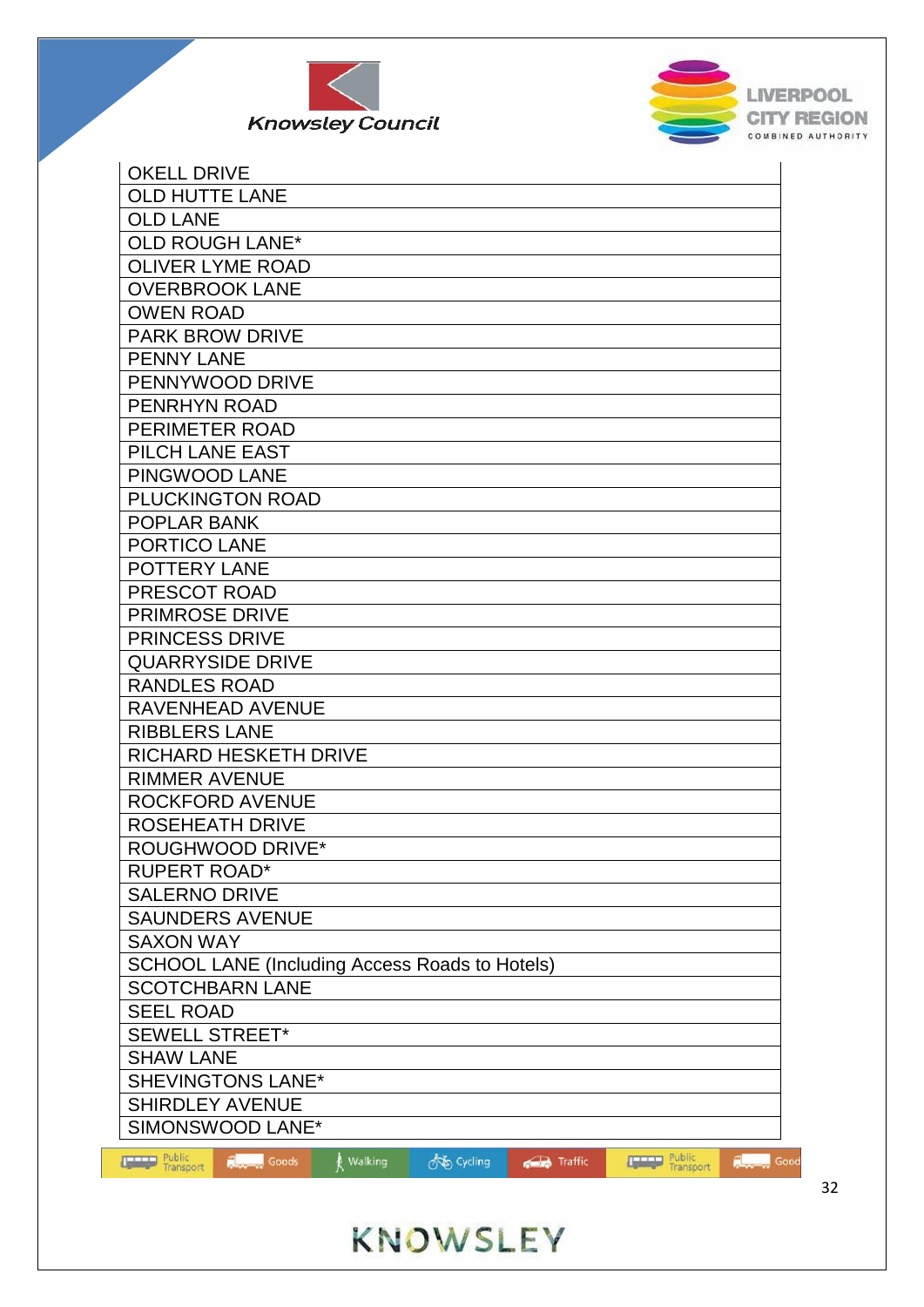



| <b>SMITHY LANE</b>              |                     |           |            |         |                     |                       |
|---------------------------------|---------------------|-----------|------------|---------|---------------------|-----------------------|
| <b>ST CHADS DRIVE</b>           |                     |           |            |         |                     |                       |
| <b>ST JAMES ROAD (Prescot)</b>  |                     |           |            |         |                     |                       |
| <b>ST JOHNS ROAD*</b>           |                     |           |            |         |                     |                       |
| <b>ST NICHOLAS ROAD</b>         |                     |           |            |         |                     |                       |
| <b>STANLEY ROAD*</b>            |                     |           |            |         |                     |                       |
| <b>STELEY WAY</b>               |                     |           |            |         |                     |                       |
| <b>STOCKBRIDGE LANE</b>         |                     |           |            |         |                     |                       |
| <b>STOCKPIT ROAD</b>            |                     |           |            |         |                     |                       |
| <b>STOCKSWELL ROAD</b>          |                     |           |            |         |                     |                       |
| <b>STONEY LANE</b>              |                     |           |            |         |                     |                       |
| <b>STOPGATE LANE</b>            |                     |           |            |         |                     |                       |
| <b>STRETTON WAY</b>             |                     |           |            |         |                     |                       |
| <b>SUGAR LANE</b>               |                     |           |            |         |                     |                       |
| <b>TELEGRAPH WAY</b>            |                     |           |            |         |                     |                       |
| <b>TERMINUS ROAD</b>            |                     |           |            |         |                     |                       |
| THE CRESCENT (Huyton)           |                     |           |            |         |                     |                       |
| THE ROOLEY                      |                     |           |            |         |                     |                       |
| THE WITHENS                     |                     |           |            |         |                     |                       |
| THINGWALL HALL DRIVE            |                     |           |            |         |                     |                       |
| THINGWALL LANE*                 |                     |           |            |         |                     |                       |
| <b>THOMAS DRIVE</b>             |                     |           |            |         |                     |                       |
| <b>TITHEBARN ROAD</b>           |                     |           |            |         |                     |                       |
| <b>TORRINGTON DRIVE*</b>        |                     |           |            |         |                     |                       |
| <b>TUE LANE</b>                 |                     |           |            |         |                     |                       |
| <b>TWICKENHAM DRIVE*</b>        |                     |           |            |         |                     |                       |
| <b>TWIG LANE*</b>               |                     |           |            |         |                     |                       |
| <b>TWO BUTT LANE</b>            |                     |           |            |         |                     |                       |
| <b>VICTORIA ROAD</b>            |                     |           |            |         |                     |                       |
| <b>VILLIERS ROAD</b>            |                     |           |            |         |                     |                       |
| <b>WATE R LANE</b>              |                     |           |            |         |                     |                       |
| <b>WATERPARK DRIVE*</b>         |                     |           |            |         |                     |                       |
| <b>WEBBER ROAD</b>              |                     |           |            |         |                     |                       |
| <b>WEBSTER DRIVE</b>            |                     |           |            |         |                     |                       |
| <b>WELLFIELD AVENUE</b>         |                     |           |            |         |                     |                       |
| <b>WEST STREET</b>              |                     |           |            |         |                     |                       |
| <b>WESTERN AVENUE*</b>          |                     |           |            |         |                     |                       |
| <b>WESTHEAD AVENUE</b>          |                     |           |            |         |                     |                       |
| <b>WESTMORLAND ROAD</b>         |                     |           |            |         |                     |                       |
| <b>WHEATHILL ROAD</b>           |                     |           |            |         |                     |                       |
| <b>WHISTON LANE</b>             |                     |           |            |         |                     |                       |
| <b>WHITEFIELD DRIVE*</b>        |                     |           |            |         |                     |                       |
| <b>Type Public</b><br>Transport | <b>Report</b> Goods | ∦ Walking | on Cycling | Traffic | Public<br>Transport | Good<br><b>Report</b> |
|                                 |                     |           |            |         |                     |                       |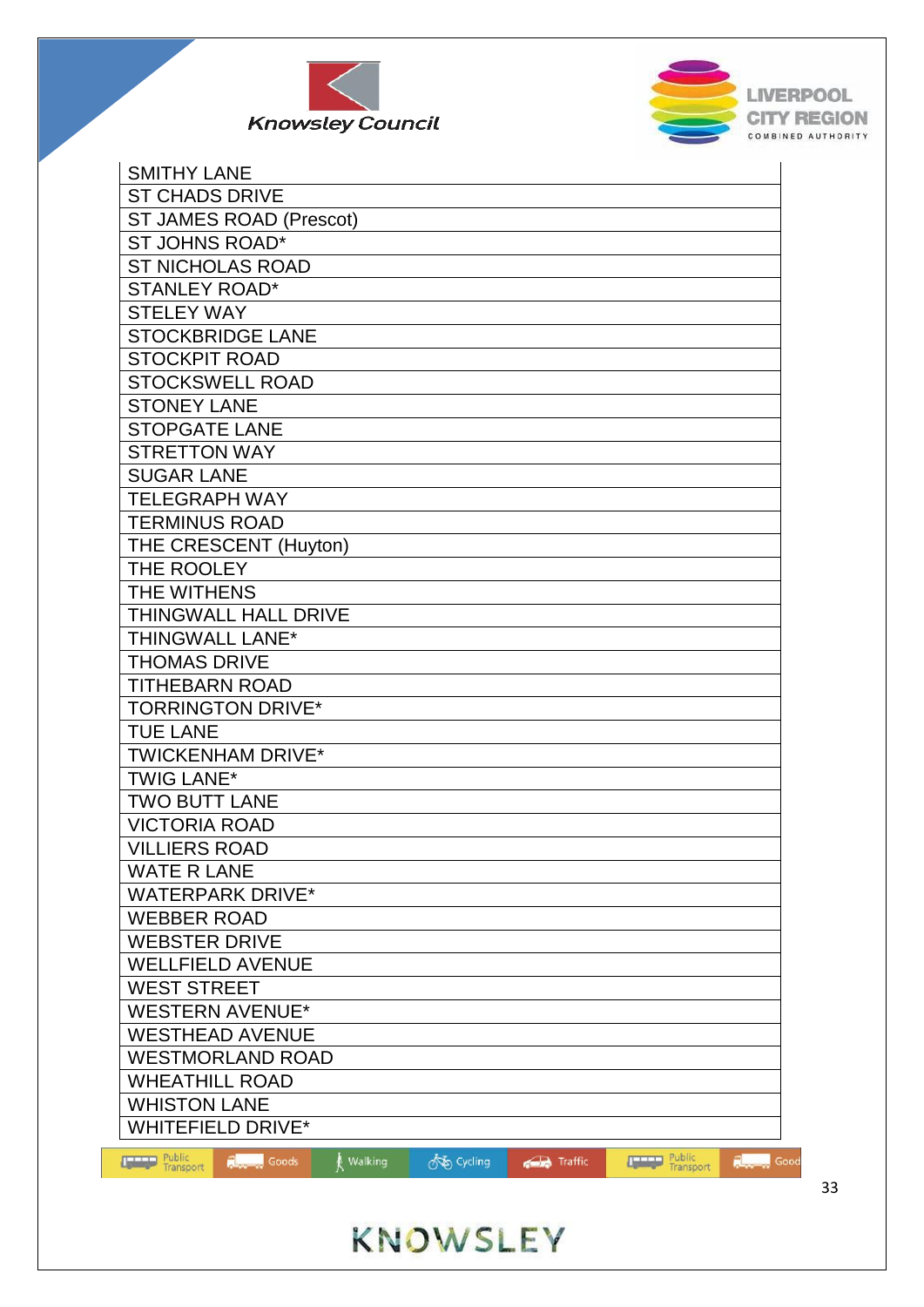



| <b>WHITEFIELD LANE</b>           |
|----------------------------------|
| <b>WILLOW GROVE</b>              |
| <b>WILSON ROAD (Huyton)</b>      |
| <b>WINDSOR ROAD(Huyton)</b>      |
| <b>WINDY ARBOR ROAD</b>          |
| <b>WOOD LANE (Huyton Quarry)</b> |
| <b>WOOD LANE (Prescot)</b>       |
| <b>WOOD ROAD*</b>                |
| <b>WOODWARD ROAD</b>             |
| <b>WOOLFALL HEATH AVENUE</b>     |
| YARDLEY ROAD                     |
| <b>YORK ROAD</b>                 |

| Transport <b>Repair</b> Goods <b>A</b> Walking |                 | <b>ONE Cycling CD</b> Traffic <b>Community</b> Public <b>Record</b> Good |    |
|------------------------------------------------|-----------------|--------------------------------------------------------------------------|----|
|                                                |                 |                                                                          | 34 |
|                                                | <b>KNOWSLEY</b> |                                                                          |    |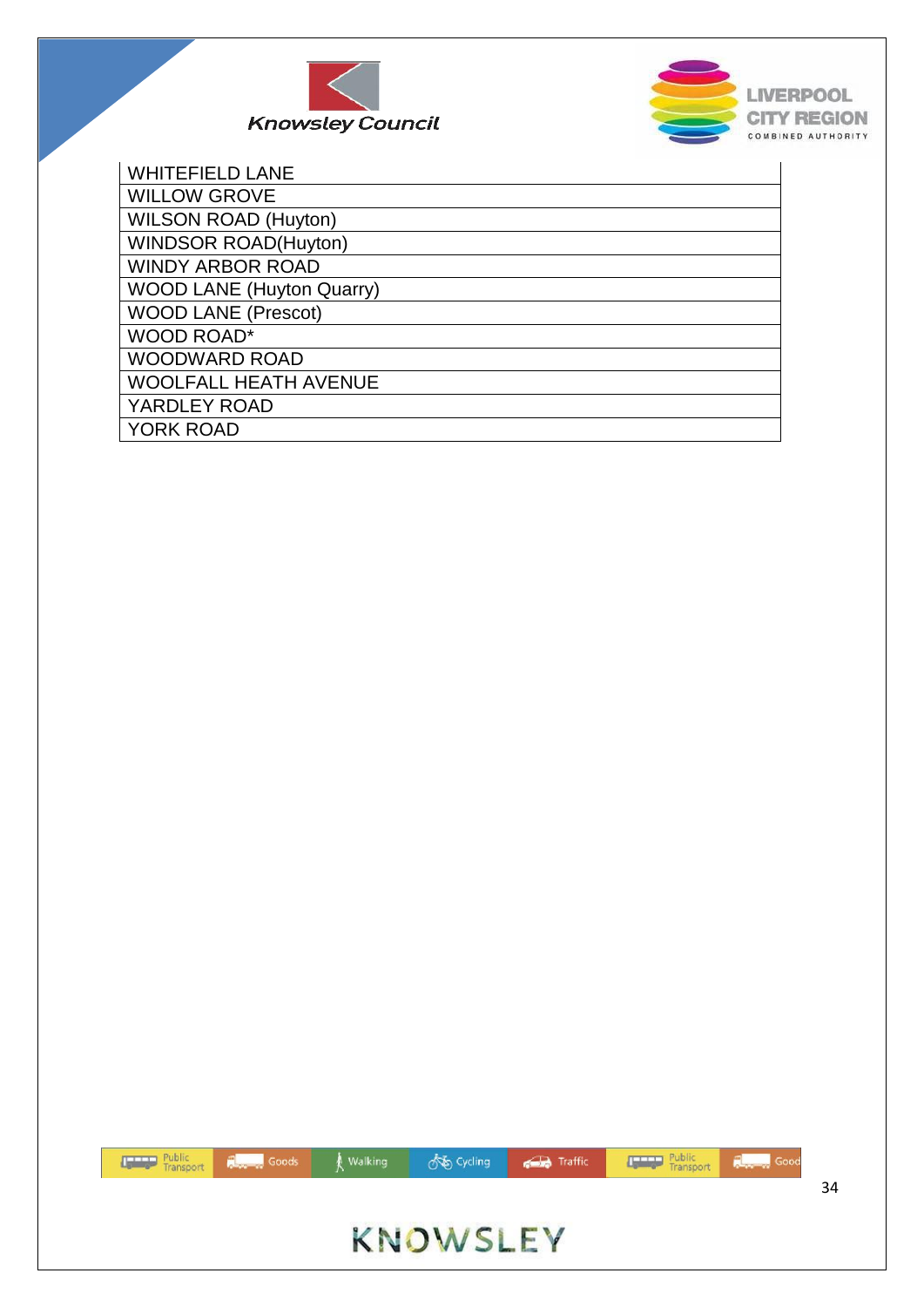



## **Appendix 5 Minimum Winter Network**

| <b>Minimum Winter Network</b>                                                            |
|------------------------------------------------------------------------------------------|
| <b>ARCHWAY ROAD</b>                                                                      |
| <b>BAILEYS LANE</b>                                                                      |
| <b>BANK LANE - A506</b>                                                                  |
| BEWLEY DRIVE (Valley Road to Cherryfield Drive)                                          |
| <b>BRIDGE ROAD (Prescot)</b>                                                             |
| <b>CHERRYFIELD DRIVE</b>                                                                 |
| CHURCH STREET (Part from High St to Prescot Bus Station)                                 |
| COOPERS LANE - A5208                                                                     |
| <b>COUNTY ROAD - A506 &amp; A5208</b>                                                    |
| <b>CRAVENWOOD ROAD (Halewood Bus Station)</b>                                            |
| <b>CRONTON ROAD - A5080</b>                                                              |
| <b>DELPH LANE</b>                                                                        |
| DERBY ROAD (Poplar Bank to Huyton Bus Station)                                           |
| <b>DERBY STREET - A57</b>                                                                |
| <b>DRAGON DRIVE</b>                                                                      |
| <b>DRAGON LANE</b>                                                                       |
| <b>EAST LANCASHIRE ROAD - A580</b>                                                       |
| <b>FIRE STATION ROAD</b>                                                                 |
| <b>GREENSBRIDGE LANE</b>                                                                 |
| HALL LANE - A506 (Kirkby Town Centre)                                                    |
| <b>HIGH STREET - A57</b>                                                                 |
| <b>HIGHER ROAD - A562</b>                                                                |
| HILLINGDEN AVENUE (Leathers Lane to Cravenwood Road)                                     |
| <b>HUYTON BUS STATION</b>                                                                |
| <b>HUYTON HEY ROAD</b>                                                                   |
| <b>HUYTON LANE</b>                                                                       |
| <b>IRLAM DRIVE</b>                                                                       |
| <b>KIRKBY RAIL STATION INTERCHANGE (Whitefield Drive)</b>                                |
| <b>KIRKBY ROW</b>                                                                        |
| KNOWSLEY EXPRESSWAY - A5300                                                              |
| <b>KNOWSLEY LANE</b>                                                                     |
| KNOWSLEYWOOD LANE - A580                                                                 |
| LEATHERS LANE (Higher Road to Hillingden Avenue)                                         |
| LIVERPOOL ROAD - A57                                                                     |
| LONGMOOR LANE - A506 (Valley Road to Borough Boundary)                                   |
| M62 MOTORWAY (Liverpool CC boundary to J6 Tarbock Island)                                |
| <b>MARKET PLACE</b>                                                                      |
| <b>THE Public</b><br><b>Eublic</b> Public<br>Å Walking<br>os Cycling<br>Traffic<br>Goods |

KNOWSLEY

Good